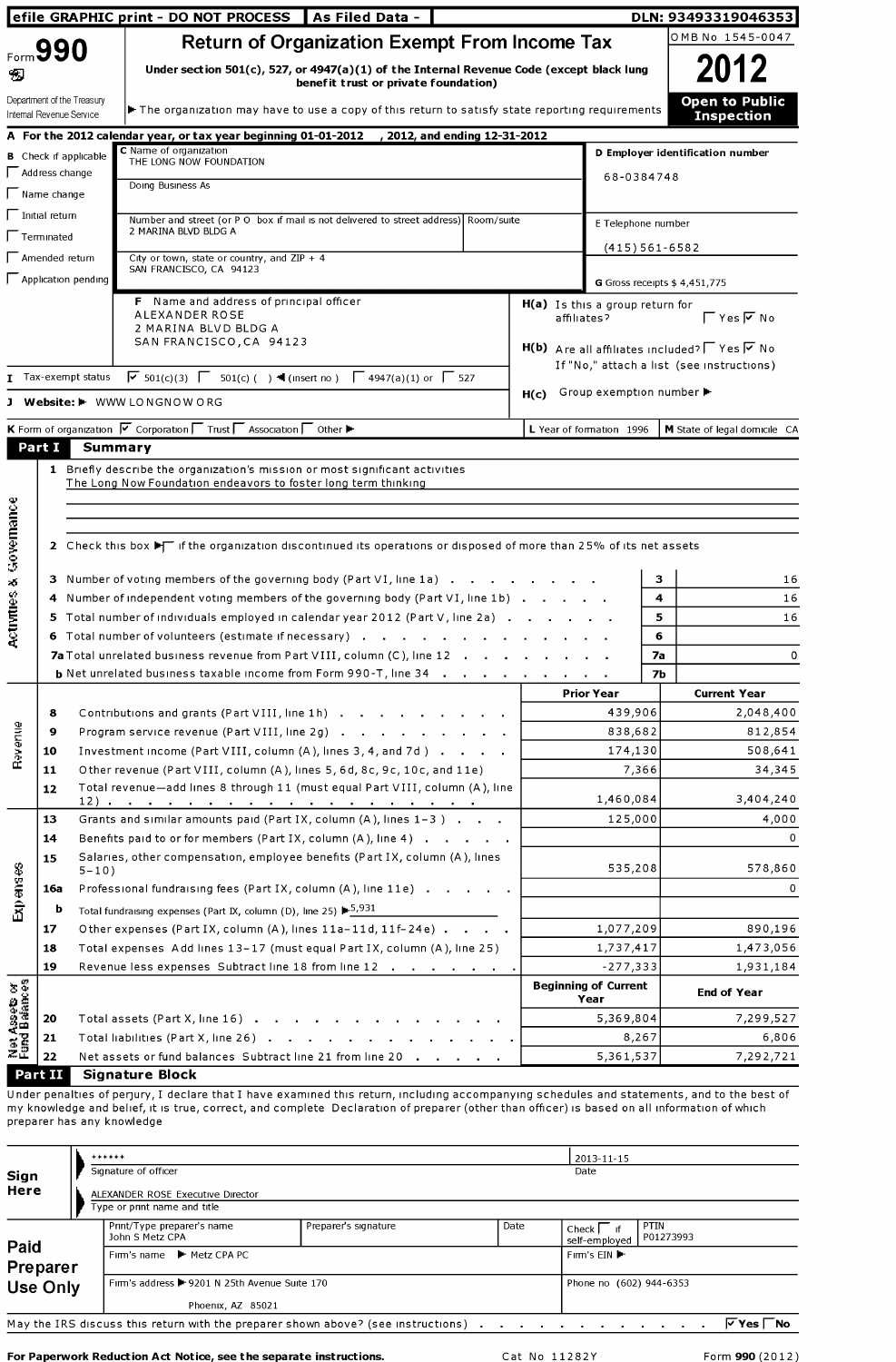|                | Form 990 (2012)               |                                                                                                                                                                                           |                                   |                        |                                                                                                                                                             | Page 2                                                                                                                                                               |
|----------------|-------------------------------|-------------------------------------------------------------------------------------------------------------------------------------------------------------------------------------------|-----------------------------------|------------------------|-------------------------------------------------------------------------------------------------------------------------------------------------------------|----------------------------------------------------------------------------------------------------------------------------------------------------------------------|
|                |                               | Part III Statement of Program Service Accomplishments<br>Check if Schedule O contains a response to any question in this Part III .                                                       |                                   |                        |                                                                                                                                                             | ⊽                                                                                                                                                                    |
| $\mathbf{1}$   |                               | Briefly describe the organization's mission                                                                                                                                               |                                   |                        |                                                                                                                                                             |                                                                                                                                                                      |
|                | next 10,000 years             |                                                                                                                                                                                           |                                   |                        | The Long Now Foundation was established to develop the Clock and Library projects, as well as to become the seed of a very long term                        | cultural institution The Long Now Foundation works to promote long-term thinking and creatively foster responsibility in the framework of the                        |
| $\overline{2}$ | the prior Form 990 or 990-EZ? | Did the organization undertake any significant program services during the year which were not listed on<br><b>Service Control</b><br>If "Yes," describe these new services on Schedule O | and the state of the state of the |                        |                                                                                                                                                             | $\overline{V}$ Yes $\Gamma$ No                                                                                                                                       |
| 3              |                               | Did the organization cease conducting, or make significant changes in how it conducts, any program<br>services?<br>If "Yes," describe these changes on Schedule O                         |                                   |                        |                                                                                                                                                             | $\Gamma$ Yes $\overline{V}$ No                                                                                                                                       |
| 4              |                               |                                                                                                                                                                                           |                                   |                        | Describe the organization's program service accomplishments for each of its three largest program services, as measured by                                  |                                                                                                                                                                      |
|                |                               | the total expenses, and revenue, if any, for each program service reported                                                                                                                |                                   |                        | expenses Section 501(c)(3) and 501(c)(4) organizations are required to report the amount of grants and allocations to others,                               |                                                                                                                                                                      |
| 4a             | (Code                         | ) (Expenses \$                                                                                                                                                                            | 557,593                           | including grants of \$ | ) (Revenue \$                                                                                                                                               | 725,405)                                                                                                                                                             |
|                |                               | 01997 and the clock is now under construction in West Texas                                                                                                                               |                                   |                        |                                                                                                                                                             | Texas Clock - The 10,000 Year Clock Project was conceived by Danny Hillis as a monument to long-term thinking The design development on the clock began in           |
| 4b             | (Code                         | ) (Expenses \$                                                                                                                                                                            | 165,031                           | including grants of \$ | ) (Revenue \$                                                                                                                                               | 213,101)                                                                                                                                                             |
|                |                               | toward the Foundation's goal of making long-term thinking automatic and common instead of difficult and rare                                                                              |                                   |                        |                                                                                                                                                             | Seminars about Long-term Thinking - The purpose of this series is to build a coherent, compelling body of ideas about long-term thinking, to help nudge civilization |
| 4с             | (Code                         | ) (Expenses \$                                                                                                                                                                            | 138,386                           | including grants of \$ | ) (Revenue \$                                                                                                                                               | 914,028)                                                                                                                                                             |
|                |                               | days a week, Long Bets, the Rosetta project, PanLex, and Revive and Restore                                                                                                               |                                   |                        | The Long Now Foundation engages in various projects and programs whose aim is to creatively foster responsibility in the framework of the next 10,000 years | Besides the 10,000 Year Clock and Seminars about Long-term Thinking, these projects include a series of special events, a museum space open to the public seven      |
| 4d             |                               | Other program services (Describe in Schedule O)                                                                                                                                           |                                   |                        |                                                                                                                                                             |                                                                                                                                                                      |
|                | (Expenses \$                  |                                                                                                                                                                                           | 71,242 including grants of \$     |                        | 4.000 ) (Revenue \$                                                                                                                                         | 1,551,706)                                                                                                                                                           |

Form 990 (2012)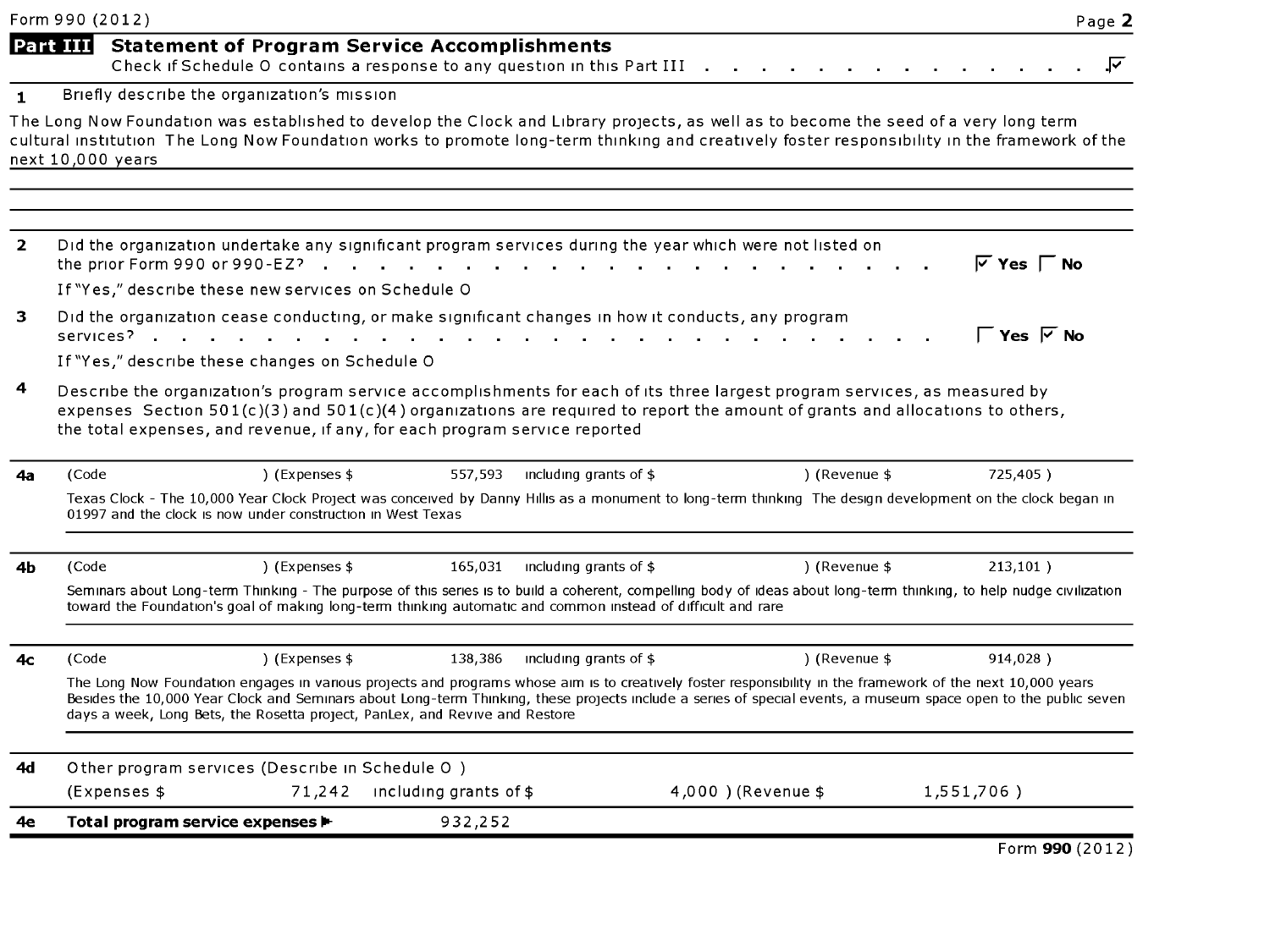Form 990 (2012)

Part IV Checklist of Required Schedules

|    |                                                                                                                                                                                                                                                                                                                          |                 | Yes | No             |
|----|--------------------------------------------------------------------------------------------------------------------------------------------------------------------------------------------------------------------------------------------------------------------------------------------------------------------------|-----------------|-----|----------------|
|    | 1 Is the organization described in section $501(c)(3)$ or $4947(a)(1)$ (other than a private foundation)? If "Yes,"<br>complete Schedule At<br>and the state of the state of the state of                                                                                                                                | $\mathbf{1}$    | Yes |                |
|    | 2 Is the organization required to complete Schedule B, Schedule of Contributors (see instructions)?                                                                                                                                                                                                                      | $\overline{2}$  | Yes |                |
| з. | Did the organization engage in direct or indirect political campaign activities on behalf of or in opposition to<br>candidates for public office? If "Yes," complete Schedule C, Part I                                                                                                                                  | 3               |     | No             |
|    | 4 Section 501(c)(3) organizations. Did the organization engage in lobbying activities, or have a section 501(h)<br>election in effect during the tax year? If "Yes," complete Schedule C, Part II                                                                                                                        | 4               |     | N <sub>o</sub> |
|    | 5 Is the organization a section $501(c)(4)$ , $501(c)(5)$ , or $501(c)(6)$ organization that receives membership dues,<br>assessments, or similar amounts as defined in Revenue Procedure 98-19? If "Yes," complete Schedule C,<br>Part III                                                                              | 5               |     | No             |
| 6. | Did the organization maintain any donor advised funds or any similar funds or accounts for which donors have the<br>right to provide advice on the distribution or investment of amounts in such funds or accounts? If "Yes," complete<br>Schedule D, Part $I^{\bigcircledast}$ .                                        | 6               |     | No             |
|    | 7 Did the organization receive or hold a conservation easement, including easements to preserve open space,<br>the environment, historic land areas, or historic structures? If "Yes," complete Schedule D, Part II.                                                                                                     | $\overline{ }$  |     | Νo             |
|    | 8 Did the organization maintain collections of works of art, historical treasures, or other similar assets? If "Yes,"<br>$complete Schedule D, Part III 32$                                                                                                                                                              | 8               |     | N o            |
| 9. | Did the organization report an amount in Part X, line 21 for escrow or custodial account liability, serve as a<br>custodian for amounts not listed in Part X, or provide credit counseling, debt management, credit repair, or debt<br>negotiation services? If "Yes," complete Schedule D, Part IV                      | 9               |     | No             |
| 10 | Did the organization, directly or through a related organization, hold assets in temporarily restricted endowments,<br>permanent endowments, or quasi-endowments? If "Yes," complete Schedule D, Part V                                                                                                                  | 10              |     | No             |
|    | 11 If the organization's answer to any of the following questions is "Yes," then complete Schedule D, Parts VI, VII,<br>VIII, IX, or X as applicable                                                                                                                                                                     |                 |     |                |
|    | a Did the organization report an amount for land, buildings, and equipment in Part X, line 10?<br>If "Yes," complete Schedule D, Part VI.                                                                                                                                                                                | 11a             | Yes |                |
|    | <b>b</b> Did the organization report an amount for investments-other securities in Part X, line 12 that is 5% or more of<br>its total assets reported in Part X, line 16? If "Yes," complete Schedule D, Part VII <sup>9</sup>                                                                                           | 11 <sub>b</sub> |     | No             |
|    | c Did the organization report an amount for investments-program related in Part X, line 13 that is 5% or more of<br>its total assets reported in Part X, line 16? If "Yes," complete Schedule D, Part VIII                                                                                                               | 11c             |     | No             |
|    | d Did the organization report an amount for other assets in Part X, line 15 that is 5% or more of its total assets<br>reported in Part X, line 16? If "Yes," complete Schedule D, Part IX                                                                                                                                | 11d             |     | No             |
|    | <b>e</b> Did the organization report an amount for other liabilities in Part X, line 25? If "Yes," complete Schedule D, Part X <sup>95</sup>                                                                                                                                                                             | <b>11e</b>      |     | N o            |
|    | Did the organization's separate or consolidated financial statements for the tax year include a footnote that<br>addresses the organization's liability for uncertain tax positions under FIN 48 (ASC 740)? If "Yes," complete                                                                                           | 11f             |     | No             |
|    | 12a Did the organization obtain separate, independent audited financial statements for the tax year?<br>If "Yes," complete Schedule D, Parts XI and XII                                                                                                                                                                  | 12a             |     | Νo             |
|    | <b>b</b> Was the organization included in consolidated, independent audited financial statements for the tax year? If<br>"Yes," and if the organization answered "No" to line 12a, then completing Schedule D, Parts XI and XII is optional $\Xi$                                                                        | 12 <sub>b</sub> |     | No             |
| 13 | Is the organization a school described in section 170(b)(1)(A)(ii)? If "Yes," complete Schedule E                                                                                                                                                                                                                        | 13              |     | N o            |
|    | 14a Did the organization maintain an office, employees, or agents outside of the United States? .                                                                                                                                                                                                                        | 14a             |     | No             |
|    | <b>b</b> Did the organization have aggregate revenues or expenses of more than \$10,000 from grantmaking, fundraising,<br>business, investment, and program service activities outside the United States, or aggregate foreign investments<br>valued at \$100,000 or more? If "Yes," complete Schedule F, Parts I and IV | 14b             |     | No             |
|    | 15 Did the organization report on Part IX, column (A), line 3, more than \$5,000 of grants or assistance to any<br>organization or entity located outside the United States? If "Yes," complete Schedule F, Parts II and IV                                                                                              | 15              |     | No             |
| 16 | Did the organization report on Part IX, column (A), line 3, more than \$5,000 of aggregate grants or assistance to<br>individuals located outside the United States? If "Yes," complete Schedule F, Parts III and IV                                                                                                     | 16              |     | N٥             |
| 17 | Did the organization report a total of more than \$15,000 of expenses for professional fundraising services on Part<br>IX, column (A), lines 6 and 11e? If "Yes," complete Schedule G, Part I (see instructions)                                                                                                         | 17              |     | Νo             |
| 18 | Did the organization report more than \$15,000 total of fundraising event gross income and contributions on Part<br>VIII, lines 1c and 8a? If "Yes," complete Schedule G, Part II                                                                                                                                        | 18              |     | Νo             |
| 19 | Did the organization report more than \$15,000 of gross income from gaming activities on Part VIII, line 9a? If<br>"Yes," complete Schedule G, Part $III$ $\ldots$ $\ldots$ $\ldots$ $\ldots$ $\ldots$ $\ldots$ $\ldots$ $\ldots$ $\ldots$                                                                               | 19              |     | No             |
|    | 20a Did the organization operate one or more hospital facilities? If "Yes," complete Schedule H                                                                                                                                                                                                                          | 20a             |     | Νo             |
|    | <b>b</b> If "Yes" to line 20a, did the organization attach a copy of its audited financial statements to this return?                                                                                                                                                                                                    | <b>20b</b>      |     |                |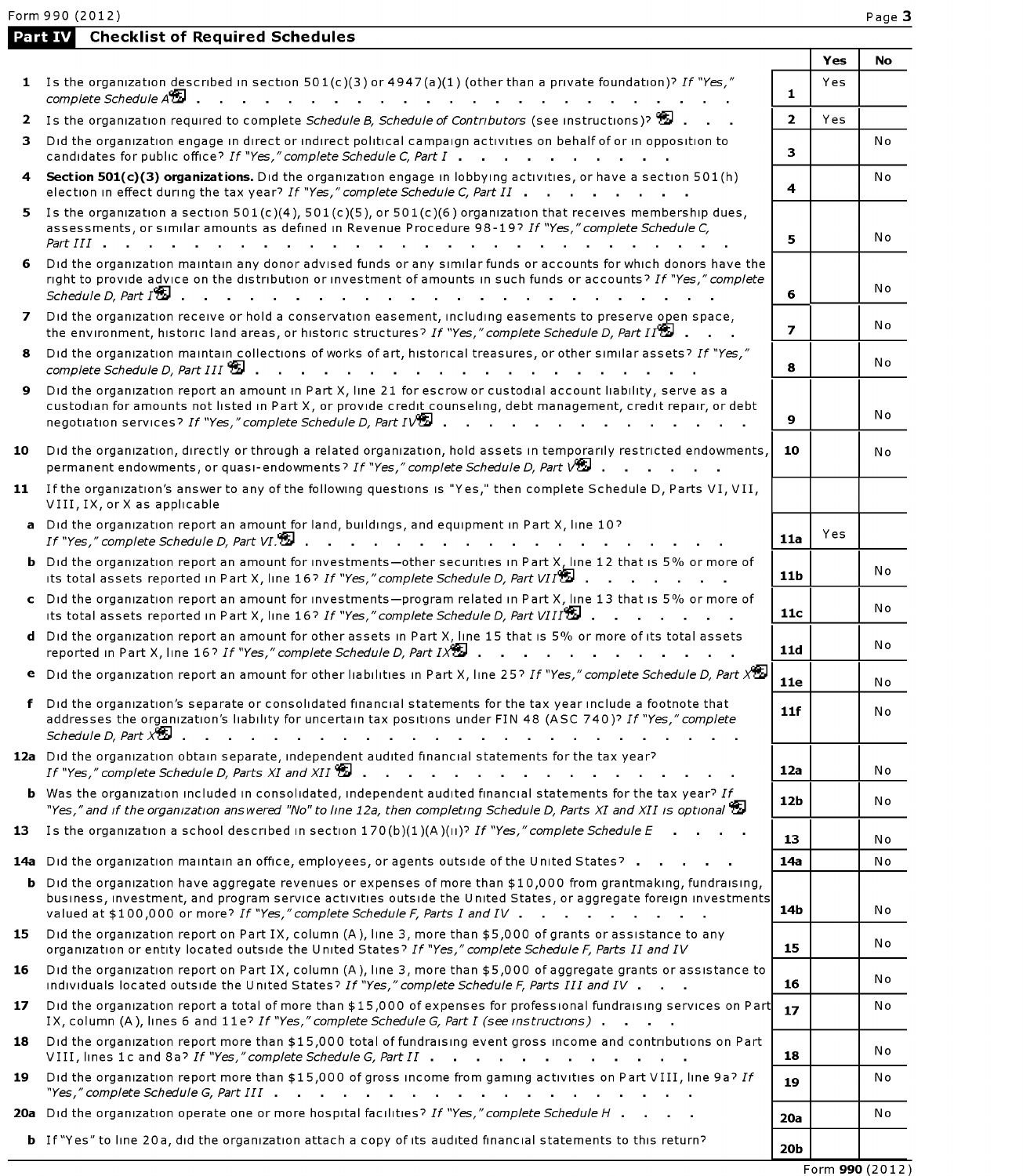Form 990 (2012)

|     | <b>Checklist of Required Schedules (continued)</b><br>Part IV                                                                                                                                                                                                                                                                                                                                         |            |     |    |
|-----|-------------------------------------------------------------------------------------------------------------------------------------------------------------------------------------------------------------------------------------------------------------------------------------------------------------------------------------------------------------------------------------------------------|------------|-----|----|
| 21  | Did the organization report more than \$5,000 of grants and other assistance to any government or organization in<br>the United States on Part IX, column (A), line 1? If "Yes," complete Schedule I, Parts I and II                                                                                                                                                                                  | 21         |     | Νo |
| 22  | Did the organization report more than \$5,000 of grants and other assistance to individuals in the United States<br>on Part IX, column (A), line 2? If "Yes," complete Schedule I, Parts I and III                                                                                                                                                                                                    | 22         |     | No |
| 23  | Did the organization answer "Yes" to Part VII, Section A, line 3, 4, or 5 about compensation of the organization's<br>current and former officers, directors, trustees, key employees, and highest compensated employees? If "Yes,"<br>complete Schedule J.<br><b>Contract</b>                                                                                                                        | 23         |     | No |
|     | 24a Did the organization have a tax-exempt bond issue with an outstanding principal amount of more than \$100,000<br>as of the last day of the year, that was issued after December 31, 2002? If "Yes," answer lines 24b through 24d<br>and complete Schedule K. If "No," go to line 25.<br>and a series of the contract of the contract of the                                                       | 24a        |     | No |
|     | <b>b</b> Did the organization invest any proceeds of tax-exempt bonds beyond a temporary period exception?                                                                                                                                                                                                                                                                                            | 24b        |     | Νo |
|     | c Did the organization maintain an escrow account other than a refunding escrow at any time during the year<br>to defease any tax-exempt bonds?                                                                                                                                                                                                                                                       | 24c        |     | No |
| d   | Did the organization act as an "on behalf of" issuer for bonds outstanding at any time during the year?                                                                                                                                                                                                                                                                                               | <b>24d</b> |     | No |
|     | 25a Section 501(c)(3) and 501(c)(4) organizations. Did the organization engage in an excess benefit transaction with<br>a disqualified person during the year? If "Yes," complete Schedule L, Part I                                                                                                                                                                                                  | 25a        |     | No |
|     | <b>b</b> Is the organization aware that it engaged in an excess benefit transaction with a disqualified person in a prior<br>year, and that the transaction has not been reported on any of the organization's prior Forms 990 or 990-EZ? If<br>"Yes," complete Schedule L, Part I<br>and the state of the state of the state of the state of the state of the state of the state of the state of the | 25b        |     | No |
| 26  | Was a loan to or by a current or former officer, director, trustee, key employee, highest compensated employee, or<br>disqualified person outstanding as of the end of the organization's tax year? If "Yes," complete Schedule L,<br>Part II .                                                                                                                                                       | 26         |     | No |
| 27  | Did the organization provide a grant or other assistance to an officer, director, trustee, key employee, substantial<br>contributor or employee thereof, a grant selection committee member, or to a 35% controlled entity or family<br>member of any of these persons? If "Yes," complete Schedule L, Part III                                                                                       | 27         |     | No |
| 28  | Was the organization a party to a business transaction with one of the following parties (see Schedule L, Part IV<br>instructions for applicable filing thresholds, conditions, and exceptions)                                                                                                                                                                                                       |            |     |    |
|     | a A current or former officer, director, trustee, or key employee? If "Yes," complete Schedule L, Part<br>$IV \qquad \qquad \ldots$                                                                                                                                                                                                                                                                   | <b>28a</b> |     | Νo |
|     | <b>b</b> A family member of a current or former officer, director, trustee, or key employee? If "Yes,"<br>complete Schedule L, Part IV.                                                                                                                                                                                                                                                               | 28b        |     | No |
|     | c An entity of which a current or former officer, director, trustee, or key employee (or a family member thereof) was<br>an officer, director, trustee, or direct or indirect owner? If "Yes," complete Schedule L, Part IV .<br>$\sim$                                                                                                                                                               | 28c        |     | No |
| 29  | Ð<br>Did the organization receive more than \$25,000 in non-cash contributions? If "Yes," complete Schedule M.                                                                                                                                                                                                                                                                                        | 29         | Yes |    |
| 30  | Did the organization receive contributions of art, historical treasures, or other similar assets, or qualified<br>45<br>conservation contributions? If "Yes," complete Schedule M                                                                                                                                                                                                                     | 30         |     | No |
| 31. | Did the organization liquidate, terminate, or dissolve and cease operations? If "Yes," complete Schedule N,<br>Part I .<br>and a series of the contract of the contract of the contract of the contract of the contract of                                                                                                                                                                            | 31         |     | No |
| 32  | Did the organization sell, exchange, dispose of, or transfer more than 25% of its net assets? If "Yes," complete                                                                                                                                                                                                                                                                                      | 32         |     | No |
| 33  | Did the organization own 100% of an entity disregarded as separate from the organization under Regulations<br>sections 301 7701-2 and 301 7701-3? If "Yes," complete Schedule R, Part I                                                                                                                                                                                                               | 33         |     | No |
| 34  | Was the organization related to any tax-exempt or taxable entity? If "Yes," complete Schedule R, Part II, III, or IV,                                                                                                                                                                                                                                                                                 | 34         |     | No |
|     | 35a Did the organization have a controlled entity within the meaning of section 512(b)(13)?                                                                                                                                                                                                                                                                                                           | 35a        |     | No |
|     | <b>b</b> If 'Yes' to line 35a, did the organization receive any payment from or engage in any transaction with a controlled<br>entity within the meaning of section 512(b)(13)? If "Yes," complete Schedule R, Part V, line 2                                                                                                                                                                         | 35b        |     | No |
| 36. | Section 501(c)(3) organizations. Did the organization make any transfers to an exempt non-charitable related<br>organization? If "Yes," complete Schedule R, Part V, line 2                                                                                                                                                                                                                           | 36         |     | No |
| 37  | Did the organization conduct more than 5% of its activities through an entity that is not a related organization<br>and that is treated as a partnership for federal income tax purposes? If "Yes," complete Schedule R, Part VI                                                                                                                                                                      | 37         |     | No |
| 38. | Did the organization complete Schedule O and provide explanations in Schedule O for Part VI, lines 11b and 19?<br>Note. All Form 990 filers are required to complete Schedule O                                                                                                                                                                                                                       | 38         | Yes |    |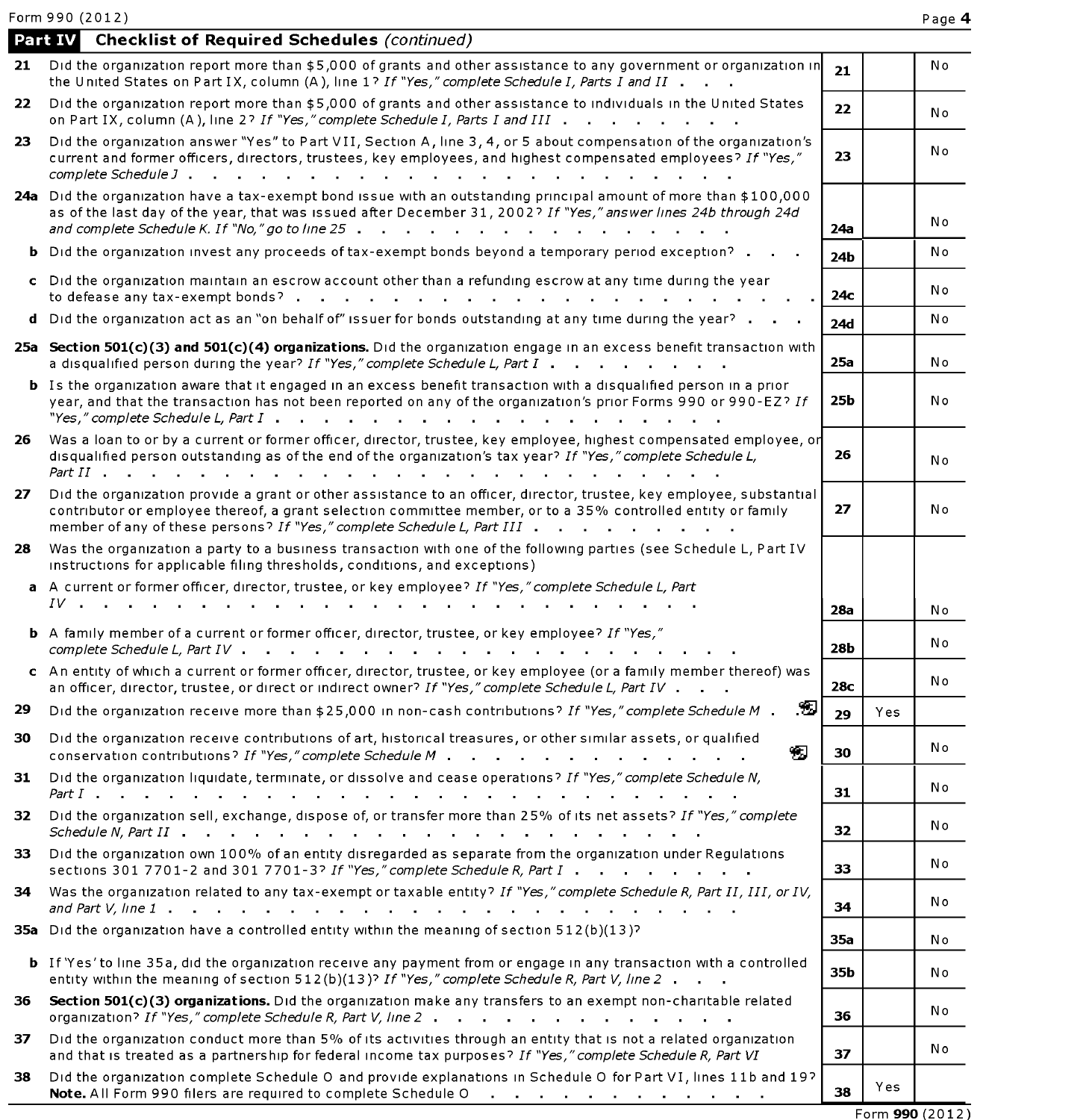|        | Form 990 (2012)                                                                                                                                                                                                                        |           |     | Page 5    |
|--------|----------------------------------------------------------------------------------------------------------------------------------------------------------------------------------------------------------------------------------------|-----------|-----|-----------|
|        | <b>Statements Regarding Other IRS Filings and Tax Compliance</b><br>Part V                                                                                                                                                             |           |     |           |
|        | Check if Schedule O contains a response to any question in this Part V                                                                                                                                                                 |           |     | <b>No</b> |
|        | 1a Enter the number reported in Box 3 of Form 1096 Enter -0- if not applicable<br>1a<br>0                                                                                                                                              |           | Yes |           |
|        | 1 <sub>b</sub><br>$\Omega$<br><b>b</b> Enter the number of Forms W-2G included in line 1a <i>Enter -0-</i> if not applicable                                                                                                           |           |     |           |
|        | c Did the organization comply with backup withholding rules for reportable payments to vendors and reportable                                                                                                                          | 1с        |     | No        |
|        | gaming (gambling) winnings to prize winners?<br>2a Enter the number of employees reported on Form W-3, Transmittal of Wage and<br>Tax Statements, filed for the calendar year ending with or within the year covered                   |           |     |           |
|        | 16<br>2a<br>by this return .                                                                                                                                                                                                           |           |     |           |
|        | <b>b</b> If at least one is reported on line 2a, did the organization file all required federal employment tax returns?<br>Note. If the sum of lines 1a and 2a is greater than 250, you may be required to e-file (see instructions)   | 2b        | Yes |           |
|        | 3a Did the organization have unrelated business gross income of \$1,000 or more during the year?                                                                                                                                       | Зa        |     | N o       |
|        | <b>b</b> If "Yes," has it filed a Form 990-T for this year? If "No," provide an explanation in Schedule O                                                                                                                              | Зb        |     | No        |
|        | 4a At any time during the calendar year, did the organization have an interest in, or a signature or other authority<br>over, a financial account in a foreign country (such as a bank account, securities account, or other financial |           |     |           |
| b      |                                                                                                                                                                                                                                        | 4a        |     | No        |
|        | If "Yes," enter the name of the foreign country ▶<br>See instructions for filing requirements for Form TD F 90-22 1, Report of Foreign Bank and Financial Accounts                                                                     |           |     |           |
|        | 5a Was the organization a party to a prohibited tax shelter transaction at any time during the tax year?                                                                                                                               | 5a        |     | No        |
|        | <b>b</b> Did any taxable party notify the organization that it was or is a party to a prohibited tax shelter transaction?                                                                                                              | <b>5b</b> |     | No        |
|        | c If "Yes," to line 5a or 5b, did the organization file Form 8886-T?                                                                                                                                                                   |           |     |           |
|        | 6a Does the organization have annual gross receipts that are normally greater than \$100,000, and did the                                                                                                                              | 5с<br>6a  |     | No        |
|        | organization solicit any contributions that were not tax deductible as charitable contributions?<br>b If "Yes," did the organization include with every solicitation an express statement that such contributions or gifts             |           |     |           |
|        | were not tax deductible?                                                                                                                                                                                                               | 6b        |     |           |
| 7<br>a | Organizations that may receive deductible contributions under section $170(c)$ .<br>Did the organization receive a payment in excess of \$75 made partly as a contribution and partly for goods and                                    | 7a        |     | No        |
|        | services provided to the payor?                                                                                                                                                                                                        |           |     |           |
|        | <b>b</b> If "Yes," did the organization notify the donor of the value of the goods or services provided?<br>c Did the organization sell, exchange, or otherwise dispose of tangible personal property for which it was required to     | <b>7b</b> |     |           |
|        | file Form 8282?                                                                                                                                                                                                                        | 7с        |     | N o       |
|        | d If "Yes," indicate the number of Forms 8282 filed during the year<br>7d<br>O                                                                                                                                                         |           |     |           |
|        | e Did the organization receive any funds, directly or indirectly, to pay premiums on a personal benefit                                                                                                                                | 7е        |     | N o       |
|        | f Did the organization, during the year, pay premiums, directly or indirectly, on a personal benefit contract?                                                                                                                         | 7f        |     | No        |
|        | g If the organization received a contribution of qualified intellectual property, did the organization file Form 8899 as                                                                                                               | 7g        |     | No        |
|        | h If the organization received a contribution of cars, boats, airplanes, or other vehicles, did the organization file a                                                                                                                | 7h        |     | No.       |
|        | Sponsoring organizations maintaining donor advised funds and section 509(a)(3) supporting organizations. Did<br>the supporting organization, or a donor advised fund maintained by a sponsoring organization, have excess              |           |     |           |
|        | business holdings at any time during the year?                                                                                                                                                                                         | 8         |     | No        |
| 9      | Sponsoring organizations maintaining donor advised funds.                                                                                                                                                                              |           |     |           |
| a      | Did the organization make any taxable distributions under section 4966?                                                                                                                                                                | <b>9a</b> |     | No        |
| b.     | Did the organization make a distribution to a donor, donor advisor, or related person?                                                                                                                                                 | 9b        |     | N o       |
| 10     | Section $501(c)(7)$ organizations. Enter                                                                                                                                                                                               |           |     |           |
|        | a Initiation fees and capital contributions included on Part VIII, line 12<br>10a<br><b>b</b> Gross receipts, included on Form 990, Part VIII, line 12, for public use of club<br>10 <sub>b</sub>                                      |           |     |           |
|        | facilities                                                                                                                                                                                                                             |           |     |           |
|        | 11 Section 501(c)(12) organizations. Enter<br>a Gross income from members or shareholders<br><b>11a</b>                                                                                                                                |           |     |           |
|        | <b>b</b> Gross income from other sources (Do not net amounts due or paid to other sources<br>11 <sub>b</sub>                                                                                                                           |           |     |           |
|        | against amounts due or received from them )                                                                                                                                                                                            |           |     |           |
|        | 12a Section 4947(a)(1) non-exempt charitable trusts. Is the organization filing Form 990 in lieu of Form 1041?<br><b>b</b> If "Yes," enter the amount of tax-exempt interest received or accrued during the                            | 12a       |     | No        |
|        | 12b<br>year                                                                                                                                                                                                                            |           |     |           |
| 13     | Section 501(c)(29) qualified nonprofit health insurance issuers.                                                                                                                                                                       |           |     |           |
|        | a Is the organization licensed to issue qualified health plans in more than one state?<br>Note. See the instructions for additional information the organization must report on Schedule O                                             | 13a       |     | No        |
|        | <b>b</b> Enter the amount of reserves the organization is required to maintain by the states<br>13 <sub>b</sub><br>in which the organization is licensed to issue qualified health plans                                               |           |     |           |
|        | c Enter the amount of reserves on hand<br>13с                                                                                                                                                                                          |           |     |           |
|        | 14a Did the organization receive any payments for indoor tanning services during the tax year?                                                                                                                                         | 14a       |     | No        |
|        | <b>b</b> If "Yes," has it filed a Form 720 to report these payments? If "No," provide an explanation in Schedule O                                                                                                                     | 14b       |     |           |

Form  $990(2012)$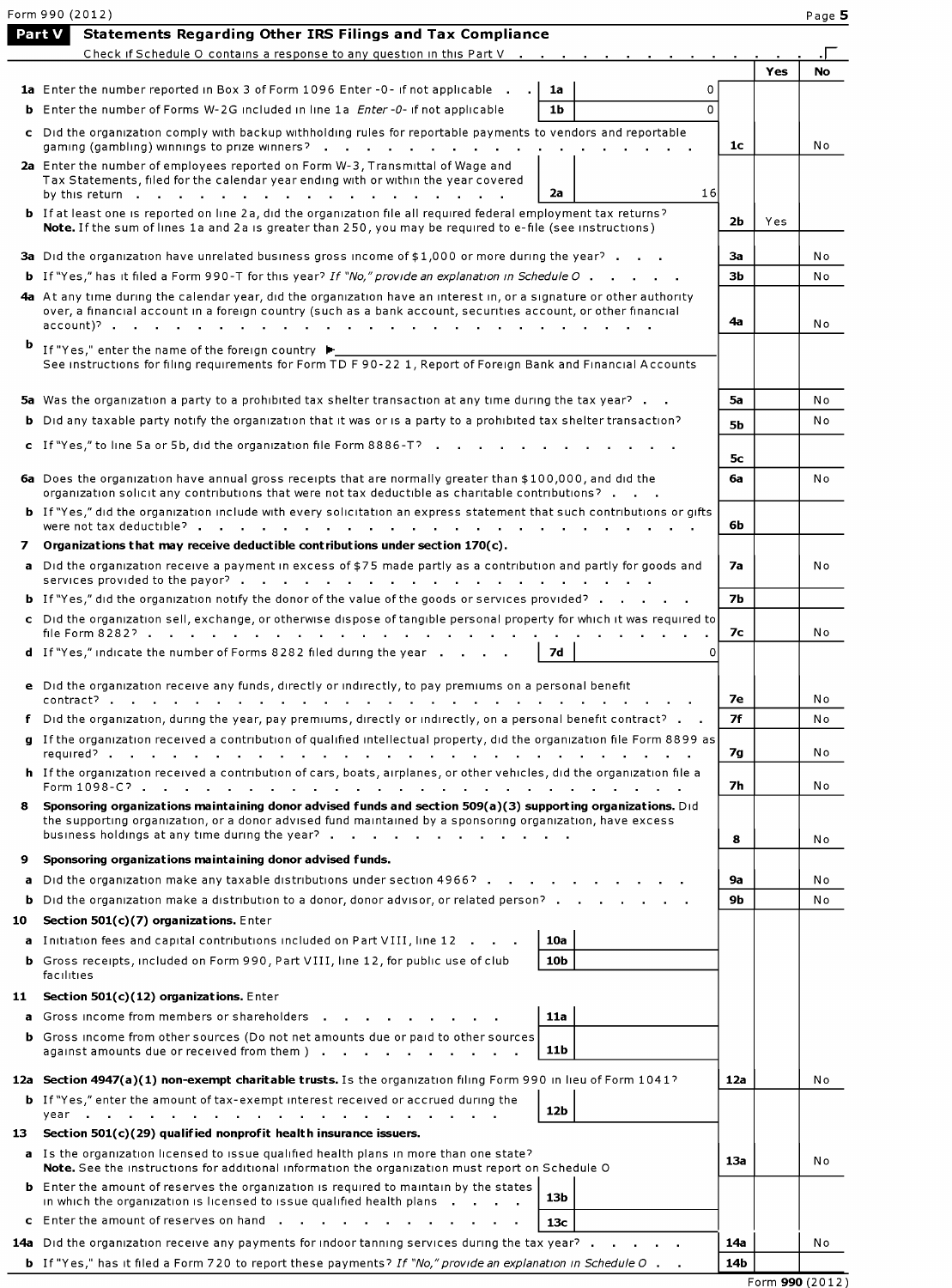|                | Form 990 (2012)                                                                                                                                                                                                                                                                                             |                 |            | Page 6    |
|----------------|-------------------------------------------------------------------------------------------------------------------------------------------------------------------------------------------------------------------------------------------------------------------------------------------------------------|-----------------|------------|-----------|
| <b>Part VI</b> | Governance, Management, and Disclosure For each "Yes" response to lines 2 through 7b below, and for a<br>"No" response to lines 8a, 8b, or 10b below, describe the circumstances, processes, or changes in Schedule O.<br>See instructions.                                                                 |                 |            | .⊽        |
|                | Check if Schedule O contains a response to any question in this Part VI<br><b>Section A. Governing Body and Management</b>                                                                                                                                                                                  |                 |            |           |
|                |                                                                                                                                                                                                                                                                                                             |                 | Yes        | <b>No</b> |
|                | 1a Enter the number of voting members of the governing body at the end of the tax<br>1a<br>16                                                                                                                                                                                                               |                 |            |           |
|                | If there are material differences in voting rights among members of the governing<br>body, or if the governing body delegated broad authority to an executive committee<br>or similar committee, explain in Schedule O                                                                                      |                 |            |           |
|                | <b>b</b> Enter the number of voting members included in line 1a, above, who are<br>1b<br>16                                                                                                                                                                                                                 |                 |            |           |
| 2              | Did any officer, director, trustee, or key employee have a family relationship or a business relationship with any<br>other officer, director, trustee, or key employee?                                                                                                                                    | $\overline{2}$  |            | No        |
| з.             | Did the organization delegate control over management duties customarily performed by or under the direct<br>supervision of officers, directors or trustees, or key employees to a management company or other person? .                                                                                    | 3               |            | N o       |
|                | Did the organization make any significant changes to its governing documents since the prior Form 990 was                                                                                                                                                                                                   | 4               |            | No        |
| 5              | Did the organization become aware during the year of a significant diversion of the organization's assets? .                                                                                                                                                                                                | 5               |            | N o       |
| 6              | Did the organization have members or stockholders?                                                                                                                                                                                                                                                          | 6               |            | No        |
|                | 7a Did the organization have members, stockholders, or other persons who had the power to elect or appoint one or<br>more members of the governing body? $\cdots$ $\cdots$ $\cdots$ $\cdots$ $\cdots$ $\cdots$ $\cdots$ $\cdots$ $\cdots$                                                                   | 7a              |            | No        |
|                | <b>b</b> Are any governance decisions of the organization reserved to (or subject to approval by) members, stockholders,                                                                                                                                                                                    | 7b              |            | No        |
| 8.             | Did the organization contemporaneously document the meetings held or written actions undertaken during the<br>year by the following                                                                                                                                                                         |                 |            |           |
|                | <b>a</b> The governing body?.                                                                                                                                                                                                                                                                               | 8а              | Yes        |           |
|                | <b>b</b> Each committee with authority to act on behalf of the governing body?                                                                                                                                                                                                                              | 8b              | Yes        |           |
|                | 9 Is there any officer, director, trustee, or key employee listed in Part VII, Section A, who cannot be reached at the<br>organization's mailing address? If "Yes," provide the names and addresses in Schedule O                                                                                           | 9               |            | No        |
|                | Section B. Policies (This Section B requests information about policies not required by the Internal Revenue Code.)                                                                                                                                                                                         |                 |            |           |
|                |                                                                                                                                                                                                                                                                                                             |                 | <b>Yes</b> | No        |
|                | <b>10a</b> Did the organization have local chapters, branches, or affiliates?<br><b>b</b> If "Yes," did the organization have written policies and procedures governing the activities of such chapters,                                                                                                    | 10a             |            | Νo        |
|                | affiliates, and branches to ensure their operations are consistent with the organization's exempt purposes?<br>11a Has the organization provided a complete copy of this Form 990 to all members of its governing body before filing                                                                        | 10 <sub>b</sub> |            |           |
|                | the form? $\blacksquare$<br>and the state of the state of the<br><b>b</b> Describe in Schedule O the process, if any, used by the organization to review this Form 990                                                                                                                                      | <b>11a</b>      | Yes        |           |
|                | 12a Did the organization have a written conflict of interest policy? If "No," go to line 13                                                                                                                                                                                                                 | 12a             | <b>Yes</b> |           |
|                | <b>b</b> Were officers, directors, or trustees, and key employees required to disclose annually interests that could give<br>rise to conflicts?                                                                                                                                                             | 12b             | Yes        |           |
|                | c Did the organization regularly and consistently monitor and enforce compliance with the policy? If "Yes," describe                                                                                                                                                                                        | 12 <sub>c</sub> | Yes        |           |
| 13.            |                                                                                                                                                                                                                                                                                                             | 13              | Yes        |           |
| 14             | Did the organization have a written document retention and destruction policy?                                                                                                                                                                                                                              | 14              | Yes        |           |
| 15.            | Did the process for determining compensation of the following persons include a review and approval by<br>independent persons, comparability data, and contemporaneous substantiation of the deliberation and decision?                                                                                     |                 |            |           |
| a              | The organization's CEO, Executive Director, or top management official enterstance and containing the contact of                                                                                                                                                                                            | 15a             | Yes        |           |
|                |                                                                                                                                                                                                                                                                                                             | 15b             | Yes        |           |
|                | If "Yes" to line 15a or 15b, describe the process in Schedule O (see instructions)                                                                                                                                                                                                                          |                 |            |           |
|                | 16a Did the organization invest in, contribute assets to, or participate in a joint venture or similar arrangement with a<br>taxable entity during the year?<br>$\sim$<br>the contract of the contract of the contract of the contract of the contract of the contract of the contract of                   | 16a             |            | No        |
|                | <b>b</b> If "Yes," did the organization follow a written policy or procedure requiring the organization to evaluate its<br>participation in joint venture arrangements under applicable federal tax law, and take steps to safeguard the<br>organization's exempt status with respect to such arrangements? | 16b             |            |           |
|                | <b>Section C. Disclosure</b>                                                                                                                                                                                                                                                                                |                 |            |           |
|                | 17 List the States with which a copy of this Form 990 is required to be filed CA                                                                                                                                                                                                                            |                 |            |           |

| 18 Section 6104 requires an organization to make its Form 1023 (or 1024 if applicable), 990, and 990-T (501(c) |
|----------------------------------------------------------------------------------------------------------------|
| (3) sonly) available for public inspection Indicate how you made these available Check all that apply          |
| $\Box$ O wn website $\Box$ A nother's website $\Box$ U pon request $\Box$ O ther (explain in Schedule O)       |
| 10 December 5 Schodule Quibother (and if so bould the erganization made its governing desumants, septiet of    |

Describe in Schedule O whether (and if so, how), the organization made its governing documents, conflict of 19 interest policy, and financial statements available to the public during the tax year

 $20$ State the name, physical address, and telephone number of the person who possesses the books and records of the organization FLOGAN ASSOCIATES 1918 43RD AVENUE SAN FRANCISCO, CA (415) 592-8151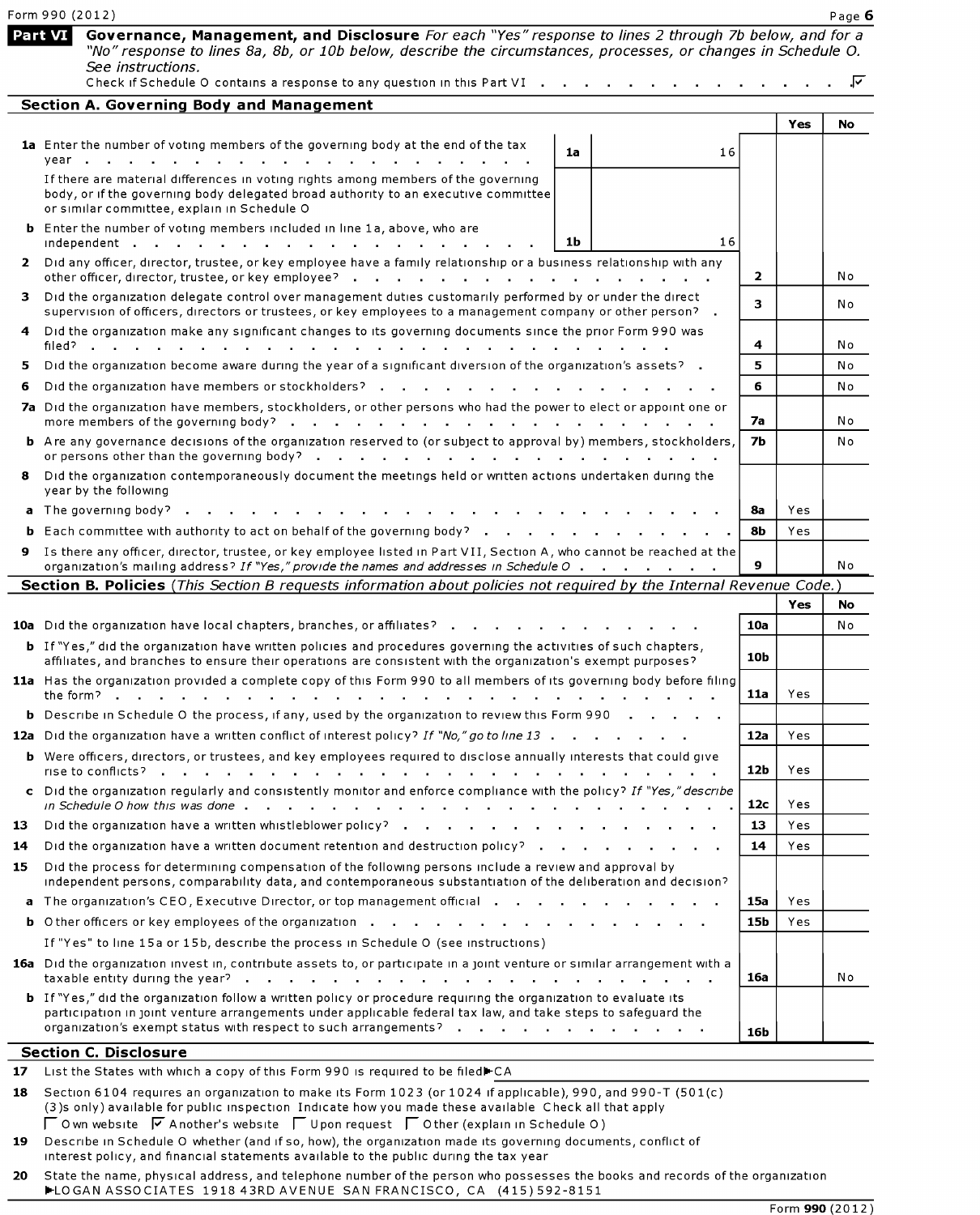Г

# Part III Compensation of Officers, Directors, Trustees, Key Employees, Highest Compensated Employees, and Independent Contractors

Check if Schedule O contains a response to any question in this Part VII . . . . . . . . . . . . . . . . .

Section A. Officers, Directors, Trustees, Key Employees, and Highest Compensated Employees 1a Complete this table for all persons required to be listed Report compensation for the calendar year ending with or within the organization's tax year

tax year<br>International of the organization's **current** officers, directors, trustees (whether individuals or organizations), regardless of amount of amount of amount of amount of amount of amount of amount of amount of amo of compensation Enter - 0- in columns (D), (E), and (F) if no compensation was paid

If List all of the organization's current key employees, if any See instructions for definition of "key employee"

Itst the organization's five current highest compensated employees (other than an officer, director, trustee or key employee) who received reportable compensation (Box 5 of Form W-2 and/or Box 7 of Form 1099-MISC) of more than \$100,000 from the organization and any related organizations

+ List all of the organization's former officers, key employees, or highest compensated employees who received more than \$100,000 of reportable compensation from the organization and any related organizations

Itst all of the organization's former directors or trustees that received, in the capacity as a former director or trustee of the organization, more than \$10,000 of reportable compensation from the organization and any related organizations

organization, more than \$10,000 or reportable compensation nom the organization and any related organizations<br>List persons in the following order -individual trustees or directors, institutional trustees, officers, key emp

(A) (B) (C) (D) (E) (F)

| (A)<br>Name and Title            | (B)<br>Average<br>hours per<br>week (list<br>any hours | more than one box, unless         |                                | (C)     |              | Position (do not check<br>person is both an officer<br>and a director/trustee) |        | (D)<br>Reportable<br>compensation<br>from the<br>organization | (E)<br>Reportable<br>compensation<br>from related<br>organizations | (F)<br>Estimated<br>amount of<br>other<br>compensation   |
|----------------------------------|--------------------------------------------------------|-----------------------------------|--------------------------------|---------|--------------|--------------------------------------------------------------------------------|--------|---------------------------------------------------------------|--------------------------------------------------------------------|----------------------------------------------------------|
|                                  | for related<br>organizations<br>below<br>dotted line)  | Individual trustee<br>or director | Institutional<br><b>Fustee</b> | Officer | Key employee | Highest compensated<br><u>employee</u>                                         | Former | $(W - 2/1099 -$<br>MISC)                                      | $(W - 2/1099 -$<br>MISC)                                           | from the<br>organization<br>and related<br>organizations |
| (1) PING FU                      | 2 0 0                                                  | х                                 |                                |         |              |                                                                                |        | $\overline{0}$                                                | 0                                                                  | 0                                                        |
| Director                         | 000                                                    |                                   |                                |         |              |                                                                                |        |                                                               |                                                                    |                                                          |
| (2) DAVID EAGLEMAN               | 2 0 0                                                  | X                                 |                                |         |              |                                                                                |        | $\overline{0}$                                                | 0                                                                  | 0                                                        |
| Director                         | 000                                                    |                                   |                                |         |              |                                                                                |        |                                                               |                                                                    |                                                          |
| (3) KIM POLESE                   | 2 0 0                                                  |                                   |                                |         |              |                                                                                |        |                                                               |                                                                    |                                                          |
| Director                         | 000                                                    | X                                 |                                |         |              |                                                                                |        | $\overline{0}$                                                | $\bf{0}$                                                           | $\boldsymbol{0}$                                         |
| (4) PETER SCHWARTZ               | 2 0 0                                                  |                                   |                                |         |              |                                                                                |        |                                                               |                                                                    |                                                          |
| Director                         | 000                                                    | X                                 |                                |         |              |                                                                                |        | $\overline{0}$                                                | 0                                                                  | 0                                                        |
| (5) PAUL SAFFO                   | 2 0 0                                                  |                                   |                                |         |              |                                                                                |        |                                                               |                                                                    |                                                          |
|                                  |                                                        | X                                 |                                |         |              |                                                                                |        | $\overline{0}$                                                | 0                                                                  | $\mathbf 0$                                              |
| Director<br>(6) DAVID RUMSEY     | 000<br>2 0 0                                           |                                   |                                |         |              |                                                                                |        |                                                               |                                                                    |                                                          |
|                                  |                                                        | X                                 |                                | X       |              |                                                                                |        | $\overline{0}$                                                | 0                                                                  | 0                                                        |
| Treasurer                        | 000                                                    |                                   |                                |         |              |                                                                                |        |                                                               |                                                                    |                                                          |
| (7) KEVIN KELLY                  | 2 0 0                                                  | x                                 |                                | x       |              |                                                                                |        | $\overline{0}$                                                | $\Omega$                                                           | $\mathbf 0$                                              |
| Secretary                        | 000                                                    |                                   |                                |         |              |                                                                                |        |                                                               |                                                                    |                                                          |
| (8) MICHAEL KELLER               | 2 0 0                                                  | X                                 |                                |         |              |                                                                                |        | $\overline{0}$                                                | <sub>0</sub>                                                       | 0                                                        |
| Director                         | 000                                                    |                                   |                                |         |              |                                                                                |        |                                                               |                                                                    |                                                          |
| (9) BRIAN ENO                    | 2 0 0                                                  |                                   |                                |         |              |                                                                                |        |                                                               |                                                                    |                                                          |
| Director                         | 000                                                    | X                                 |                                |         |              |                                                                                |        | $\overline{0}$                                                | 0                                                                  | 0                                                        |
| (10) ESTHER DYSON                | 2 0 0                                                  |                                   |                                |         |              |                                                                                |        |                                                               |                                                                    |                                                          |
|                                  |                                                        | X                                 |                                |         |              |                                                                                |        | $\boldsymbol{0}$                                              | 0                                                                  | $\boldsymbol{0}$                                         |
| Director<br>(11) DOUGLAS CARLSON | 000<br>2 0 0                                           |                                   |                                |         |              |                                                                                |        |                                                               |                                                                    |                                                          |
|                                  |                                                        | X.                                |                                |         |              |                                                                                |        | ΩI                                                            | ΩI                                                                 |                                                          |
| Director                         | 000                                                    |                                   |                                |         |              |                                                                                |        |                                                               |                                                                    |                                                          |
| (12) STEWART BRAND               | 10 00                                                  | x                                 |                                | x       |              |                                                                                |        | 0                                                             | 0                                                                  | 0                                                        |
| PRESIDENT/CO-CH                  | 000                                                    |                                   |                                |         |              |                                                                                |        |                                                               |                                                                    |                                                          |
| (13) DANNY HILLIS                | 10 00                                                  | X                                 |                                | X       |              |                                                                                |        | 0                                                             | $\Omega$                                                           | 0                                                        |
| CO-CHAIR                         | 000                                                    |                                   |                                |         |              |                                                                                |        |                                                               |                                                                    |                                                          |
| (14) ALEXANDER ROSE              | 40 00                                                  |                                   |                                |         |              |                                                                                |        |                                                               |                                                                    |                                                          |
| Executive Dir                    | 000                                                    |                                   |                                | x       |              |                                                                                |        | 132,769                                                       | 0                                                                  | 3,922                                                    |
|                                  |                                                        |                                   |                                |         |              |                                                                                |        |                                                               |                                                                    |                                                          |
|                                  |                                                        |                                   |                                |         |              |                                                                                |        |                                                               |                                                                    |                                                          |
|                                  |                                                        |                                   |                                |         |              |                                                                                |        |                                                               |                                                                    |                                                          |
|                                  |                                                        |                                   |                                |         |              |                                                                                |        |                                                               |                                                                    |                                                          |
|                                  |                                                        |                                   |                                |         |              |                                                                                |        |                                                               |                                                                    | $T_{\text{atm}}$ 000 (2012)                              |

Form 990 (2012)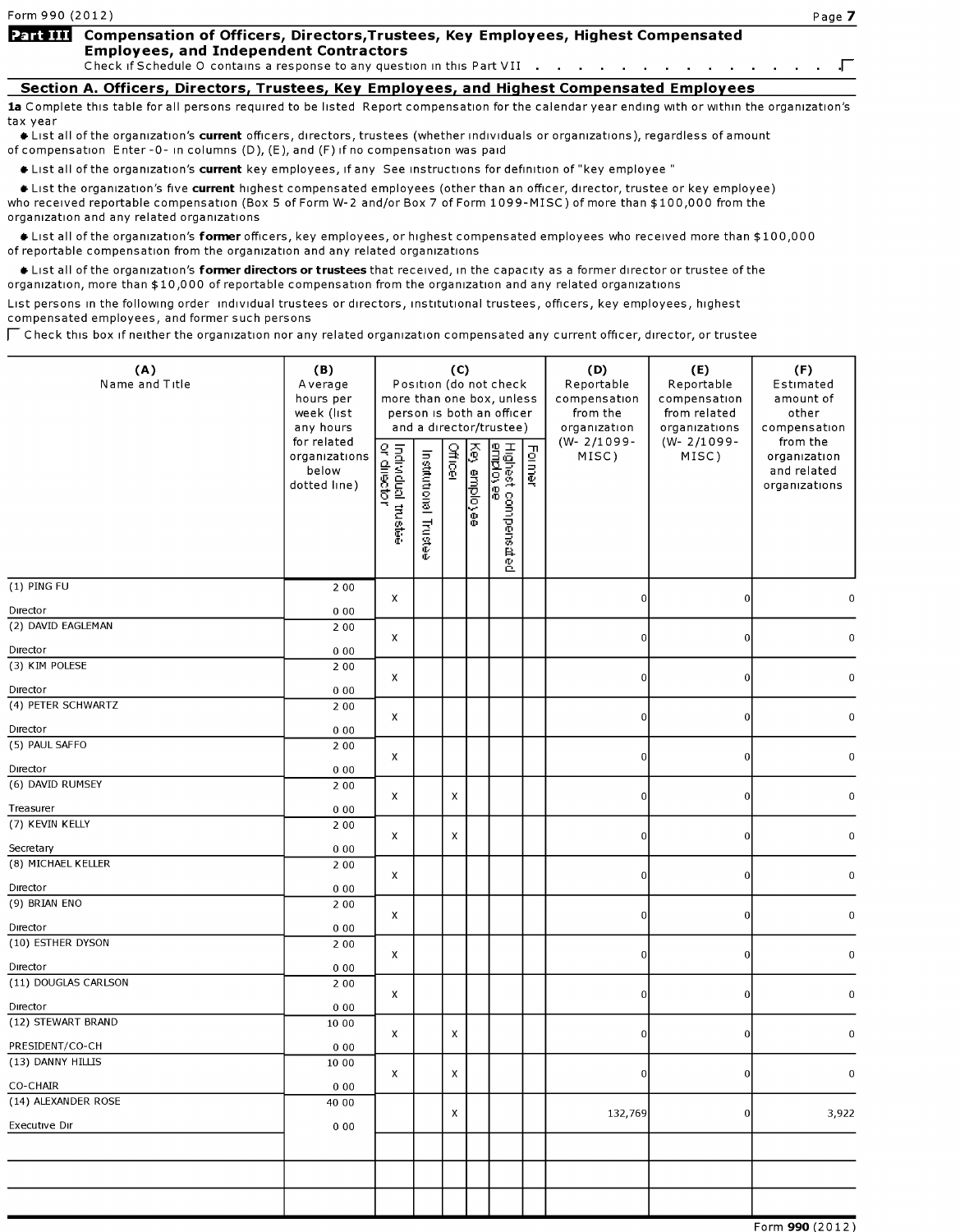## Section A. Officers, Directors, Trustees, Key Employees, and Highest Compensated Employees (continued)

|                | (A)<br>Name and Title                                                                                                                                                               | (B)<br>Average<br>hours per<br>week (list<br>any hours | more than one box, unless         |                                | (C)            |              | Position (do not check<br>person is both an officer<br>and a director/trustee) |                                   | (D)<br>Reportable<br>compensation<br>from the<br>organization (W- | (E)<br>Reportable<br>compensation<br>from related<br>organizations (W- |              | (F)<br>Estimated<br>amount of other<br>compensation<br>from the |       |
|----------------|-------------------------------------------------------------------------------------------------------------------------------------------------------------------------------------|--------------------------------------------------------|-----------------------------------|--------------------------------|----------------|--------------|--------------------------------------------------------------------------------|-----------------------------------|-------------------------------------------------------------------|------------------------------------------------------------------------|--------------|-----------------------------------------------------------------|-------|
|                |                                                                                                                                                                                     | for related<br>organizations<br>below<br>dotted line)  | Individual trustee<br>or diisctor | Institutional<br><b>Fustee</b> | <b>Officer</b> | Key employee | Highest compensated<br><u>emplosee</u>                                         | <b>Former</b>                     | 2/1099-MISC)                                                      | 2/1099-MISC)                                                           |              | organization and<br>related<br>organizations                    |       |
|                |                                                                                                                                                                                     |                                                        |                                   |                                |                |              |                                                                                |                                   |                                                                   |                                                                        |              |                                                                 |       |
|                |                                                                                                                                                                                     |                                                        |                                   |                                |                |              |                                                                                |                                   |                                                                   |                                                                        |              |                                                                 |       |
|                |                                                                                                                                                                                     |                                                        |                                   |                                |                |              |                                                                                |                                   |                                                                   |                                                                        |              |                                                                 |       |
|                |                                                                                                                                                                                     |                                                        |                                   |                                |                |              |                                                                                |                                   |                                                                   |                                                                        |              |                                                                 |       |
|                |                                                                                                                                                                                     |                                                        |                                   |                                |                |              |                                                                                |                                   |                                                                   |                                                                        |              |                                                                 |       |
|                |                                                                                                                                                                                     |                                                        |                                   |                                |                |              |                                                                                |                                   |                                                                   |                                                                        |              |                                                                 |       |
|                |                                                                                                                                                                                     |                                                        |                                   |                                |                |              |                                                                                |                                   |                                                                   |                                                                        |              |                                                                 |       |
|                |                                                                                                                                                                                     |                                                        |                                   |                                |                |              |                                                                                |                                   |                                                                   |                                                                        |              |                                                                 |       |
|                |                                                                                                                                                                                     |                                                        |                                   |                                |                |              |                                                                                |                                   |                                                                   |                                                                        |              |                                                                 |       |
|                |                                                                                                                                                                                     |                                                        |                                   |                                |                |              |                                                                                |                                   |                                                                   |                                                                        |              |                                                                 |       |
|                |                                                                                                                                                                                     |                                                        |                                   |                                |                |              |                                                                                |                                   |                                                                   |                                                                        |              |                                                                 |       |
|                |                                                                                                                                                                                     |                                                        |                                   |                                |                |              |                                                                                |                                   |                                                                   |                                                                        |              |                                                                 |       |
|                |                                                                                                                                                                                     |                                                        |                                   |                                |                |              |                                                                                |                                   |                                                                   |                                                                        |              |                                                                 |       |
|                |                                                                                                                                                                                     |                                                        |                                   |                                |                |              |                                                                                |                                   |                                                                   |                                                                        |              |                                                                 |       |
| 1b             | Sub-Total.                                                                                                                                                                          |                                                        |                                   |                                |                |              |                                                                                | ►                                 |                                                                   |                                                                        |              |                                                                 |       |
| c              | Total from continuation sheets to Part VII, Section A .                                                                                                                             |                                                        |                                   |                                |                |              |                                                                                |                                   |                                                                   |                                                                        |              |                                                                 |       |
|                | Total (add lines 1b and 1c) $\ldots$ $\ldots$ $\ldots$ $\ldots$ $\ldots$ $\ldots$                                                                                                   |                                                        |                                   |                                |                |              |                                                                                | ►                                 | 132,769                                                           |                                                                        |              |                                                                 | 3,922 |
| $\overline{2}$ | Total number of individuals (including but not limited to those listed above) who received more than<br>\$100,000 of reportable compensation from the organization <sup>1</sup>     |                                                        |                                   |                                |                |              |                                                                                |                                   |                                                                   |                                                                        |              |                                                                 |       |
|                |                                                                                                                                                                                     |                                                        |                                   |                                |                |              |                                                                                |                                   |                                                                   |                                                                        |              | Yes                                                             | No    |
| 3              | Did the organization list any former officer, director or trustee, key employee, or highest compensated employee<br>on line 1a? If "Yes," complete Schedule J for such individual . |                                                        |                                   |                                |                |              |                                                                                | <b>Contract Contract Contract</b> |                                                                   |                                                                        | $\mathbf{3}$ |                                                                 | N o   |
| 4              | For any individual listed on line 1a, is the sum of reportable compensation and other compensation from the                                                                         |                                                        |                                   |                                |                |              |                                                                                |                                   |                                                                   |                                                                        |              |                                                                 |       |

organization and related organizations greater than \$150,000? If "Yes," complete Schedule J for such individual . . . . . . . . . . . . . . . . the contract of the contract  $\mathbf{r}$  $\overline{\mathbf{4}}$ No 5 Did any person listed on line 1a receive or accrue compensation from any unrelated organization or individual for services rendered to the organization? If "Yes" complete Schedule I for such person No competition from the organization  $R$  ,  $\lambda$   $\mu$  the procedure  $\lambda$  or  $\mu$  the organization  $\lambda$   $\lambda$   $\lambda$ 

(A) (B) (C)

#### Section B. Independent Contractors

1 Complete this table for your five highest compensated independent contractors that received more than \$100,000 of compensation from the organization Report compensation for the calendar year ending with or within the organization's tax year

| (A)<br>Name and business address                                                                                                                                                   | (B)<br>Description of services | (C)<br>Compensation |
|------------------------------------------------------------------------------------------------------------------------------------------------------------------------------------|--------------------------------|---------------------|
|                                                                                                                                                                                    |                                |                     |
| BRIAN ROE<br>, FORT MASON CENTER BLDG A SAN FRANCISCO CA 94123                                                                                                                     | IENGINEER                      | 123,103             |
|                                                                                                                                                                                    |                                |                     |
|                                                                                                                                                                                    |                                |                     |
|                                                                                                                                                                                    |                                |                     |
|                                                                                                                                                                                    |                                |                     |
| 2 Total number of independent contractors (including but not limited to those listed above) who received more than<br>\$100,000 of compensation from the organization <sup>1</sup> |                                |                     |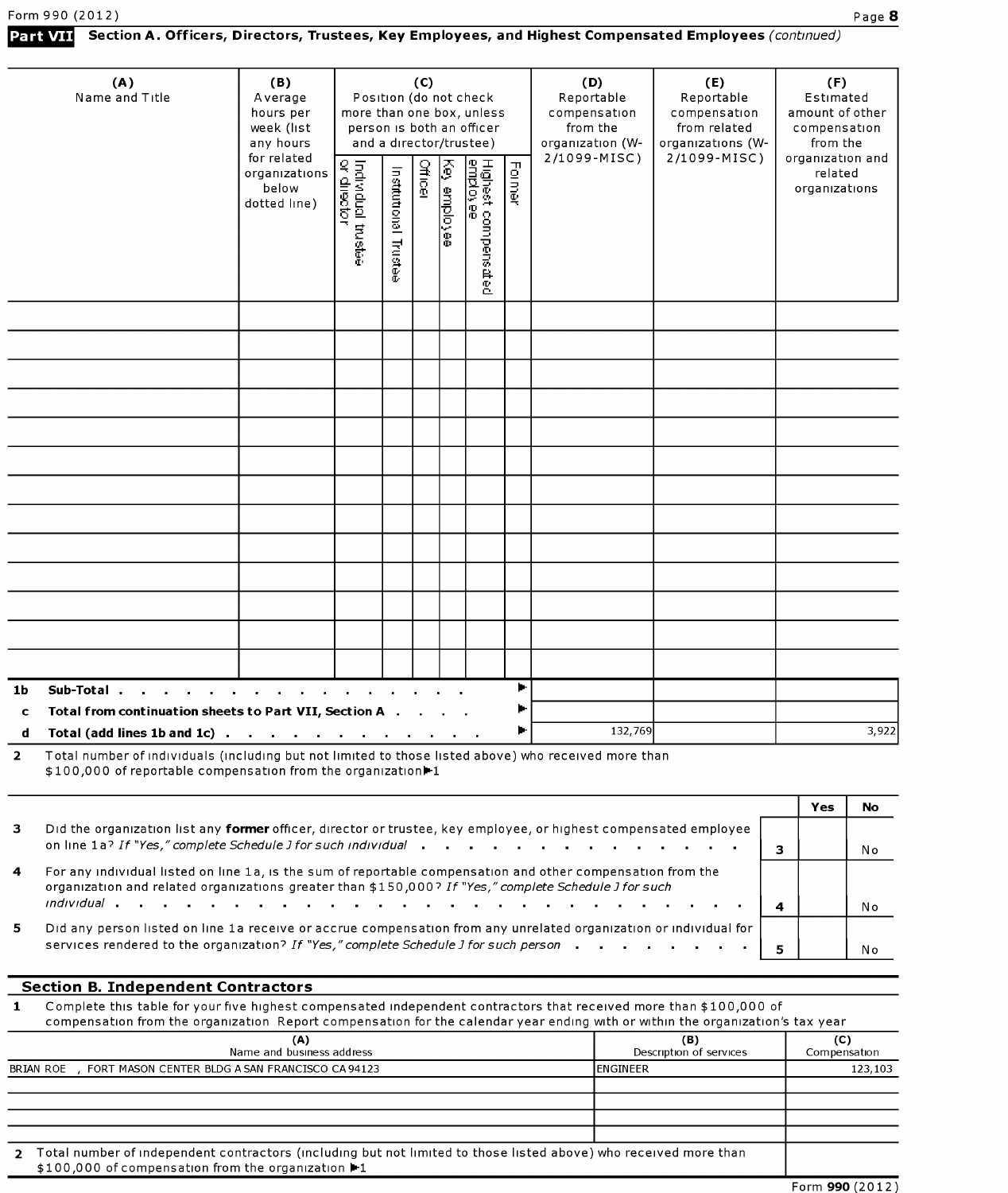| Form 990 (2012) |                                                                                                                |  |  |  |  |  |  |
|-----------------|----------------------------------------------------------------------------------------------------------------|--|--|--|--|--|--|
|                 | Part VIII Statement of Revenue                                                                                 |  |  |  |  |  |  |
|                 | Check if Schedule O contains a response to any question in this Part VIII (assets of a contact of a contact of |  |  |  |  |  |  |

| Check if Schedule O contains a response to any question in this Part VIII<br>(B)<br>(A)<br>(C)<br>(D)<br>Total revenue<br>Related or<br>Unrelated<br>Revenue<br>excluded from<br>exempt<br>business<br>function<br>tax under<br>revenue<br>sections<br>revenue<br>512, 513, or<br>514<br>Federated campaigns<br>1a<br>1a<br>and Other Similar Amounts<br>Contrihutions, Gifts, Grants<br>241,859<br>Membership dues .<br>1b<br>b<br>Fundraising events .<br>1c<br>c<br>Related organizations .<br>1d<br>d<br>Government grants (contributions)<br>1e<br>е<br>All other contributions, gifts, grants, and<br>1,806,541<br>1 <sub>f</sub><br>f<br>similar amounts not included above<br>Noncash contributions included in lines<br>$\mathbf{q}$<br>132,084<br>$1a-1f$ \$<br>2,048,400<br>Total. Add lines 1a-1f.<br>h.<br><b>Business Code</b><br>Program Service Revenue<br><b>Ticket Sales</b><br>2a<br>900099<br>24,423<br>24,423<br>Texas Clock<br>900099<br>b<br>725,405<br>725,405<br>Speaking Fees<br>900099<br>3,026<br>c<br>3,026<br>d<br>Seminars<br>900099<br>60,000<br>60,000<br>е<br>All other program service revenue<br>f<br>Total. Add lines 2a-2f<br>812,854<br>÷.<br>g<br>з<br>Investment income (including dividends, interest,<br>218,795<br>218,795<br>and other similar amounts).<br><b>Contract Contract</b><br>Income from investment of tax-exempt bond proceeds<br>$\Omega$<br>4<br>$\Omega$<br>Royalties .<br>5<br>(i) Real<br>(II) Personal<br>Gross rents<br>6а<br>Less rental<br>b<br>expenses<br>Rental income<br>c<br>or (loss)<br>Net rental income or (loss)<br>0<br>d<br>(i) Securities<br>(II) Other<br>Gross amount<br>7a<br>from sales of<br>1,330,335<br>assets other<br>than inventory<br>Less cost or<br>b<br>1,040,489<br>other basis and<br>sales expenses<br>289,846<br>Gain or (loss)<br>c<br>289,846<br>Net gain or (loss)<br>d<br>8a<br>Gross income from fundraising<br>events (not including<br><b>Other Revenue</b><br>\$.<br>of contributions reported on line 1c)<br>See Part IV, line 18<br>a<br>Less direct expenses<br>b<br>$\mathbf b$<br>$\Omega$<br>Net income or (loss) from fundraising events<br>c<br>Gross income from gaming activities<br>9а<br>See Part IV, line 19<br>a<br>b<br>Less direct expenses<br>$\mathbf b$<br>$\Omega$<br>Net income or (loss) from gaming activities<br>c<br>Gross sales of inventory, less<br>10a<br>returns and allowances .<br>14,173<br>a<br>Less cost of goods sold<br>b<br>b<br>7,046<br>7,127<br>7,127<br>Net income or (loss) from sales of inventory<br>c<br>Miscellaneous Revenue<br><b>Business Code</b><br>900099<br>26,949<br>26,949<br>11a<br>Sponsored project<br>900099<br>269<br>269<br>b<br>O ther income<br>c<br>All other revenue<br>d<br>Total. Add lines 11a-11d<br>Þ.<br>е<br>27,218<br>12<br>Total revenue. See Instructions<br>Þ<br>3,404,240<br>847,199 | <b>Part VIII</b> |  | <b>Statement of Revenue</b> |  |  |                             |
|-----------------------------------------------------------------------------------------------------------------------------------------------------------------------------------------------------------------------------------------------------------------------------------------------------------------------------------------------------------------------------------------------------------------------------------------------------------------------------------------------------------------------------------------------------------------------------------------------------------------------------------------------------------------------------------------------------------------------------------------------------------------------------------------------------------------------------------------------------------------------------------------------------------------------------------------------------------------------------------------------------------------------------------------------------------------------------------------------------------------------------------------------------------------------------------------------------------------------------------------------------------------------------------------------------------------------------------------------------------------------------------------------------------------------------------------------------------------------------------------------------------------------------------------------------------------------------------------------------------------------------------------------------------------------------------------------------------------------------------------------------------------------------------------------------------------------------------------------------------------------------------------------------------------------------------------------------------------------------------------------------------------------------------------------------------------------------------------------------------------------------------------------------------------------------------------------------------------------------------------------------------------------------------------------------------------------------------------------------------------------------------------------------------------------------------------------------------------------------------------------------------------------------------------------------------------------------------------------------------------------------------------------------------------------------------------------------------------------------------------------------------------------------------------------------------------------------------------------------------------------------|------------------|--|-----------------------------|--|--|-----------------------------|
|                                                                                                                                                                                                                                                                                                                                                                                                                                                                                                                                                                                                                                                                                                                                                                                                                                                                                                                                                                                                                                                                                                                                                                                                                                                                                                                                                                                                                                                                                                                                                                                                                                                                                                                                                                                                                                                                                                                                                                                                                                                                                                                                                                                                                                                                                                                                                                                                                                                                                                                                                                                                                                                                                                                                                                                                                                                                             |                  |  |                             |  |  |                             |
|                                                                                                                                                                                                                                                                                                                                                                                                                                                                                                                                                                                                                                                                                                                                                                                                                                                                                                                                                                                                                                                                                                                                                                                                                                                                                                                                                                                                                                                                                                                                                                                                                                                                                                                                                                                                                                                                                                                                                                                                                                                                                                                                                                                                                                                                                                                                                                                                                                                                                                                                                                                                                                                                                                                                                                                                                                                                             |                  |  |                             |  |  |                             |
|                                                                                                                                                                                                                                                                                                                                                                                                                                                                                                                                                                                                                                                                                                                                                                                                                                                                                                                                                                                                                                                                                                                                                                                                                                                                                                                                                                                                                                                                                                                                                                                                                                                                                                                                                                                                                                                                                                                                                                                                                                                                                                                                                                                                                                                                                                                                                                                                                                                                                                                                                                                                                                                                                                                                                                                                                                                                             |                  |  |                             |  |  |                             |
|                                                                                                                                                                                                                                                                                                                                                                                                                                                                                                                                                                                                                                                                                                                                                                                                                                                                                                                                                                                                                                                                                                                                                                                                                                                                                                                                                                                                                                                                                                                                                                                                                                                                                                                                                                                                                                                                                                                                                                                                                                                                                                                                                                                                                                                                                                                                                                                                                                                                                                                                                                                                                                                                                                                                                                                                                                                                             |                  |  |                             |  |  |                             |
|                                                                                                                                                                                                                                                                                                                                                                                                                                                                                                                                                                                                                                                                                                                                                                                                                                                                                                                                                                                                                                                                                                                                                                                                                                                                                                                                                                                                                                                                                                                                                                                                                                                                                                                                                                                                                                                                                                                                                                                                                                                                                                                                                                                                                                                                                                                                                                                                                                                                                                                                                                                                                                                                                                                                                                                                                                                                             |                  |  |                             |  |  |                             |
|                                                                                                                                                                                                                                                                                                                                                                                                                                                                                                                                                                                                                                                                                                                                                                                                                                                                                                                                                                                                                                                                                                                                                                                                                                                                                                                                                                                                                                                                                                                                                                                                                                                                                                                                                                                                                                                                                                                                                                                                                                                                                                                                                                                                                                                                                                                                                                                                                                                                                                                                                                                                                                                                                                                                                                                                                                                                             |                  |  |                             |  |  |                             |
|                                                                                                                                                                                                                                                                                                                                                                                                                                                                                                                                                                                                                                                                                                                                                                                                                                                                                                                                                                                                                                                                                                                                                                                                                                                                                                                                                                                                                                                                                                                                                                                                                                                                                                                                                                                                                                                                                                                                                                                                                                                                                                                                                                                                                                                                                                                                                                                                                                                                                                                                                                                                                                                                                                                                                                                                                                                                             |                  |  |                             |  |  |                             |
|                                                                                                                                                                                                                                                                                                                                                                                                                                                                                                                                                                                                                                                                                                                                                                                                                                                                                                                                                                                                                                                                                                                                                                                                                                                                                                                                                                                                                                                                                                                                                                                                                                                                                                                                                                                                                                                                                                                                                                                                                                                                                                                                                                                                                                                                                                                                                                                                                                                                                                                                                                                                                                                                                                                                                                                                                                                                             |                  |  |                             |  |  |                             |
|                                                                                                                                                                                                                                                                                                                                                                                                                                                                                                                                                                                                                                                                                                                                                                                                                                                                                                                                                                                                                                                                                                                                                                                                                                                                                                                                                                                                                                                                                                                                                                                                                                                                                                                                                                                                                                                                                                                                                                                                                                                                                                                                                                                                                                                                                                                                                                                                                                                                                                                                                                                                                                                                                                                                                                                                                                                                             |                  |  |                             |  |  |                             |
|                                                                                                                                                                                                                                                                                                                                                                                                                                                                                                                                                                                                                                                                                                                                                                                                                                                                                                                                                                                                                                                                                                                                                                                                                                                                                                                                                                                                                                                                                                                                                                                                                                                                                                                                                                                                                                                                                                                                                                                                                                                                                                                                                                                                                                                                                                                                                                                                                                                                                                                                                                                                                                                                                                                                                                                                                                                                             |                  |  |                             |  |  |                             |
|                                                                                                                                                                                                                                                                                                                                                                                                                                                                                                                                                                                                                                                                                                                                                                                                                                                                                                                                                                                                                                                                                                                                                                                                                                                                                                                                                                                                                                                                                                                                                                                                                                                                                                                                                                                                                                                                                                                                                                                                                                                                                                                                                                                                                                                                                                                                                                                                                                                                                                                                                                                                                                                                                                                                                                                                                                                                             |                  |  |                             |  |  |                             |
|                                                                                                                                                                                                                                                                                                                                                                                                                                                                                                                                                                                                                                                                                                                                                                                                                                                                                                                                                                                                                                                                                                                                                                                                                                                                                                                                                                                                                                                                                                                                                                                                                                                                                                                                                                                                                                                                                                                                                                                                                                                                                                                                                                                                                                                                                                                                                                                                                                                                                                                                                                                                                                                                                                                                                                                                                                                                             |                  |  |                             |  |  |                             |
|                                                                                                                                                                                                                                                                                                                                                                                                                                                                                                                                                                                                                                                                                                                                                                                                                                                                                                                                                                                                                                                                                                                                                                                                                                                                                                                                                                                                                                                                                                                                                                                                                                                                                                                                                                                                                                                                                                                                                                                                                                                                                                                                                                                                                                                                                                                                                                                                                                                                                                                                                                                                                                                                                                                                                                                                                                                                             |                  |  |                             |  |  |                             |
|                                                                                                                                                                                                                                                                                                                                                                                                                                                                                                                                                                                                                                                                                                                                                                                                                                                                                                                                                                                                                                                                                                                                                                                                                                                                                                                                                                                                                                                                                                                                                                                                                                                                                                                                                                                                                                                                                                                                                                                                                                                                                                                                                                                                                                                                                                                                                                                                                                                                                                                                                                                                                                                                                                                                                                                                                                                                             |                  |  |                             |  |  |                             |
|                                                                                                                                                                                                                                                                                                                                                                                                                                                                                                                                                                                                                                                                                                                                                                                                                                                                                                                                                                                                                                                                                                                                                                                                                                                                                                                                                                                                                                                                                                                                                                                                                                                                                                                                                                                                                                                                                                                                                                                                                                                                                                                                                                                                                                                                                                                                                                                                                                                                                                                                                                                                                                                                                                                                                                                                                                                                             |                  |  |                             |  |  |                             |
|                                                                                                                                                                                                                                                                                                                                                                                                                                                                                                                                                                                                                                                                                                                                                                                                                                                                                                                                                                                                                                                                                                                                                                                                                                                                                                                                                                                                                                                                                                                                                                                                                                                                                                                                                                                                                                                                                                                                                                                                                                                                                                                                                                                                                                                                                                                                                                                                                                                                                                                                                                                                                                                                                                                                                                                                                                                                             |                  |  |                             |  |  |                             |
|                                                                                                                                                                                                                                                                                                                                                                                                                                                                                                                                                                                                                                                                                                                                                                                                                                                                                                                                                                                                                                                                                                                                                                                                                                                                                                                                                                                                                                                                                                                                                                                                                                                                                                                                                                                                                                                                                                                                                                                                                                                                                                                                                                                                                                                                                                                                                                                                                                                                                                                                                                                                                                                                                                                                                                                                                                                                             |                  |  |                             |  |  |                             |
|                                                                                                                                                                                                                                                                                                                                                                                                                                                                                                                                                                                                                                                                                                                                                                                                                                                                                                                                                                                                                                                                                                                                                                                                                                                                                                                                                                                                                                                                                                                                                                                                                                                                                                                                                                                                                                                                                                                                                                                                                                                                                                                                                                                                                                                                                                                                                                                                                                                                                                                                                                                                                                                                                                                                                                                                                                                                             |                  |  |                             |  |  |                             |
|                                                                                                                                                                                                                                                                                                                                                                                                                                                                                                                                                                                                                                                                                                                                                                                                                                                                                                                                                                                                                                                                                                                                                                                                                                                                                                                                                                                                                                                                                                                                                                                                                                                                                                                                                                                                                                                                                                                                                                                                                                                                                                                                                                                                                                                                                                                                                                                                                                                                                                                                                                                                                                                                                                                                                                                                                                                                             |                  |  |                             |  |  |                             |
|                                                                                                                                                                                                                                                                                                                                                                                                                                                                                                                                                                                                                                                                                                                                                                                                                                                                                                                                                                                                                                                                                                                                                                                                                                                                                                                                                                                                                                                                                                                                                                                                                                                                                                                                                                                                                                                                                                                                                                                                                                                                                                                                                                                                                                                                                                                                                                                                                                                                                                                                                                                                                                                                                                                                                                                                                                                                             |                  |  |                             |  |  |                             |
|                                                                                                                                                                                                                                                                                                                                                                                                                                                                                                                                                                                                                                                                                                                                                                                                                                                                                                                                                                                                                                                                                                                                                                                                                                                                                                                                                                                                                                                                                                                                                                                                                                                                                                                                                                                                                                                                                                                                                                                                                                                                                                                                                                                                                                                                                                                                                                                                                                                                                                                                                                                                                                                                                                                                                                                                                                                                             |                  |  |                             |  |  |                             |
|                                                                                                                                                                                                                                                                                                                                                                                                                                                                                                                                                                                                                                                                                                                                                                                                                                                                                                                                                                                                                                                                                                                                                                                                                                                                                                                                                                                                                                                                                                                                                                                                                                                                                                                                                                                                                                                                                                                                                                                                                                                                                                                                                                                                                                                                                                                                                                                                                                                                                                                                                                                                                                                                                                                                                                                                                                                                             |                  |  |                             |  |  |                             |
|                                                                                                                                                                                                                                                                                                                                                                                                                                                                                                                                                                                                                                                                                                                                                                                                                                                                                                                                                                                                                                                                                                                                                                                                                                                                                                                                                                                                                                                                                                                                                                                                                                                                                                                                                                                                                                                                                                                                                                                                                                                                                                                                                                                                                                                                                                                                                                                                                                                                                                                                                                                                                                                                                                                                                                                                                                                                             |                  |  |                             |  |  |                             |
|                                                                                                                                                                                                                                                                                                                                                                                                                                                                                                                                                                                                                                                                                                                                                                                                                                                                                                                                                                                                                                                                                                                                                                                                                                                                                                                                                                                                                                                                                                                                                                                                                                                                                                                                                                                                                                                                                                                                                                                                                                                                                                                                                                                                                                                                                                                                                                                                                                                                                                                                                                                                                                                                                                                                                                                                                                                                             |                  |  |                             |  |  |                             |
|                                                                                                                                                                                                                                                                                                                                                                                                                                                                                                                                                                                                                                                                                                                                                                                                                                                                                                                                                                                                                                                                                                                                                                                                                                                                                                                                                                                                                                                                                                                                                                                                                                                                                                                                                                                                                                                                                                                                                                                                                                                                                                                                                                                                                                                                                                                                                                                                                                                                                                                                                                                                                                                                                                                                                                                                                                                                             |                  |  |                             |  |  |                             |
|                                                                                                                                                                                                                                                                                                                                                                                                                                                                                                                                                                                                                                                                                                                                                                                                                                                                                                                                                                                                                                                                                                                                                                                                                                                                                                                                                                                                                                                                                                                                                                                                                                                                                                                                                                                                                                                                                                                                                                                                                                                                                                                                                                                                                                                                                                                                                                                                                                                                                                                                                                                                                                                                                                                                                                                                                                                                             |                  |  |                             |  |  |                             |
|                                                                                                                                                                                                                                                                                                                                                                                                                                                                                                                                                                                                                                                                                                                                                                                                                                                                                                                                                                                                                                                                                                                                                                                                                                                                                                                                                                                                                                                                                                                                                                                                                                                                                                                                                                                                                                                                                                                                                                                                                                                                                                                                                                                                                                                                                                                                                                                                                                                                                                                                                                                                                                                                                                                                                                                                                                                                             |                  |  |                             |  |  |                             |
|                                                                                                                                                                                                                                                                                                                                                                                                                                                                                                                                                                                                                                                                                                                                                                                                                                                                                                                                                                                                                                                                                                                                                                                                                                                                                                                                                                                                                                                                                                                                                                                                                                                                                                                                                                                                                                                                                                                                                                                                                                                                                                                                                                                                                                                                                                                                                                                                                                                                                                                                                                                                                                                                                                                                                                                                                                                                             |                  |  |                             |  |  |                             |
|                                                                                                                                                                                                                                                                                                                                                                                                                                                                                                                                                                                                                                                                                                                                                                                                                                                                                                                                                                                                                                                                                                                                                                                                                                                                                                                                                                                                                                                                                                                                                                                                                                                                                                                                                                                                                                                                                                                                                                                                                                                                                                                                                                                                                                                                                                                                                                                                                                                                                                                                                                                                                                                                                                                                                                                                                                                                             |                  |  |                             |  |  |                             |
|                                                                                                                                                                                                                                                                                                                                                                                                                                                                                                                                                                                                                                                                                                                                                                                                                                                                                                                                                                                                                                                                                                                                                                                                                                                                                                                                                                                                                                                                                                                                                                                                                                                                                                                                                                                                                                                                                                                                                                                                                                                                                                                                                                                                                                                                                                                                                                                                                                                                                                                                                                                                                                                                                                                                                                                                                                                                             |                  |  |                             |  |  |                             |
|                                                                                                                                                                                                                                                                                                                                                                                                                                                                                                                                                                                                                                                                                                                                                                                                                                                                                                                                                                                                                                                                                                                                                                                                                                                                                                                                                                                                                                                                                                                                                                                                                                                                                                                                                                                                                                                                                                                                                                                                                                                                                                                                                                                                                                                                                                                                                                                                                                                                                                                                                                                                                                                                                                                                                                                                                                                                             |                  |  |                             |  |  |                             |
|                                                                                                                                                                                                                                                                                                                                                                                                                                                                                                                                                                                                                                                                                                                                                                                                                                                                                                                                                                                                                                                                                                                                                                                                                                                                                                                                                                                                                                                                                                                                                                                                                                                                                                                                                                                                                                                                                                                                                                                                                                                                                                                                                                                                                                                                                                                                                                                                                                                                                                                                                                                                                                                                                                                                                                                                                                                                             |                  |  |                             |  |  | 289,846                     |
|                                                                                                                                                                                                                                                                                                                                                                                                                                                                                                                                                                                                                                                                                                                                                                                                                                                                                                                                                                                                                                                                                                                                                                                                                                                                                                                                                                                                                                                                                                                                                                                                                                                                                                                                                                                                                                                                                                                                                                                                                                                                                                                                                                                                                                                                                                                                                                                                                                                                                                                                                                                                                                                                                                                                                                                                                                                                             |                  |  |                             |  |  |                             |
|                                                                                                                                                                                                                                                                                                                                                                                                                                                                                                                                                                                                                                                                                                                                                                                                                                                                                                                                                                                                                                                                                                                                                                                                                                                                                                                                                                                                                                                                                                                                                                                                                                                                                                                                                                                                                                                                                                                                                                                                                                                                                                                                                                                                                                                                                                                                                                                                                                                                                                                                                                                                                                                                                                                                                                                                                                                                             |                  |  |                             |  |  |                             |
|                                                                                                                                                                                                                                                                                                                                                                                                                                                                                                                                                                                                                                                                                                                                                                                                                                                                                                                                                                                                                                                                                                                                                                                                                                                                                                                                                                                                                                                                                                                                                                                                                                                                                                                                                                                                                                                                                                                                                                                                                                                                                                                                                                                                                                                                                                                                                                                                                                                                                                                                                                                                                                                                                                                                                                                                                                                                             |                  |  |                             |  |  |                             |
|                                                                                                                                                                                                                                                                                                                                                                                                                                                                                                                                                                                                                                                                                                                                                                                                                                                                                                                                                                                                                                                                                                                                                                                                                                                                                                                                                                                                                                                                                                                                                                                                                                                                                                                                                                                                                                                                                                                                                                                                                                                                                                                                                                                                                                                                                                                                                                                                                                                                                                                                                                                                                                                                                                                                                                                                                                                                             |                  |  |                             |  |  |                             |
|                                                                                                                                                                                                                                                                                                                                                                                                                                                                                                                                                                                                                                                                                                                                                                                                                                                                                                                                                                                                                                                                                                                                                                                                                                                                                                                                                                                                                                                                                                                                                                                                                                                                                                                                                                                                                                                                                                                                                                                                                                                                                                                                                                                                                                                                                                                                                                                                                                                                                                                                                                                                                                                                                                                                                                                                                                                                             |                  |  |                             |  |  |                             |
|                                                                                                                                                                                                                                                                                                                                                                                                                                                                                                                                                                                                                                                                                                                                                                                                                                                                                                                                                                                                                                                                                                                                                                                                                                                                                                                                                                                                                                                                                                                                                                                                                                                                                                                                                                                                                                                                                                                                                                                                                                                                                                                                                                                                                                                                                                                                                                                                                                                                                                                                                                                                                                                                                                                                                                                                                                                                             |                  |  |                             |  |  |                             |
|                                                                                                                                                                                                                                                                                                                                                                                                                                                                                                                                                                                                                                                                                                                                                                                                                                                                                                                                                                                                                                                                                                                                                                                                                                                                                                                                                                                                                                                                                                                                                                                                                                                                                                                                                                                                                                                                                                                                                                                                                                                                                                                                                                                                                                                                                                                                                                                                                                                                                                                                                                                                                                                                                                                                                                                                                                                                             |                  |  |                             |  |  |                             |
|                                                                                                                                                                                                                                                                                                                                                                                                                                                                                                                                                                                                                                                                                                                                                                                                                                                                                                                                                                                                                                                                                                                                                                                                                                                                                                                                                                                                                                                                                                                                                                                                                                                                                                                                                                                                                                                                                                                                                                                                                                                                                                                                                                                                                                                                                                                                                                                                                                                                                                                                                                                                                                                                                                                                                                                                                                                                             |                  |  |                             |  |  |                             |
|                                                                                                                                                                                                                                                                                                                                                                                                                                                                                                                                                                                                                                                                                                                                                                                                                                                                                                                                                                                                                                                                                                                                                                                                                                                                                                                                                                                                                                                                                                                                                                                                                                                                                                                                                                                                                                                                                                                                                                                                                                                                                                                                                                                                                                                                                                                                                                                                                                                                                                                                                                                                                                                                                                                                                                                                                                                                             |                  |  |                             |  |  |                             |
|                                                                                                                                                                                                                                                                                                                                                                                                                                                                                                                                                                                                                                                                                                                                                                                                                                                                                                                                                                                                                                                                                                                                                                                                                                                                                                                                                                                                                                                                                                                                                                                                                                                                                                                                                                                                                                                                                                                                                                                                                                                                                                                                                                                                                                                                                                                                                                                                                                                                                                                                                                                                                                                                                                                                                                                                                                                                             |                  |  |                             |  |  |                             |
|                                                                                                                                                                                                                                                                                                                                                                                                                                                                                                                                                                                                                                                                                                                                                                                                                                                                                                                                                                                                                                                                                                                                                                                                                                                                                                                                                                                                                                                                                                                                                                                                                                                                                                                                                                                                                                                                                                                                                                                                                                                                                                                                                                                                                                                                                                                                                                                                                                                                                                                                                                                                                                                                                                                                                                                                                                                                             |                  |  |                             |  |  |                             |
|                                                                                                                                                                                                                                                                                                                                                                                                                                                                                                                                                                                                                                                                                                                                                                                                                                                                                                                                                                                                                                                                                                                                                                                                                                                                                                                                                                                                                                                                                                                                                                                                                                                                                                                                                                                                                                                                                                                                                                                                                                                                                                                                                                                                                                                                                                                                                                                                                                                                                                                                                                                                                                                                                                                                                                                                                                                                             |                  |  |                             |  |  |                             |
|                                                                                                                                                                                                                                                                                                                                                                                                                                                                                                                                                                                                                                                                                                                                                                                                                                                                                                                                                                                                                                                                                                                                                                                                                                                                                                                                                                                                                                                                                                                                                                                                                                                                                                                                                                                                                                                                                                                                                                                                                                                                                                                                                                                                                                                                                                                                                                                                                                                                                                                                                                                                                                                                                                                                                                                                                                                                             |                  |  |                             |  |  |                             |
|                                                                                                                                                                                                                                                                                                                                                                                                                                                                                                                                                                                                                                                                                                                                                                                                                                                                                                                                                                                                                                                                                                                                                                                                                                                                                                                                                                                                                                                                                                                                                                                                                                                                                                                                                                                                                                                                                                                                                                                                                                                                                                                                                                                                                                                                                                                                                                                                                                                                                                                                                                                                                                                                                                                                                                                                                                                                             |                  |  |                             |  |  |                             |
|                                                                                                                                                                                                                                                                                                                                                                                                                                                                                                                                                                                                                                                                                                                                                                                                                                                                                                                                                                                                                                                                                                                                                                                                                                                                                                                                                                                                                                                                                                                                                                                                                                                                                                                                                                                                                                                                                                                                                                                                                                                                                                                                                                                                                                                                                                                                                                                                                                                                                                                                                                                                                                                                                                                                                                                                                                                                             |                  |  |                             |  |  |                             |
|                                                                                                                                                                                                                                                                                                                                                                                                                                                                                                                                                                                                                                                                                                                                                                                                                                                                                                                                                                                                                                                                                                                                                                                                                                                                                                                                                                                                                                                                                                                                                                                                                                                                                                                                                                                                                                                                                                                                                                                                                                                                                                                                                                                                                                                                                                                                                                                                                                                                                                                                                                                                                                                                                                                                                                                                                                                                             |                  |  |                             |  |  | 508,641<br>Form $990(2012)$ |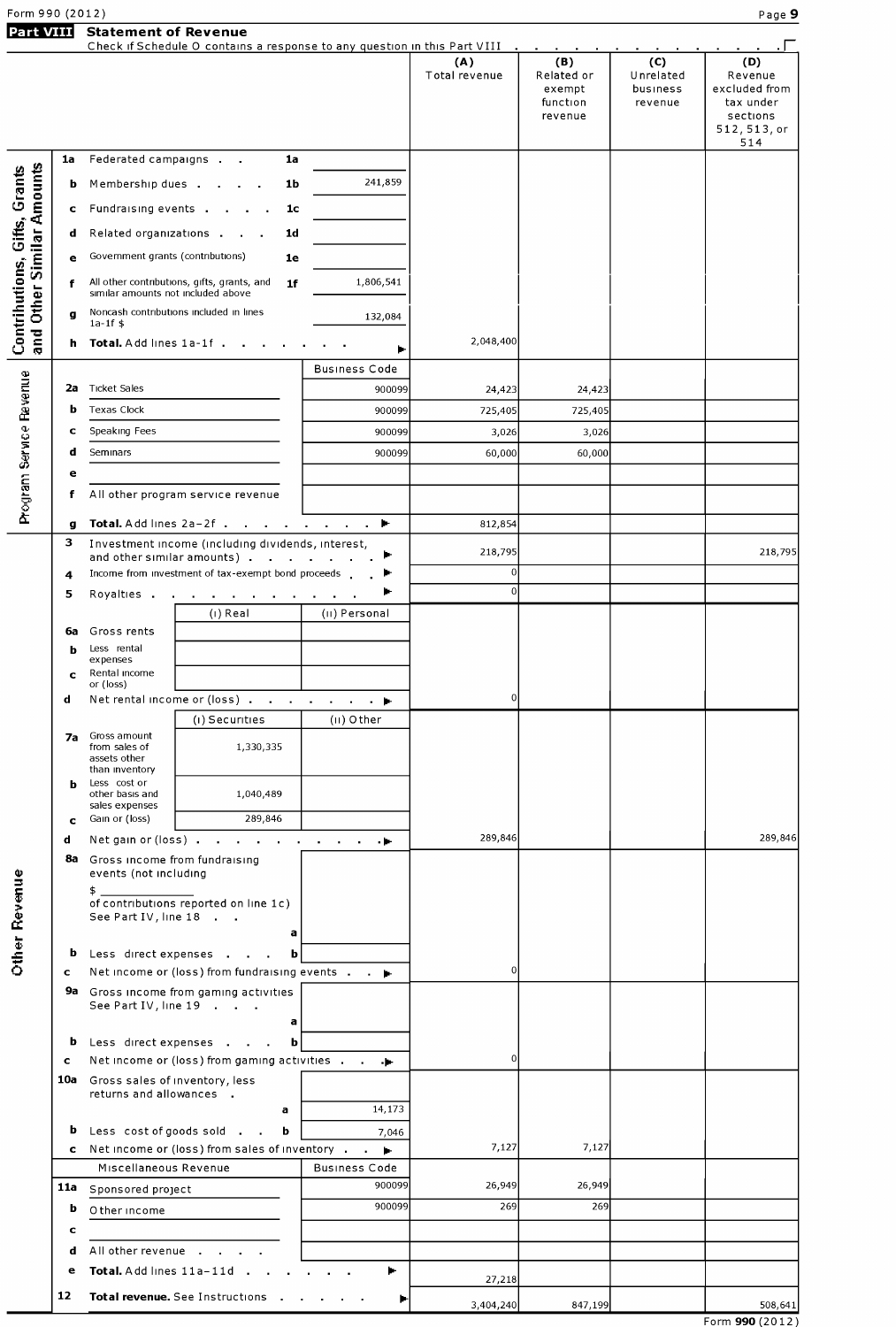#### Form 990 (2012) Page 12:00 Page 10:00 Page 10:00 Page 10:00 Page 10:00 Page 10:00 Page 10:00 Page 10:00 Page 1

|              | Form 990 (2012)                                                                                                                                                                                                                  |                       |                             |                                    | Page 10                 |
|--------------|----------------------------------------------------------------------------------------------------------------------------------------------------------------------------------------------------------------------------------|-----------------------|-----------------------------|------------------------------------|-------------------------|
| Part IX      | <b>Statement of Functional Expenses</b>                                                                                                                                                                                          |                       |                             |                                    |                         |
|              | Section 501(c)(3) and 501(c)(4) organizations must complete all columns All other organizations must complete column (A)                                                                                                         |                       |                             |                                    |                         |
|              | Check if Schedule O contains a response to any question in this Part IX                                                                                                                                                          |                       | (B)                         | (C)                                | .ন<br>(D)               |
|              | Do not include amounts reported on lines 6b,<br>7b, 8b, 9b, and 10b of Part VIII.                                                                                                                                                | (A)<br>Total expenses | Program service<br>expenses | Management and<br>general expenses | Fundraising<br>expenses |
| $\mathbf{1}$ | Grants and other assistance to governments and organizations<br>in the United States See Part IV, line 21                                                                                                                        | 4,000                 | 4,000                       |                                    |                         |
| $\mathbf{2}$ | Grants and other assistance to individuals in the<br>United States See Part IV, line 22                                                                                                                                          | 0                     |                             |                                    |                         |
| 3.           | Grants and other assistance to governments,<br>organizations, and individuals outside the United<br>States See Part IV, lines 15 and 16                                                                                          | $\overline{0}$        |                             |                                    |                         |
| 4            | Benefits paid to or for members                                                                                                                                                                                                  | $\mathbf{0}$          |                             |                                    |                         |
| 5.           | Compensation of current officers, directors, trustees, and<br>key employees                                                                                                                                                      | 136,691               | 123,022                     | 13,669                             |                         |
| 6            | Compensation not included above, to disqualified persons<br>(as defined under section $4958(f)(1)$ ) and persons<br>described in section $4958(c)(3)(B)$                                                                         | $\overline{0}$        |                             |                                    |                         |
| 7            | Other salaries and wages                                                                                                                                                                                                         | 350,854               | 33,273                      | 317,581                            |                         |
| 8            | Pension plan accruals and contributions (include section 401(k)<br>and 403(b) employer contributions)                                                                                                                            | 12,066                | 141                         | 11,925                             |                         |
| 9            | Other employee benefits                                                                                                                                                                                                          | 39,664                | 5,914                       | 33,750                             |                         |
| 10           | Payroll taxes                                                                                                                                                                                                                    | 39,585                | 13,079                      | 26,506                             |                         |
| 11           | Fees for services (non-employees)                                                                                                                                                                                                |                       |                             |                                    |                         |
| a            | Management                                                                                                                                                                                                                       | $\mathbf{0}$          |                             |                                    |                         |
| b            | Legal                                                                                                                                                                                                                            | 58,299                | 51,288                      | 5,241                              | 1,770                   |
| c            | Accounting                                                                                                                                                                                                                       | 4,886                 |                             | 4,886                              |                         |
| d            | Lobbying                                                                                                                                                                                                                         | $\overline{0}$        |                             |                                    |                         |
| е            | Professional fundraising services See Part IV, line 17                                                                                                                                                                           | $\mathbf 0$           |                             |                                    |                         |
| f            | Investment management fees                                                                                                                                                                                                       | $\mathbf{0}$          |                             |                                    |                         |
| q            | Other (If line 11g amount exceeds 10% of line 25,<br>column (A) amount, list line 11g expenses on                                                                                                                                | 374,791               | 368,505                     | 3,036                              | 3,250                   |
| 12           | Advertising and promotion                                                                                                                                                                                                        | 30,497                | 29,430                      | 1,067                              |                         |
| 13           | Office expenses                                                                                                                                                                                                                  | 27,997                | 10,556                      | 17,441                             |                         |
| 14           | Information technology                                                                                                                                                                                                           | 0                     |                             |                                    |                         |
| 15           | Royalties                                                                                                                                                                                                                        | 0                     |                             |                                    |                         |
| 16           | Occupancy                                                                                                                                                                                                                        | 118,226               | 50,941                      | 67,285                             |                         |
| 17           | Travel                                                                                                                                                                                                                           | 73,041                | 65,354                      | 7,562                              | 125                     |
| 18           | Payments of travel or entertainment expenses for any federal,<br>state, or local public officials                                                                                                                                | 0                     |                             |                                    |                         |
| 19           | Conferences, conventions, and meetings                                                                                                                                                                                           | 1,572                 | 1,572                       |                                    |                         |
| 20           | Interest                                                                                                                                                                                                                         | $\overline{0}$        |                             |                                    |                         |
| 21           | Payments to affiliates                                                                                                                                                                                                           | $\overline{0}$        |                             |                                    |                         |
| 22           | Depreciation, depletion, and amortization                                                                                                                                                                                        | $\Omega$              |                             |                                    |                         |
| 23           | Insurance                                                                                                                                                                                                                        | 4,247                 |                             | 4,247                              |                         |
| 24           | Other expenses Itemize expenses not covered above (List<br>miscellaneous expenses in line 24e If line 24e amount exceeds 10%<br>of line 25, column (A) amount, list line 24e expenses on Schedule O)                             |                       |                             |                                    |                         |
| a            | Postage and Shipping                                                                                                                                                                                                             | 6,091                 | 5,077                       | 1,014                              |                         |
| b            | Merchant Charges                                                                                                                                                                                                                 | 12,589                | 10,529                      | 2,060                              |                         |
| c            | Overhead Fees                                                                                                                                                                                                                    | 26,949                | 26,949                      |                                    |                         |
| d            | Materials and Supplies                                                                                                                                                                                                           | 137,661               | 121,928                     | 15,663                             | 70                      |
| $\mathbf{e}$ | All other expenses                                                                                                                                                                                                               | 13,350                | 10,694                      | 1,940                              | 716                     |
| 25           | Total functional expenses. Add lines 1 through 24e                                                                                                                                                                               | 1,473,056             | 932,252                     | 534,873                            | 5,931                   |
| 26           | Joint costs. Complete this line only if the organization<br>reported in column (B) joint costs from a combined<br>educational campaign and fundraising solicitation Check<br>here ► $\Gamma$ if following SOP 98-2 (ASC 958-720) |                       |                             |                                    |                         |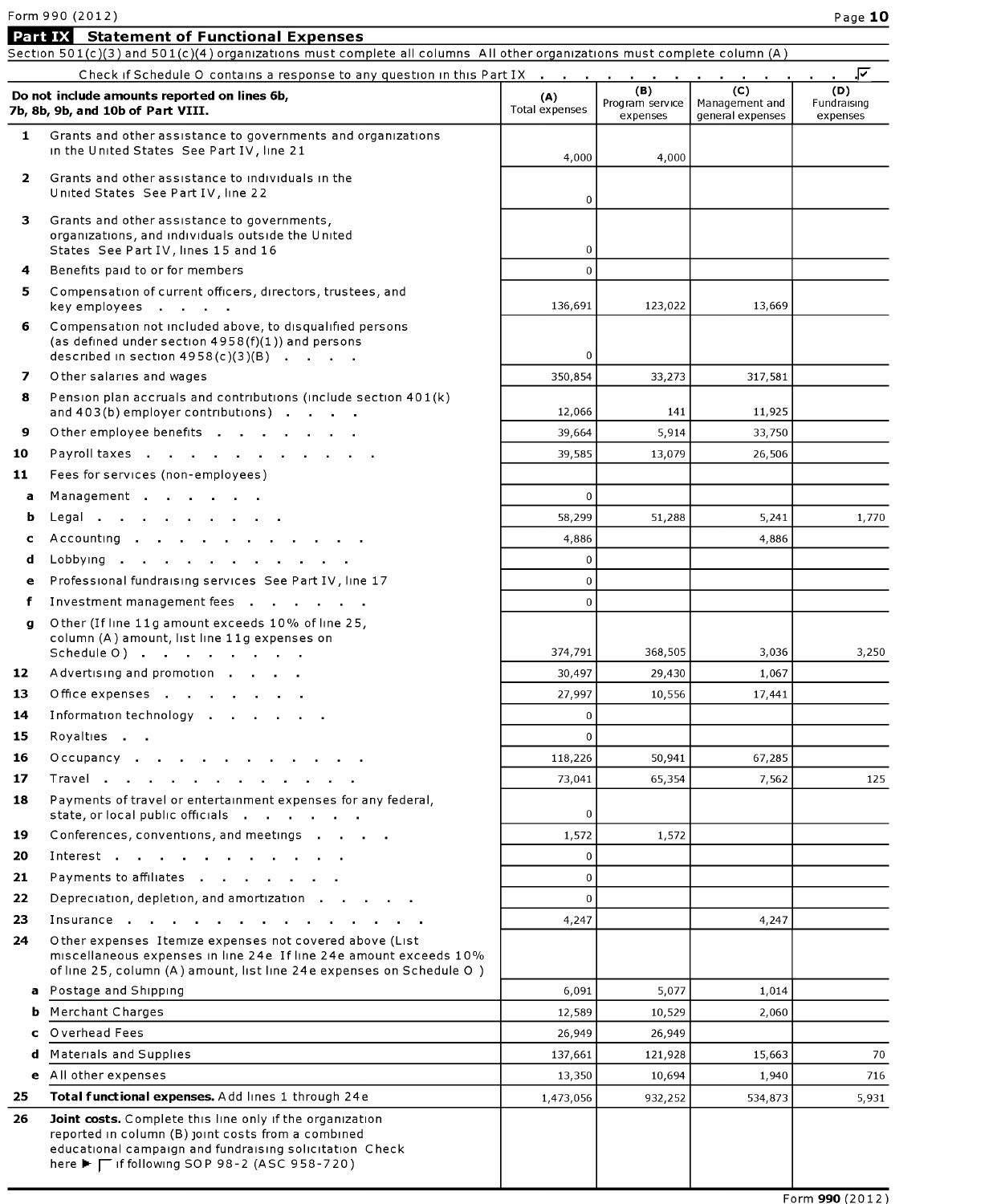# Form 990 (2012) Page 120 Page 11 Page 11 Page 11 Page 11 Page 11 Page 11 Page 11 Page 11 Page 11 Page 11 Page 1 Form 990 (2012)<br>**Part X Balance Sheet**<br>Check if Schedu

۰Г  $\sim$ 

 $(A)$  $(B)$ Beginning of year  $\vert$  End of year 1 Cash-non-interest-bearing in the state in the state  $\vert$  11,959 1  $\vert$ 237.072 2 Savmgs and temporary cash investments 533,272 2 843,432 843.432 3 Pledges and grants receivable, net  $\begin{array}{cccccccc} 3 & 0 & 0 & 0 & 0 \\ 0 & 3 & 0 & 0 & 0 \\ 0 & 0 & 0 & 0 & 0 \\ 0 & 0 & 0 & 0 & 0 \\ 0 & 0 & 0 & 0 & 0 \\ 0 & 0 & 0 & 0 & 0 \\ 0 & 0 & 0 & 0 & 0 \\ 0 & 0 & 0 & 0 & 0 \\ 0 & 0 & 0 & 0 & 0 \\ 0 & 0 & 0 & 0 & 0 \\ 0 & 0 & 0 & 0 & 0 \\ 0 & 0 & 0 & 0$  $\mathbf 0$ 4 Accounts receivable, net  $\cdot$  ,  $\cdot$  ,  $\cdot$  ,  $\cdot$  ,  $\cdot$  ,  $\cdot$  ,  $\cdot$  ,  $\cdot$  ,  $\cdot$  ,  $\cdot$  ,  $\cdot$  ,  $\cdot$  ,  $\cdot$  ,  $\cdot$  ,  $\cdot$  ,  $\cdot$  ,  $\cdot$  ,  $\cdot$  ,  $\cdot$  ,  $\cdot$  ,  $\cdot$  ,  $\cdot$  ,  $\cdot$  ,  $\cdot$  ,  $\cdot$  ,  $\cdot$  ,  $\cdot$  ,  $\cdot$  196,481 state the competition of the competition of the competition of the competition of the competition of the competition of the competition of the competition of the competition of the competition of the competition of the com employees, and highest compensated employees Complete Part II of Schedule L . . . . . . . . . . . . . . . . . . 5 0 5  $\Omega$ 6 Loans and other receivables from other disqualified persons (as defined under section 4958(f)(1)), persons described in section 4958(c)(3)(B), and contributing employers and sponsoring organizations of section  $501(c)(9)$  voluntary employees' beneficiary organizations (see instructions) Complete Part II of Schedule L<br>
3 0<br>
7 Notes and loans receivable, net<br>
8 0<br>
7 Notes and loans receivable, net<br>
8 0<br>
7 2  $\mathsf{O}\xspace$ Notes and loans receivers receivers receivers receivers receivers receivers receivers  $\vert$  of  $\vert$ 7 Notes and loans receivable, net . . . . . . . . . . . . . . . . . . | 2  $\Omega$ 8 Inventories for sale or use  $\begin{array}{ccc} 1 & 0 & 0 \\ 0 & 0 & 0 \end{array}$  and deferred charges  $\begin{array}{ccc} 0 & 0 & 0 \\ 0 & 0 & 0 \end{array}$  $\circ$ **Q** Dranald expenses and deferred charges  $\circ$  $\overline{9}$ Priepard experises and deferred charges **Priest Priest Priest Priest Priest Priest** Priest Priest Priest Priest P<br>Priest Priest Priest Priest Priest Priest Priest Priest Priest Priest Priest Priest Priest Priest Priest Pri b Less accumulated depreCIation 10b 295,800 10c 388,976 11 Investmentspublicly traded securities 4,504,271 11 5,633,566 388,976  $\frac{1}{2}$   $\frac{1}{2}$   $\frac{1}{2}$   $\frac{1}{2}$   $\frac{1}{2}$   $\frac{1}{2}$   $\frac{1}{2}$   $\frac{1}{2}$   $\frac{1}{2}$   $\frac{1}{2}$   $\frac{1}{2}$   $\frac{1}{2}$   $\frac{1}{2}$   $\frac{1}{2}$   $\frac{1}{2}$   $\frac{1}{2}$   $\frac{1}{2}$   $\frac{1}{2}$   $\frac{1}{2}$   $\frac{1}{2}$   $\frac{1}{2}$   $\frac{1}{2}$  5.633.566 11 Investments—publicly traded securities  $\cdots$ ,  $\cdots$ ,  $\cdots$ ,  $\cdots$ ,  $\cdots$ ,  $\cdots$ ,  $\cdots$ ,  $\cdots$ ,  $\cdots$ ,  $\cdots$ ,  $\cdots$ ,  $\cdots$ ,  $\cdots$ ,  $\cdots$ ,  $\cdots$ ,  $\cdots$ ,  $\cdots$ ,  $\cdots$ ,  $\cdots$ ,  $\cdots$ ,  $\cdots$ ,  $\cdots$ ,  $\cdots$ ,  $\cdots$ ,  $\cdots$ ,  $\cdots$ 12 Investments—other securities See Part IV, line 11 . . . . . . . . . . 12<br>13 Investments—program-related See Part IV, line 11 . . . . . . . . . . . . 13  $\Omega$ 15 Other assets See Part IV, line 11 13,002 15 <sup>0</sup>  $\mathbf 0$  $\Omega$ 16 Total assets. Add lines <sup>1</sup> through 15 (must equal line 34) 5,369,804 16 7,299,527  $\mathbf{o}$ 15 Other assets See Part IV, line 11  $\ldots$ ,  $\ldots$ ,  $\ldots$ ,  $\ldots$ ,  $\qquad$  13,002 15 16 Total assets. Add lines 1 through 15 (must equal line 34) . . . . . . . 1 5,369,804 16 7,299,527 17 Accounts payable and accrued expenses entity and the control of the control of the control of the control o  $17$ 6.806 20 Tax-exempt bond liabilities 20 18 19 19 Deferred revenue . . . . . . . . . . . . . e 22 Locans and other payables to current and former of the payables to current and former of the current and former or trustees, the current and former or the current and former or the current and the current and the curr 20  $= 20$  ax-exempt bond habilities<br> $= 20$ 21 Escrow or custodial account liability Complete Part IV of Schedule D.<br>22 Loans and other payables to current and former officers, directors, trustees,<br>22 Loans and other payables to current and former officers, director  $21$ Loans and other payables to current and former officers, directors, trustees,<br>key employees, highest compensated employees, and disqualified persons Complete Part II of Schedule L . . . . . . . . . . .  $22$ 25 Other liabilities (including federal income tax, payables to related third parties, 23 Secured mortgages and notes payable to unrelated third parties . . . 24  $24$ Unsecured notes and loans payable to unrelated third parties . . . . 25 Other liabilities (including federal income tax, payables to related third parties, and other liabilities not included on lines 17-24) Complete Part X of Schedule 25 3 lines 27 through 29, and lines 33 and 34. 26 Total liabilities. Add lines 17 through 25  $\ldots$ ,  $\ldots$ ,  $\ldots$ ,  $\ldots$ ,  $\qquad \qquad$ 8,267 26 6.806 Organizations that follow SFAS 117 (ASC 958), check here  $\blacktriangleright \overline{\smash{\triangleright}}$  and complete Fig. 27 Internal and 32, and lines 33 and 34.<br>
E 27 Unrestricted net assets .<br>
28 Temporarily restricted net assets .<br>
29 Permanently restricted net assets .<br>
29 Permanently restricted net assets .<br>
29 Organizations that d 27 Unrestricted net assets . . . . . . . . 4,841,438 27 2,479,744 520 099 4.812.977 28 Temporarily restricted net assets . . . . . . . . . 28 29 Permanently restricted net assets . . . . . . . 29  $\sum_{i=1}^{N}$  Painting in order in order fund 31 pairs fund 31 pairs fund 31 pairs fund 31 pairs fund 31 pairs fund 31 pairs fund 31 pairs fund 31 pairs fund 31 pairs fund 31 pairs fund 31 pairs fund 31 pairs fund 31 pairs  $\frac{1}{L}$  32  $\pm$  92  $\pm$  920  $\pm$  920  $\pm$  0.000  $\pm$  0.000  $\pm$  0.000  $\pm$  0.000  $\pm$  0.000  $\pm$  0.000  $\pm$  0.000  $\pm$  0.000  $\pm$  0.000  $\pm$  0.000  $\pm$  0.000  $\pm$  0.000  $\pm$  0.000  $\pm$  0.000  $\pm$  0.000  $\pm$  0.000  $\pm$  0 complete lines 30 through 34.<br>
30 Capital stock or trust principal, or current funds<br>
31 Paid-in or capital surplus, or land, building or equipment fund<br>
31 32 Retained earnings, endowment, accumulated income, or other fun **21** Paid-in or capital surplus, or land, building or equipment fund dividend balances 5, 1, 2016 1, 2016  $+\,$   $-$ 32 Retained earnings, endowment, accumulated income, or other funds ă<br>⊇ 33 Total net assets or fund balances . . . . . . . . . . . . 5,361,537 33 7,292,721 34 Total liabilities and net assets/fund balances . . . . . . . . 5.369.804 34 7,299,527 Form 990 (2012)

Check if Schedule O contains a response to any question in this Part X . . . . . . . . . . . . . . . . .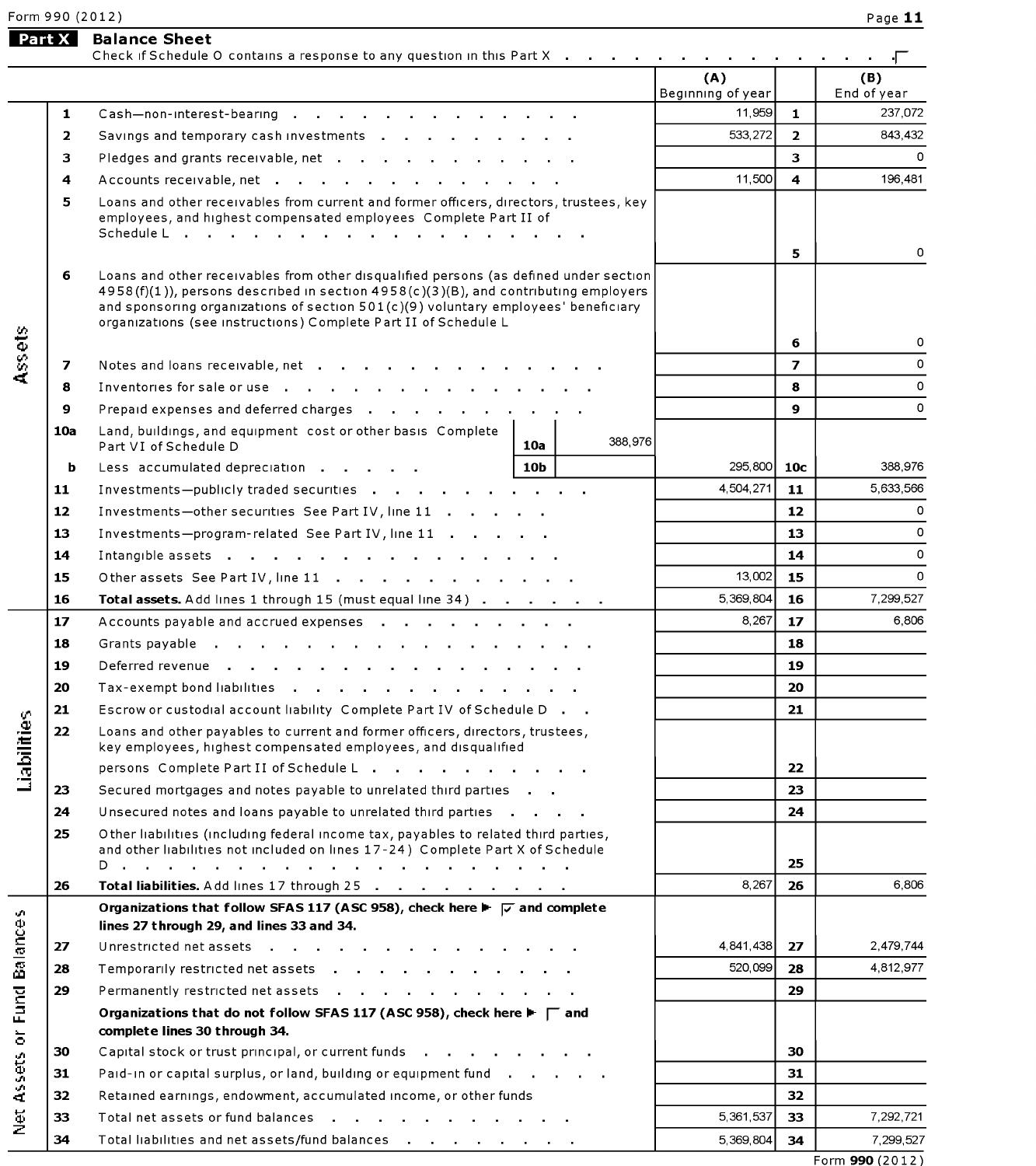| Form 990 (2012) |
|-----------------|
|-----------------|

|    | Form 990 (2012)                                                                                                                                                                                                                  |                |     | Page 12   |
|----|----------------------------------------------------------------------------------------------------------------------------------------------------------------------------------------------------------------------------------|----------------|-----|-----------|
|    | Part XI<br><b>Reconcilliation of Net Assets</b><br>Check if Schedule O contains a response to any question in this Part XI                                                                                                       |                |     |           |
| 1  | Total revenue (must equal Part VIII, column (A), line 12)<br>1                                                                                                                                                                   |                |     | 3,404,240 |
| 2  | Total expenses (must equal Part IX, column (A), line 25)<br>$\mathbf{2}$                                                                                                                                                         |                |     | 1,473,056 |
| З. | Revenue less expenses Subtract line 2 from line 1<br>3                                                                                                                                                                           |                |     |           |
| 4  | Net assets or fund balances at beginning of year (must equal Part X, line 33, column (A))                                                                                                                                        |                |     | 1,931,184 |
| 5  | 4<br>Net unrealized gains (losses) on investments                                                                                                                                                                                |                |     | 5,361,537 |
| 6  | 5.<br>Donated services and use of facilities                                                                                                                                                                                     |                |     |           |
| 7  | 6<br>Investment expenses<br>$\sim 100$<br>$\overline{ }$                                                                                                                                                                         |                |     |           |
| 8  | Prior period adjustments<br>8                                                                                                                                                                                                    |                |     |           |
| 9  | Other changes in net assets or fund balances (explain in Schedule O)<br>9                                                                                                                                                        |                |     |           |
|    | 10 Net assets or fund balances at end of year Combine lines 3 through 9 (must equal Part X, line 33,<br>10<br>column (B))                                                                                                        |                |     | 7,292,721 |
|    | Part XIII Financial Statements and Reporting<br>Check if Schedule O contains a response to any question in this Part XII                                                                                                         |                | Yes | No        |
|    | 1 Accounting method used to prepare the Form 990 $\Box$ Cash $\Box$ Accrual $\Box$ Other<br>If the organization changed its method of accounting from a prior year or checked "Other," explain in<br>Schedule O                  |                |     |           |
|    | 2a Were the organization's financial statements compiled or reviewed by an independent accountant?                                                                                                                               | 2a             |     | No.       |
|    | If 'Yes,' check a box below to indicate whether the financial statements for the year were compiled or reviewed on<br>a separate basis, consolidated basis, or both                                                              |                |     |           |
|    | Consolidated basis<br>Separate basis<br>□ Both consolidated and separate basis                                                                                                                                                   |                |     |           |
|    | <b>b</b> Were the organization's financial statements audited by an independent accountant?                                                                                                                                      | 2b             |     | Νo        |
|    | If 'Yes,' check a box below to indicate whether the financial statements for the year were audited on a separate<br>basis, consolidated basis, or both                                                                           |                |     |           |
|    | Separate basis<br>Consolidated basis<br>□ Both consolidated and separate basis                                                                                                                                                   |                |     |           |
|    | c If "Yes," to line 2a or 2b, does the organization have a committee that assumes responsibility for oversight of the<br>audit, review, or compilation of its financial statements and selection of an independent accountant?   | 2 <sub>c</sub> |     |           |
|    | If the organization changed either its oversight process or selection process during the tax year, explain in<br>Schedule O                                                                                                      |                |     |           |
|    | 3a As a result of a federal award, was the organization required to undergo an audit or audits as set forth in the<br>Single Audit Act and OMB Circular A-133?                                                                   | За             |     | Νo        |
|    | <b>b</b> If "Yes," did the organization undergo the required audit or audits? If the organization did not undergo the required<br>audit or audits, explain why in Schedule O and describe any steps taken to undergo such audits | ЗЬ             |     |           |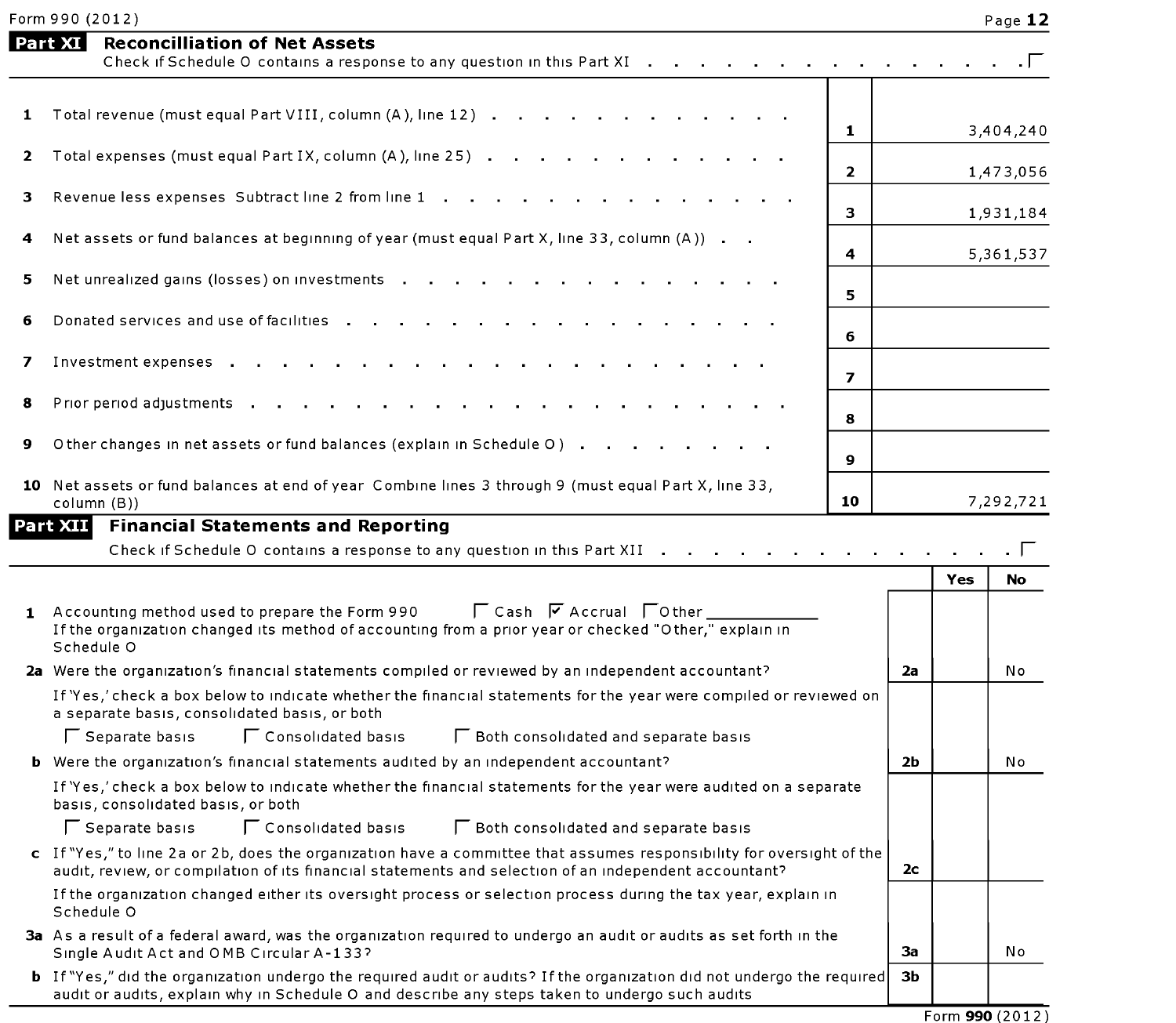|                                          |               |                                                        |                     | efile GRAPHIC print - DO NOT PROCESS                                                                                                                                                                                                                                                                                                                                                                                                                                                                                     |                                                                                    | As Filed Data - |                                                                          |    |                                                                       |    | DLN: 93493319046353                     |                                        |
|------------------------------------------|---------------|--------------------------------------------------------|---------------------|--------------------------------------------------------------------------------------------------------------------------------------------------------------------------------------------------------------------------------------------------------------------------------------------------------------------------------------------------------------------------------------------------------------------------------------------------------------------------------------------------------------------------|------------------------------------------------------------------------------------|-----------------|--------------------------------------------------------------------------|----|-----------------------------------------------------------------------|----|-----------------------------------------|----------------------------------------|
|                                          |               | <b>SCHEDULE A</b><br>(Form 990 or 990EZ)               |                     |                                                                                                                                                                                                                                                                                                                                                                                                                                                                                                                          |                                                                                    |                 | <b>Public Charity Status and Public Support</b>                          |    |                                                                       |    | OMB No 1545-0047                        |                                        |
|                                          |               | Department of the Treasury<br>Internal Revenue Service |                     | Complete if the organization is a section $501(c)(3)$ organization or a section<br>Attach to Form 990 or Form 990-EZ. F See separate instructions.                                                                                                                                                                                                                                                                                                                                                                       |                                                                                    |                 | 4947(a)(1) nonexempt charitable trust.                                   |    |                                                                       |    | Open to Public<br><b>Inspection</b>     |                                        |
|                                          |               | Name of the organization                               |                     |                                                                                                                                                                                                                                                                                                                                                                                                                                                                                                                          |                                                                                    |                 |                                                                          |    |                                                                       |    | <b>Employer ident if ication number</b> |                                        |
|                                          |               | THE LONG NOW FOUNDATION                                |                     |                                                                                                                                                                                                                                                                                                                                                                                                                                                                                                                          |                                                                                    |                 |                                                                          |    |                                                                       |    |                                         |                                        |
|                                          |               |                                                        |                     |                                                                                                                                                                                                                                                                                                                                                                                                                                                                                                                          |                                                                                    |                 |                                                                          |    | 68-0384748                                                            |    |                                         |                                        |
|                                          | <b>Part I</b> |                                                        |                     | Reason for Public Charity Status (All organizations must complete this part.) See instructions.                                                                                                                                                                                                                                                                                                                                                                                                                          |                                                                                    |                 |                                                                          |    |                                                                       |    |                                         |                                        |
|                                          |               |                                                        |                     | The organization is not a private foundation because it is (For lines 1 through 11, check only one box)                                                                                                                                                                                                                                                                                                                                                                                                                  |                                                                                    |                 |                                                                          |    |                                                                       |    |                                         |                                        |
| 1                                        |               |                                                        |                     | A church, convention of churches, or association of churches described in section 170(b)(1)(A)(i).                                                                                                                                                                                                                                                                                                                                                                                                                       |                                                                                    |                 |                                                                          |    |                                                                       |    |                                         |                                        |
| 2                                        |               |                                                        |                     | A school described in section 170(b)(1)(A)(ii). (Attach Schedule E)                                                                                                                                                                                                                                                                                                                                                                                                                                                      |                                                                                    |                 |                                                                          |    |                                                                       |    |                                         |                                        |
| з                                        | Г             |                                                        |                     | A hospital or a cooperative hospital service organization described in section 170(b)(1)(A)(iii).                                                                                                                                                                                                                                                                                                                                                                                                                        |                                                                                    |                 |                                                                          |    |                                                                       |    |                                         |                                        |
| 4                                        | Е             |                                                        |                     | A medical research organization operated in conjunction with a hospital described in section 170(b)(1)(A)(iii). Enter the                                                                                                                                                                                                                                                                                                                                                                                                |                                                                                    |                 |                                                                          |    |                                                                       |    |                                         |                                        |
| 5                                        | Е             |                                                        |                     | hospital's name, city, and state<br>An organization operated for the benefit of a college or university owned or operated by a governmental unit described in                                                                                                                                                                                                                                                                                                                                                            |                                                                                    |                 |                                                                          |    |                                                                       |    |                                         |                                        |
|                                          |               |                                                        |                     |                                                                                                                                                                                                                                                                                                                                                                                                                                                                                                                          |                                                                                    |                 |                                                                          |    |                                                                       |    |                                         |                                        |
|                                          |               |                                                        |                     | section $170(b)(1)(A)(iv)$ . (Complete Part II)                                                                                                                                                                                                                                                                                                                                                                                                                                                                          |                                                                                    |                 |                                                                          |    |                                                                       |    |                                         |                                        |
| 6                                        | $\mathbf{L}$  |                                                        |                     | A federal, state, or local government or governmental unit described in section $170(b)(1)(A)(v)$ .                                                                                                                                                                                                                                                                                                                                                                                                                      |                                                                                    |                 |                                                                          |    |                                                                       |    |                                         |                                        |
| $\overline{ }$<br>8                      | ⊽             |                                                        |                     | An organization that normally receives a substantial part of its support from a governmental unit or from the general public<br>described in section 170(b)(1)(A)(vi). (Complete Part II)<br>A community trust described in section 170(b)(1)(A)(vi) (Complete Part II)                                                                                                                                                                                                                                                  |                                                                                    |                 |                                                                          |    |                                                                       |    |                                         |                                        |
| 9                                        | $\mathbf{L}$  |                                                        |                     | An organization that normally receives (1) more than 331/3% of its support from contributions, membership fees, and gross                                                                                                                                                                                                                                                                                                                                                                                                |                                                                                    |                 |                                                                          |    |                                                                       |    |                                         |                                        |
|                                          |               |                                                        |                     | receipts from activities related to its exempt functions—subject to certain exceptions, and (2) no more than 331/3% of                                                                                                                                                                                                                                                                                                                                                                                                   |                                                                                    |                 |                                                                          |    |                                                                       |    |                                         |                                        |
|                                          |               |                                                        |                     | its support from gross investment income and unrelated business taxable income (less section 511 tax) from businesses                                                                                                                                                                                                                                                                                                                                                                                                    |                                                                                    |                 |                                                                          |    |                                                                       |    |                                         |                                        |
|                                          |               |                                                        |                     | acquired by the organization after June 30, 1975 See section 509(a)(2). (Complete Part III)                                                                                                                                                                                                                                                                                                                                                                                                                              |                                                                                    |                 |                                                                          |    |                                                                       |    |                                         |                                        |
| 10                                       |               |                                                        |                     |                                                                                                                                                                                                                                                                                                                                                                                                                                                                                                                          |                                                                                    |                 |                                                                          |    |                                                                       |    |                                         |                                        |
| 11                                       | $\mathbf{L}$  |                                                        |                     | An organization organized and operated exclusively to test for public safety See section 509(a)(4).                                                                                                                                                                                                                                                                                                                                                                                                                      |                                                                                    |                 |                                                                          |    |                                                                       |    |                                         |                                        |
|                                          |               | a                                                      |                     | An organization organized and operated exclusively for the benefit of, to perform the functions of, or to carry out the purposes of<br>one or more publicly supported organizations described in section 509(a)(1) or section 509(a)(2) See section 509(a)(3). Check<br>the box that describes the type of supporting organization and complete lines 11e through 11h<br>$\Box$ Type I <b>b</b> $\Box$ Type II <b>c</b> $\Box$ Type III - Functionally integrated <b>d</b> $\Box$ Type III - Non-functionally integrated |                                                                                    |                 |                                                                          |    |                                                                       |    |                                         |                                        |
| е                                        |               |                                                        | section $509(a)(2)$ | By checking this box, I certify that the organization is not controlled directly or indirectly by one or more disqualified persons<br>other than foundation managers and other than one or more publicly supported organizations described in section 509(a)(1) or                                                                                                                                                                                                                                                       |                                                                                    |                 |                                                                          |    |                                                                       |    |                                         |                                        |
| f                                        |               | check this box                                         |                     | If the organization received a written determination from the IRS that it is a Type I, Type II, or Type III supporting organization,                                                                                                                                                                                                                                                                                                                                                                                     |                                                                                    |                 |                                                                          |    |                                                                       |    |                                         |                                        |
| g                                        |               |                                                        |                     | Since August 17, 2006, has the organization accepted any gift or contribution from any of the                                                                                                                                                                                                                                                                                                                                                                                                                            |                                                                                    |                 |                                                                          |    |                                                                       |    |                                         |                                        |
|                                          |               |                                                        | following persons?  | (i) A person who directly or indirectly controls, either alone or together with persons described in (ii)                                                                                                                                                                                                                                                                                                                                                                                                                |                                                                                    |                 |                                                                          |    |                                                                       |    | Yes                                     | No                                     |
|                                          |               |                                                        |                     | and (III) below, the governing body of the supported organization?                                                                                                                                                                                                                                                                                                                                                                                                                                                       |                                                                                    |                 |                                                                          |    |                                                                       |    | 11g(i)                                  |                                        |
|                                          |               |                                                        |                     | (ii) A family member of a person described in (i) above?                                                                                                                                                                                                                                                                                                                                                                                                                                                                 |                                                                                    |                 |                                                                          |    |                                                                       |    | 11g(ii)                                 |                                        |
|                                          |               |                                                        |                     | (iii) A 35% controlled entity of a person described in (i) or (ii) above?                                                                                                                                                                                                                                                                                                                                                                                                                                                |                                                                                    |                 |                                                                          |    |                                                                       |    | 11g(iii)                                |                                        |
| h                                        |               |                                                        |                     | Provide the following information about the supported organization(s)                                                                                                                                                                                                                                                                                                                                                                                                                                                    |                                                                                    |                 |                                                                          |    |                                                                       |    |                                         |                                        |
| (i) Name of<br>supported<br>organization |               |                                                        | (ii) EIN            | (iii) Type of<br>organization<br>(described on<br>lines 1 - 9 above<br>or IRC section<br>(see                                                                                                                                                                                                                                                                                                                                                                                                                            | (iv) Is the<br>organization in<br>col (i) listed in<br>your governing<br>document? |                 | (v) Did you notify<br>the organization<br>in col (i) of your<br>support? |    | (vi) Is the<br>organization in<br>col (i) organized<br>in the $U S$ ? |    |                                         | (vii) Amount of<br>monetary<br>support |
|                                          |               |                                                        |                     | instructions))                                                                                                                                                                                                                                                                                                                                                                                                                                                                                                           | Yes                                                                                | No              | <b>Yes</b>                                                               | No | <b>Yes</b>                                                            | No |                                         |                                        |
|                                          |               |                                                        |                     |                                                                                                                                                                                                                                                                                                                                                                                                                                                                                                                          |                                                                                    |                 |                                                                          |    |                                                                       |    |                                         |                                        |
|                                          |               |                                                        |                     |                                                                                                                                                                                                                                                                                                                                                                                                                                                                                                                          |                                                                                    |                 |                                                                          |    |                                                                       |    |                                         |                                        |
|                                          |               |                                                        |                     |                                                                                                                                                                                                                                                                                                                                                                                                                                                                                                                          |                                                                                    |                 |                                                                          |    |                                                                       |    |                                         |                                        |

**Total**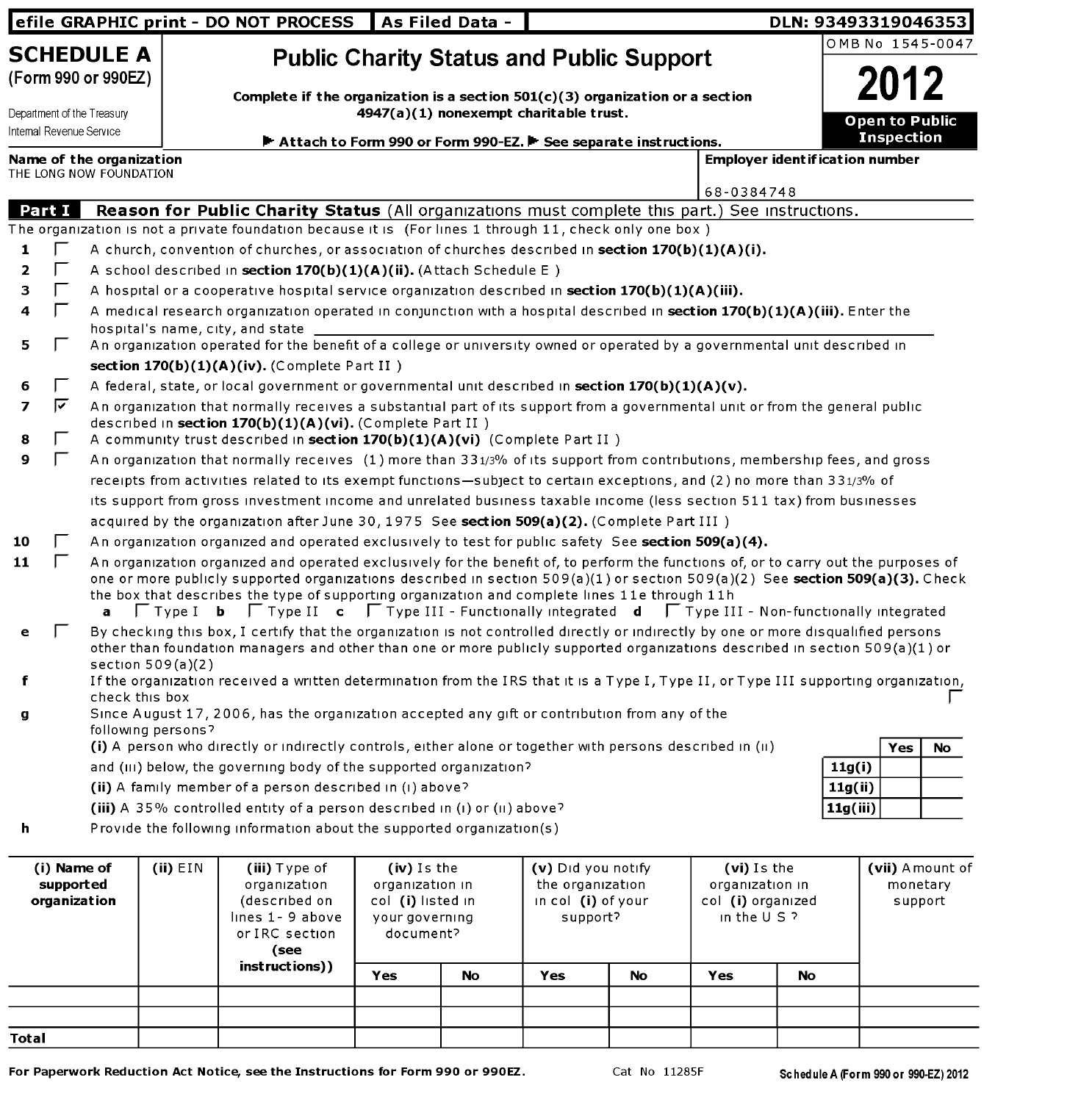| Schedule A (Form 990 or 990-EZ) 2012 |  |  |  |  |
|--------------------------------------|--|--|--|--|
|                                      |  |  |  |  |

instructions

Support Schedule for Organizations Described in Sections 170(b)(1)(A)(iv) and 170(b)(1)(A)(vi) Part II (Complete only if you checked the box on line 5, 7, or 8 of PartI or if the organization failed to qualify under Part III. If the organization fails to qualify under the tests listed below, please complete Part III.) Section A. Public Support (a) 2008 (b) 2009 (c) 2010 (d) 2011 (e) 2012 Calendar year (or fiscal year beginning  $(f)$  Total in)  $\blacktriangleright$ 1 Gifts, grants, contributions, and emes, grants, continuations, and 787,554 423,602 488,202 439,906 2,048,400 4,187,664 inempersing rees re 4,187,664 include any "unusual grants ") 2 Tax revenues levied for the organization's benefit and either  $\mathbf 0$ paid to or expended on its behalf 3 The value of services or facilities furnished by a governmental unit to  $\Omega$ 787,554 423,602 488,202 439,906 2,048,400 4,187,664 the organization without charge 787,554 423,602 488,202 439,906 2,048,400 4,187,664 4 **Total.** Add lines 1 through 3  $5<sup>1</sup>$ The portion of total contributions by each person (other than a by each person (other than a governmental unit or public supported organization) included on  $\mathbf{0}$ line 1 that exceeds 2% of the amount shown on line 11, column 4,187,664  $(f)$ **Public support.** Subtract line 5 from<br>line 4 4,187,664 Calendar year (or fiscal year beginning in) I (a)2008 (b) 2008 (b) 2008 (b)2010 (b)2010 (b)2011 (b)2012 (b)2010 (b)2011 (b)2012 (b)2012 (b)2012 (b)201<br>Total Support 7 Amounts from line <sup>4</sup> 787,554 423,602 488,202 439,906 2,048,400 4,187,664 in)  $\blacktriangleright$ Amounts from line 4 4,187,664  $\overline{\mathbf{z}}$ <del>1977, 1978, 1978, 1978, 1979, 1979, 1979, 1979, 1979, 1979, 1979, 1979, 1979, 1979, 1979, 1979, 1979, 1979, 197</del> Gross income from interest,  $\mathbf{R}$ dividends, payments received on 197,033 120,989 161,134 144,126 218,795 842,077 securities loans, rents, rovalties  $S$ ecurices ioans, iencs, i and income from similar sources Net income from unrelated business activities, whether or  $\Omega$ not the business is regularly carried on 10 Other income Donot in 5,029,741  $\theta$ or loss from the sale of capital |12| assets (Explain in Part IV) 11 Fotal support (Add lines 7 is form in the organization) is form in the organization of the organization or f 5,029,741  $\overline{\phantom{a}}$ through  $10$ ) .  $\;$  Gross receipts from related activities, etc <code>(see</code> instructions]  $12$ First five years. If the Form 990 is for the organization's first, second, third, fourth, or fifth tax year as a  $501(c)(3)$  organization 13 Public support percentage for 2011 Schedule A, Part II, line <sup>14</sup> 15 63 300 % 15 16a 33 1/3/o support test2012.1fthe organization did not check the box on line 13, and line 14 is 33 1/3% or more, check this box Public support percentage for 2012 (line 6, column (f) divided by line 11, column (f)) 14 83 260 % 33 1/3% support test2011.1fthe organization did not check <sup>a</sup> box on line 13 or 16a, and line 15 is 33 1/3% or more, check this 15 15 Public support percentage for 2011 Schedule A, Part II, line 14<br>16a 33 1/3% support test—2012. If the organization did not check the box on line 13, and line 14 is 33 1/3% or more, check this 63 300 % box and support percentage for  $2011$  beneaties  $n_f$  function  $n_f$  and  $n_f$ ►⊽ and stop here. The organization qualifies as a publicly supported organization 33 1/3% support test-2011. If the organization did not check a box on line 13 or 16a, and line 15 is 33 1/3% or more, check<br>box and stop here. The organization qualifies as a publicly supported organization ►୮ box and stop here. The organization qualifies as a publicly supported organization 17a 10%-facts-and-circumstances test-2012. If the organization did not check a box on line 13, 16a, or 16b, and line 14 15 10% or more, and if the organization meets the "facts-and-circumstances" test, check this box and stop here. Explain In Part IV how the organization meets the "facts-and-circumstances" test The organization qualifies as a publicly supported<br>organization organization ►⊏ **b** 10%-facts-and-circumstances test-2011. If the organization did not check a box on line 13, 16a, 16b, or 17a, and line 15 is 10% or more, and if the organization meets the "facts-and-circumstances" test, check this box and stop here. Explain in Part IV how the organization meets the "facts-and-circumstances" test The organization qualifies as a publicly supported organization Private foundation. If the organization did not check a box on line 13, 16a, 16b, 17a, or 17b, check this box and see 18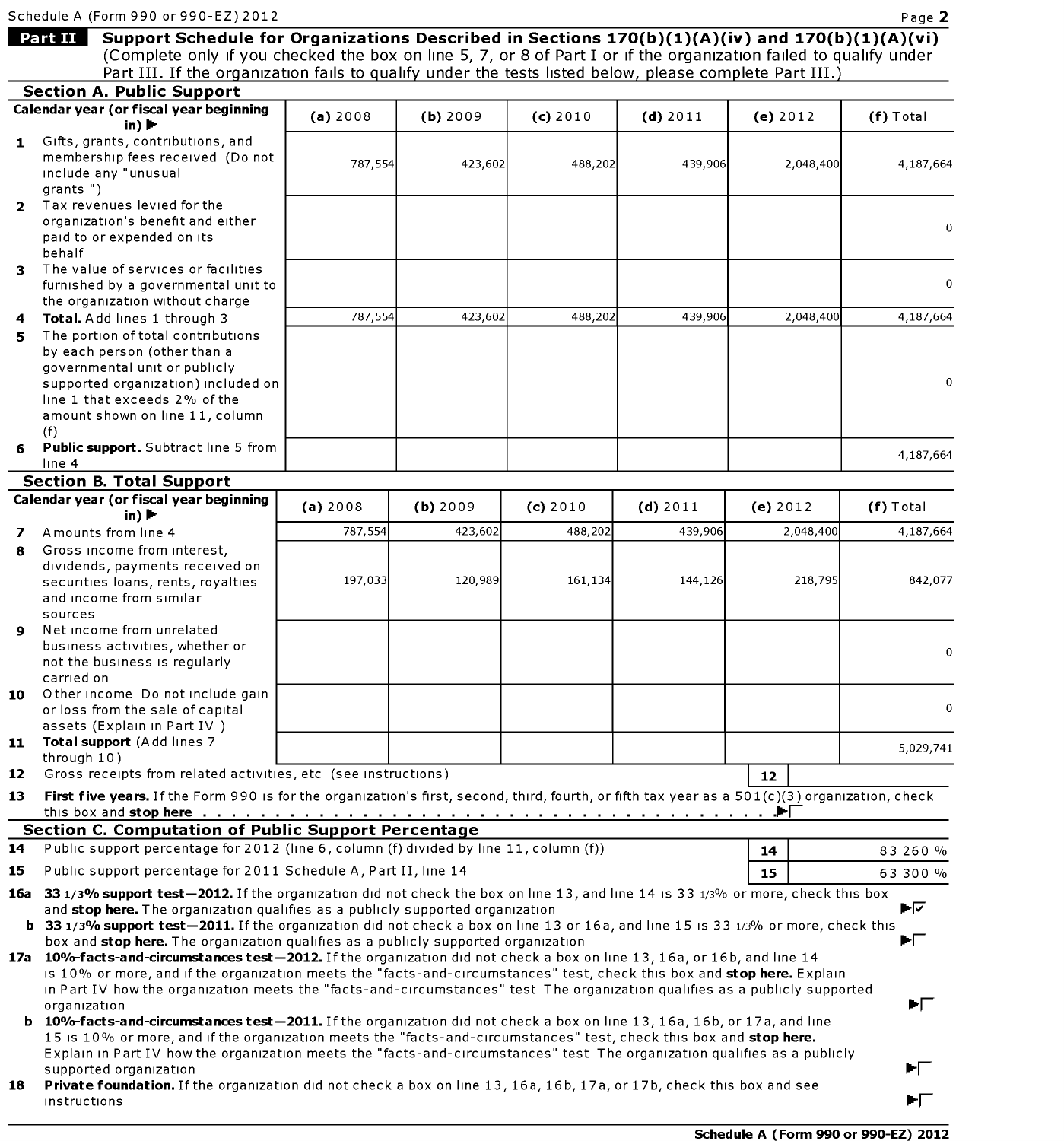Section A. Public Support

# Schedule A (F<br>Part III **Support Schedule for Organizations Described in Section 509(**

(Complete only if you checked the box on line 9 of Part1 or if the organization failed to qualify under Part II. If the organization fails to qualify under the tests listed below, please complete Part II.)

| 1              | Gifts, grants, contributions, and<br>membership fees received (Do not                                                                                                                                                                                        |          |          |          |            |          |             |
|----------------|--------------------------------------------------------------------------------------------------------------------------------------------------------------------------------------------------------------------------------------------------------------|----------|----------|----------|------------|----------|-------------|
| $\overline{2}$ | include any "unusual grants")<br>Gross receipts from admissions,                                                                                                                                                                                             |          |          |          |            |          |             |
|                | merchandise sold or services                                                                                                                                                                                                                                 |          |          |          |            |          |             |
|                | performed, or facilities furnished in                                                                                                                                                                                                                        |          |          |          |            |          |             |
|                | any activity that is related to the<br>organization's tax-exempt                                                                                                                                                                                             |          |          |          |            |          |             |
|                | purpose                                                                                                                                                                                                                                                      |          |          |          |            |          |             |
| з.             | Gross receipts from activities that                                                                                                                                                                                                                          |          |          |          |            |          |             |
|                | are not an unrelated trade or<br>business under section 513                                                                                                                                                                                                  |          |          |          |            |          |             |
| 4              | Tax revenues levied for the                                                                                                                                                                                                                                  |          |          |          |            |          |             |
|                | organization's benefit and either                                                                                                                                                                                                                            |          |          |          |            |          |             |
|                | paid to or expended on its<br>behalf                                                                                                                                                                                                                         |          |          |          |            |          |             |
| 5              | The value of services or facilities                                                                                                                                                                                                                          |          |          |          |            |          |             |
|                | furnished by a governmental unit to<br>the organization without charge                                                                                                                                                                                       |          |          |          |            |          |             |
| 6              | Total. Add lines 1 through 5                                                                                                                                                                                                                                 |          |          |          |            |          |             |
|                | 7a Amounts included on lines 1, 2,                                                                                                                                                                                                                           |          |          |          |            |          |             |
|                | and 3 received from disqualified<br>persons                                                                                                                                                                                                                  |          |          |          |            |          |             |
|                | <b>b</b> Amounts included on lines 2 and 3                                                                                                                                                                                                                   |          |          |          |            |          |             |
|                | received from other than                                                                                                                                                                                                                                     |          |          |          |            |          |             |
|                | disqualified persons that exceed<br>the greater of $$5,000$ or $1\%$ of the                                                                                                                                                                                  |          |          |          |            |          |             |
|                | amount on line 13 for the year                                                                                                                                                                                                                               |          |          |          |            |          |             |
|                | c Add lines 7a and 7b                                                                                                                                                                                                                                        |          |          |          |            |          |             |
| 8              | Public support (Subtract line 7c<br>from line 6)                                                                                                                                                                                                             |          |          |          |            |          |             |
|                | <b>Section B. Total Support</b>                                                                                                                                                                                                                              |          |          |          |            |          |             |
|                | Calendar year (or fiscal year beginning                                                                                                                                                                                                                      | (a) 2008 | (b) 2009 | (c) 2010 | $(d)$ 2011 | (e) 2012 | $(f)$ Total |
| 9              | in) $\blacktriangleright$<br>Amounts from line 6                                                                                                                                                                                                             |          |          |          |            |          |             |
| 10a            | Gross income from interest,                                                                                                                                                                                                                                  |          |          |          |            |          |             |
|                | dividends, payments received on                                                                                                                                                                                                                              |          |          |          |            |          |             |
|                | securities loans, rents, royalties<br>and income from similar                                                                                                                                                                                                |          |          |          |            |          |             |
|                | sources                                                                                                                                                                                                                                                      |          |          |          |            |          |             |
| b              | Unrelated business taxable                                                                                                                                                                                                                                   |          |          |          |            |          |             |
|                | income (less section 511 taxes)<br>from businesses acquired after                                                                                                                                                                                            |          |          |          |            |          |             |
|                | June 30, 1975                                                                                                                                                                                                                                                |          |          |          |            |          |             |
| c              | Add lines 10a and 10b                                                                                                                                                                                                                                        |          |          |          |            |          |             |
| 11             | Net income from unrelated<br>business activities not included                                                                                                                                                                                                |          |          |          |            |          |             |
|                | in line 10b, whether or not the                                                                                                                                                                                                                              |          |          |          |            |          |             |
|                | business is regularly carried on<br>O ther income Do not include                                                                                                                                                                                             |          |          |          |            |          |             |
| 12             | gain or loss from the sale of                                                                                                                                                                                                                                |          |          |          |            |          |             |
|                | capital assets (Explain in Part                                                                                                                                                                                                                              |          |          |          |            |          |             |
| 13             | $IV$ )<br>Total support. (Add lines 9, 10c,                                                                                                                                                                                                                  |          |          |          |            |          |             |
|                | 11, and $12$ )                                                                                                                                                                                                                                               |          |          |          |            |          |             |
| 14             | First five years. If the Form 990 is for the organization's first, second, third, fourth, or fifth tax year as a 501(c)(3) organization,                                                                                                                     |          |          |          |            |          | EГ          |
|                | check this box and stop here<br><b>Section C. Computation of Public Support Percentage</b>                                                                                                                                                                   |          |          |          |            |          |             |
| 15             | Public support percentage for 2012 (line 8, column (f) divided by line 13, column (f))                                                                                                                                                                       |          |          |          |            | 15       |             |
| 16             | Public support percentage from 2011 Schedule A, Part III, line 15                                                                                                                                                                                            |          |          |          |            | 16       |             |
|                | <b>Section D. Computation of Investment Income Percentage</b>                                                                                                                                                                                                |          |          |          |            |          |             |
| 17             | Investment income percentage for 2012 (line 10c, column (f) divided by line 13, column (f))                                                                                                                                                                  |          |          |          |            | 17       |             |
| 18             | Investment income percentage from 2011 Schedule A, Part III, line 17                                                                                                                                                                                         | 18       |          |          |            |          |             |
|                | 19a 33 1/3% support tests-2012. If the organization did not check the box on line 14, and line 15 is more than 33 1/3%, and line 17 is not                                                                                                                   |          |          |          |            |          |             |
| b              | more than 33 1/3%, check this box and stop here. The organization qualifies as a publicly supported organization<br>33 1/3% support tests-2011. If the organization did not check a box on line 14 or line 19a, and line 16 is more than 33 1/3% and line 18 |          |          |          |            |          | EГ          |
|                | is not more than 33 1/3%, check this box and stop here. The organization qualifies as a publicly supported organization                                                                                                                                      |          |          |          |            |          | ÞГ          |

20 Private foundation. If the organization did not check a box on line 14, 19a, or 19b, check this box and see instructions ĖГ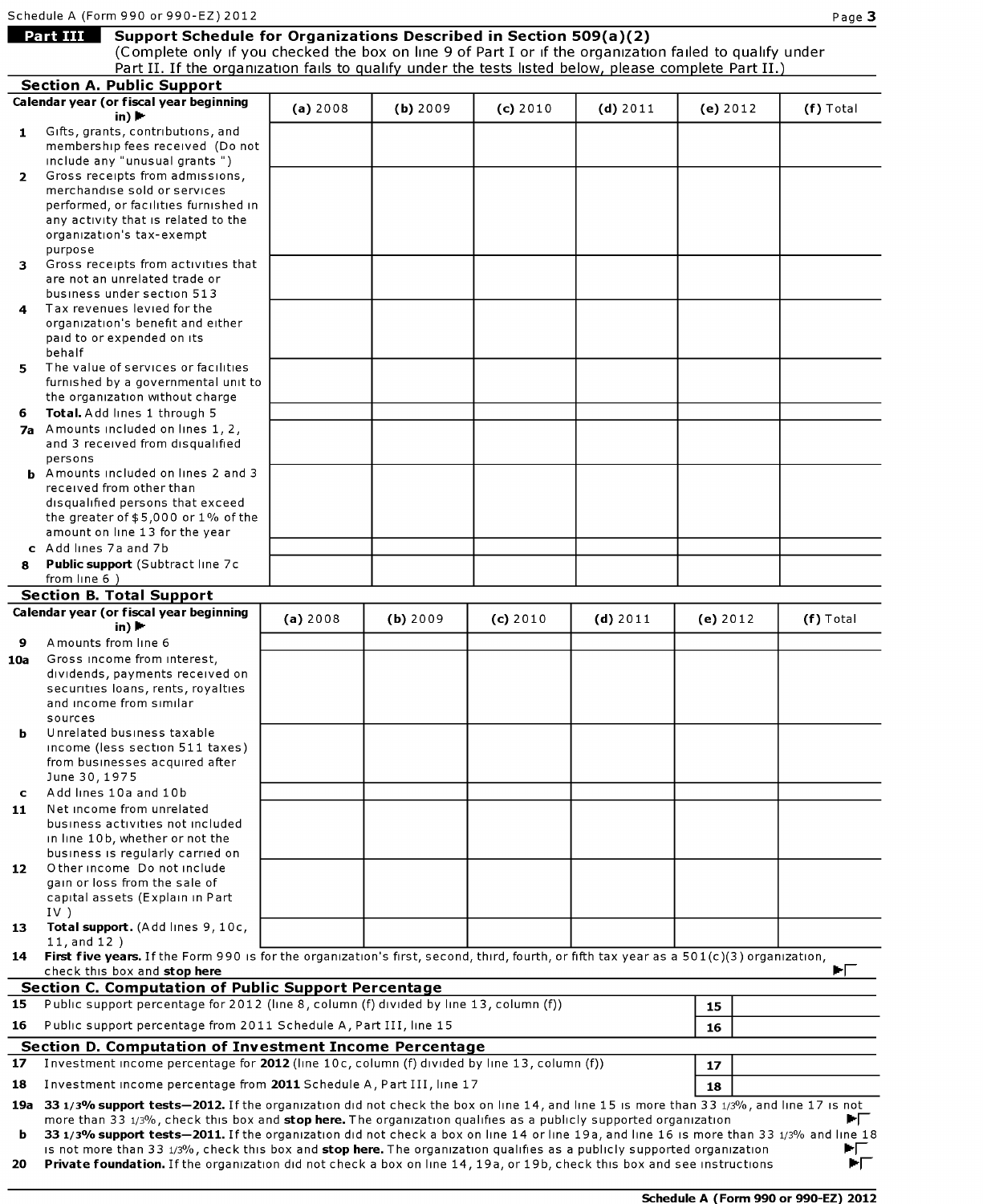Schedule A (F<br>Part IV Part IV Supplemental Information. Complete this part to provide the explanations required by Part II, line 10; Part II, line 17a or 17b; and Part III, line 12. Also complete this part for any additional information. (See Instructions).

### Facts And Circumstances Test

Explanation

Schedule A (Form 990 or 990-EZ) 2012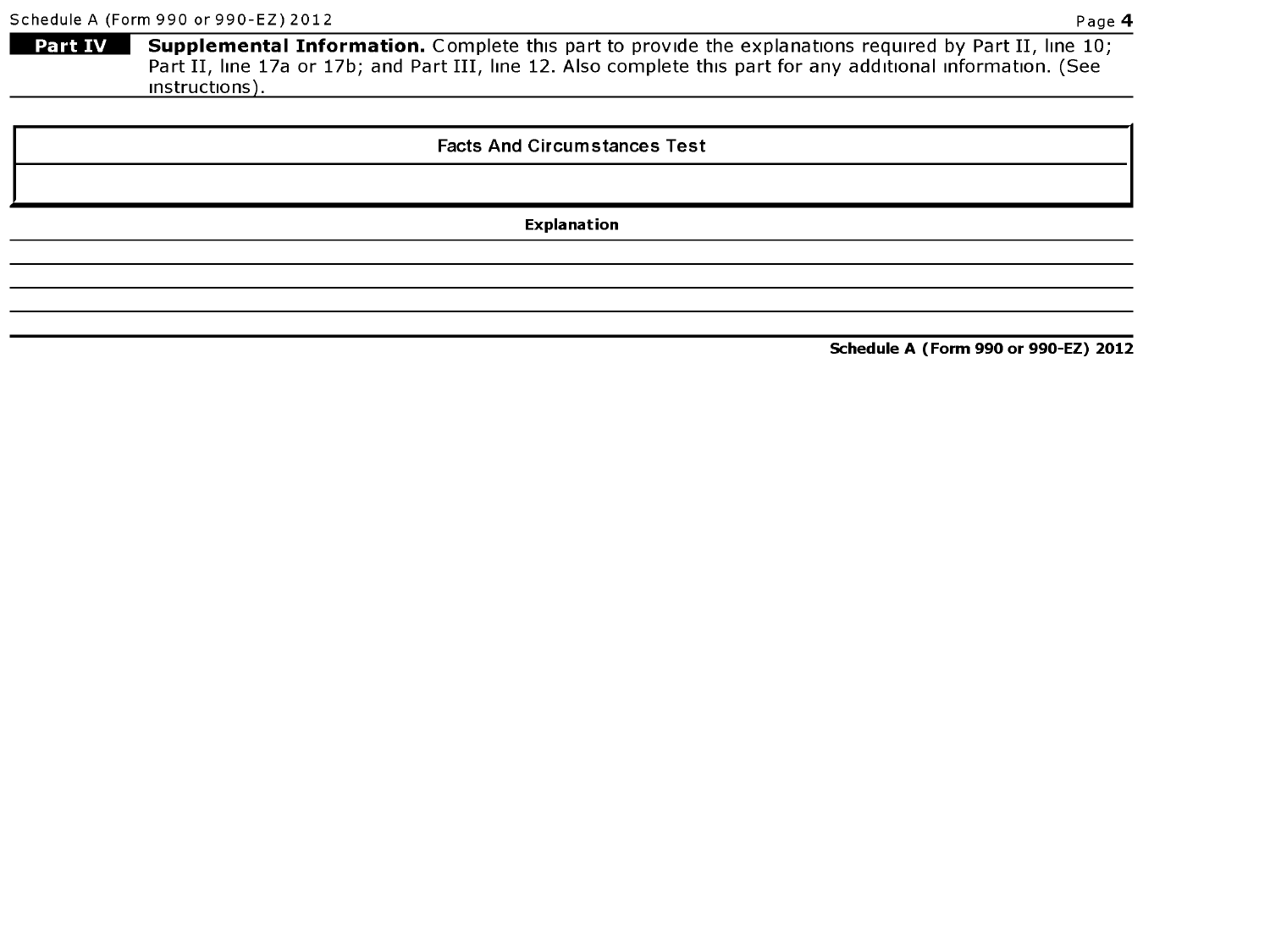|                                                                                                                                                                                                                                           | efile GRAPHIC print - DO NOT PROCESS                                                                                                                                                                                                                                                                                                  | As Filed Data - |                                                                                                         |                      | DLN: 93493319046353                                                                                   |  |  |
|-------------------------------------------------------------------------------------------------------------------------------------------------------------------------------------------------------------------------------------------|---------------------------------------------------------------------------------------------------------------------------------------------------------------------------------------------------------------------------------------------------------------------------------------------------------------------------------------|-----------------|---------------------------------------------------------------------------------------------------------|----------------------|-------------------------------------------------------------------------------------------------------|--|--|
| <b>SCHEDULE D</b>                                                                                                                                                                                                                         |                                                                                                                                                                                                                                                                                                                                       |                 |                                                                                                         |                      | OMB No 1545-0047                                                                                      |  |  |
| (Form 990)                                                                                                                                                                                                                                |                                                                                                                                                                                                                                                                                                                                       |                 | <b>Supplemental Financial Statements</b><br>► Complete if the organization answered "Yes," to Form 990, |                      | 2012                                                                                                  |  |  |
| Department of the Treasury<br>Internal Revenue Service                                                                                                                                                                                    | Part IV, line 6, 7, 8, 9, 10, 11a, 11b, 11c, 11d, 11e, 11f, 12a, or 12b                                                                                                                                                                                                                                                               |                 | Attach to Form 990. F See separate instructions.                                                        |                      | <b>Open to Public</b><br><b>Inspection</b>                                                            |  |  |
| Name of the organization<br>THE LONG NOW FOUNDATION                                                                                                                                                                                       |                                                                                                                                                                                                                                                                                                                                       |                 |                                                                                                         |                      | <b>Employer ident if ication number</b>                                                               |  |  |
| Part I                                                                                                                                                                                                                                    | Organizations Maintaining Donor Advised Funds or Other Similar Funds or Accounts. Complete if the                                                                                                                                                                                                                                     |                 |                                                                                                         |                      | 68-0384748                                                                                            |  |  |
|                                                                                                                                                                                                                                           | organization answered "Yes" to Form 990, Part IV, line 6.                                                                                                                                                                                                                                                                             |                 |                                                                                                         |                      |                                                                                                       |  |  |
|                                                                                                                                                                                                                                           |                                                                                                                                                                                                                                                                                                                                       |                 | (a) Donor advised funds                                                                                 |                      | (b) Funds and other accounts                                                                          |  |  |
| Total number at end of year<br>1                                                                                                                                                                                                          |                                                                                                                                                                                                                                                                                                                                       |                 |                                                                                                         |                      |                                                                                                       |  |  |
| 2                                                                                                                                                                                                                                         | Aggregate contributions to (during year)                                                                                                                                                                                                                                                                                              |                 |                                                                                                         |                      |                                                                                                       |  |  |
| 3.<br>4                                                                                                                                                                                                                                   | Aggregate grants from (during year)<br>Aggregate value at end of year                                                                                                                                                                                                                                                                 |                 |                                                                                                         |                      |                                                                                                       |  |  |
| 5                                                                                                                                                                                                                                         | Did the organization inform all donors and donor advisors in writing that the assets held in donor advised<br>funds are the organization's property, subject to the organization's exclusive legal control?                                                                                                                           |                 |                                                                                                         |                      | $\mathsf{\Gamma}$ Yes<br><b>No</b>                                                                    |  |  |
| 6                                                                                                                                                                                                                                         | Did the organization inform all grantees, donors, and donor advisors in writing that grant funds can be<br>used only for charitable purposes and not for the benefit of the donor or donor advisor, or for any other purpose<br>conferring impermissible private benefit?                                                             |                 |                                                                                                         |                      | $\mathsf \Gamma$ Yes<br>$\Gamma$ No                                                                   |  |  |
|                                                                                                                                                                                                                                           | <b>Part II</b> Conservation Easements. Complete if the organization answered "Yes" to Form 990, Part IV, line 7.                                                                                                                                                                                                                      |                 |                                                                                                         |                      |                                                                                                       |  |  |
| 1.                                                                                                                                                                                                                                        | Purpose(s) of conservation easements held by the organization (check all that apply)<br>$\Gamma$ Preservation of land for public use (e g, recreation or education)<br>Protection of natural habitat                                                                                                                                  |                 | $\mathbf{L}$                                                                                            |                      | Preservation of an historically important land area<br>Preservation of a certified historic structure |  |  |
|                                                                                                                                                                                                                                           | $\Gamma$ Preservation of open space                                                                                                                                                                                                                                                                                                   |                 |                                                                                                         |                      |                                                                                                       |  |  |
| $\mathbf{2}$                                                                                                                                                                                                                              | Complete lines 2a through 2d if the organization held a qualified conservation contribution in the form of a conservation<br>easement on the last day of the tax year                                                                                                                                                                 |                 |                                                                                                         |                      |                                                                                                       |  |  |
|                                                                                                                                                                                                                                           | Total number of conservation easements                                                                                                                                                                                                                                                                                                |                 |                                                                                                         |                      | Held at the End of the Year                                                                           |  |  |
| а                                                                                                                                                                                                                                         | Total acreage restricted by conservation easements                                                                                                                                                                                                                                                                                    |                 |                                                                                                         | 2a                   |                                                                                                       |  |  |
| b<br>c                                                                                                                                                                                                                                    | Number of conservation easements on a certified historic structure included in (a)                                                                                                                                                                                                                                                    |                 |                                                                                                         | 2Ь<br>2 <sub>c</sub> |                                                                                                       |  |  |
| d                                                                                                                                                                                                                                         | Number of conservation easements included in (c) acquired after 8/17/06, and not on a<br>historic structure listed in the National Register                                                                                                                                                                                           | 2d              |                                                                                                         |                      |                                                                                                       |  |  |
| 3                                                                                                                                                                                                                                         | Number of conservation easements modified, transferred, released, extinguished, or terminated by the organization during<br>the tax year $\blacktriangleright$ ____________                                                                                                                                                           |                 |                                                                                                         |                      |                                                                                                       |  |  |
| 4                                                                                                                                                                                                                                         | Number of states where property subject to conservation easement is located ▶ _ ___________________                                                                                                                                                                                                                                   |                 |                                                                                                         |                      |                                                                                                       |  |  |
| 5                                                                                                                                                                                                                                         | Does the organization have a written policy regarding the periodic monitoring, inspection, handling of violations, and<br>enforcement of the conservation easements it holds?                                                                                                                                                         |                 |                                                                                                         |                      | $\mathsf{\Gamma}$ Yes<br>$\Gamma$ No                                                                  |  |  |
| 6<br><b>Production of the Contract of the Contract of the Contract of the Contract of the Contract of the Contract of the Contract of the Contract of the Contract of the Contract of the Contract of the Contract of the Contract of</b> | Staff and volunteer hours devoted to monitoring, inspecting, and enforcing conservation easements during the year                                                                                                                                                                                                                     |                 |                                                                                                         |                      |                                                                                                       |  |  |
| $\overline{ }$                                                                                                                                                                                                                            | A mount of expenses incurred in monitoring, inspecting, and enforcing conservation easements during the year<br>$\blacktriangleright$ 5 and 3 and 3 and 3 and 3 and 3 and 3 and 3 and 3 and 3 and 3 and 3 and 3 and 3 and 3 and 3 and 3 and 3                                                                                         |                 |                                                                                                         |                      |                                                                                                       |  |  |
| 8<br>and section $170(h)(4)(B)(H)$ ?                                                                                                                                                                                                      | Does each conservation easement reported on line $2(d)$ above satisfy the requirements of section 170(h)(4)(B)(i)                                                                                                                                                                                                                     |                 |                                                                                                         |                      | $\mathsf{\Gamma}$ Yes<br>$\Gamma$ No                                                                  |  |  |
| 9                                                                                                                                                                                                                                         | In Part XIII, describe how the organization reports conservation easements in its revenue and expense statement, and<br>balance sheet, and include, if applicable, the text of the footnote to the organization's financial statements that describes<br>the organization's accounting for conservation easements                     |                 |                                                                                                         |                      |                                                                                                       |  |  |
| Part XI                                                                                                                                                                                                                                   | Organizations Maintaining Collections of Art, Historical Treasures, or Other Similar Assets.                                                                                                                                                                                                                                          |                 |                                                                                                         |                      |                                                                                                       |  |  |
| 1a                                                                                                                                                                                                                                        | Complete if the organization answered "Yes" to Form 990, Part IV, line 8.<br>If the organization elected, as permitted under SFAS 116 (ASC 958), not to report in its revenue statement and balance sheet                                                                                                                             |                 |                                                                                                         |                      |                                                                                                       |  |  |
|                                                                                                                                                                                                                                           | works of art, historical treasures, or other similar assets held for public exhibition, education, or research in furtherance of public<br>service, provide, in Part XIII, the text of the footnote to its financial statements that describes these items                                                                            |                 |                                                                                                         |                      |                                                                                                       |  |  |
| b                                                                                                                                                                                                                                         | If the organization elected, as permitted under SFAS 116 (ASC 958), to report in its revenue statement and balance sheet<br>works of art, historical treasures, or other similar assets held for public exhibition, education, or research in furtherance of public<br>service, provide the following amounts relating to these items |                 |                                                                                                         |                      |                                                                                                       |  |  |
|                                                                                                                                                                                                                                           | (i) Revenues included in Form 990, Part VIII, line 1                                                                                                                                                                                                                                                                                  |                 |                                                                                                         |                      |                                                                                                       |  |  |
|                                                                                                                                                                                                                                           | (ii) Assets included in Form 990, Part X                                                                                                                                                                                                                                                                                              |                 |                                                                                                         |                      | $\blacksquare$ \$                                                                                     |  |  |
| $\overline{2}$                                                                                                                                                                                                                            | If the organization received or held works of art, historical treasures, or other similar assets for financial gain, provide the<br>following amounts required to be reported under SFAS 116 (ASC 958) relating to these items                                                                                                        |                 |                                                                                                         |                      |                                                                                                       |  |  |
| a                                                                                                                                                                                                                                         | Revenues included in Form 990, Part VIII, line 1                                                                                                                                                                                                                                                                                      |                 |                                                                                                         |                      |                                                                                                       |  |  |
| Þ                                                                                                                                                                                                                                         | Assets included in Form 990, Part X                                                                                                                                                                                                                                                                                                   |                 |                                                                                                         |                      | $\blacktriangleright$ \$                                                                              |  |  |

| For Paperwork Reduction Act Notice, see the Instructions for Form 990. |  |
|------------------------------------------------------------------------|--|
|                                                                        |  |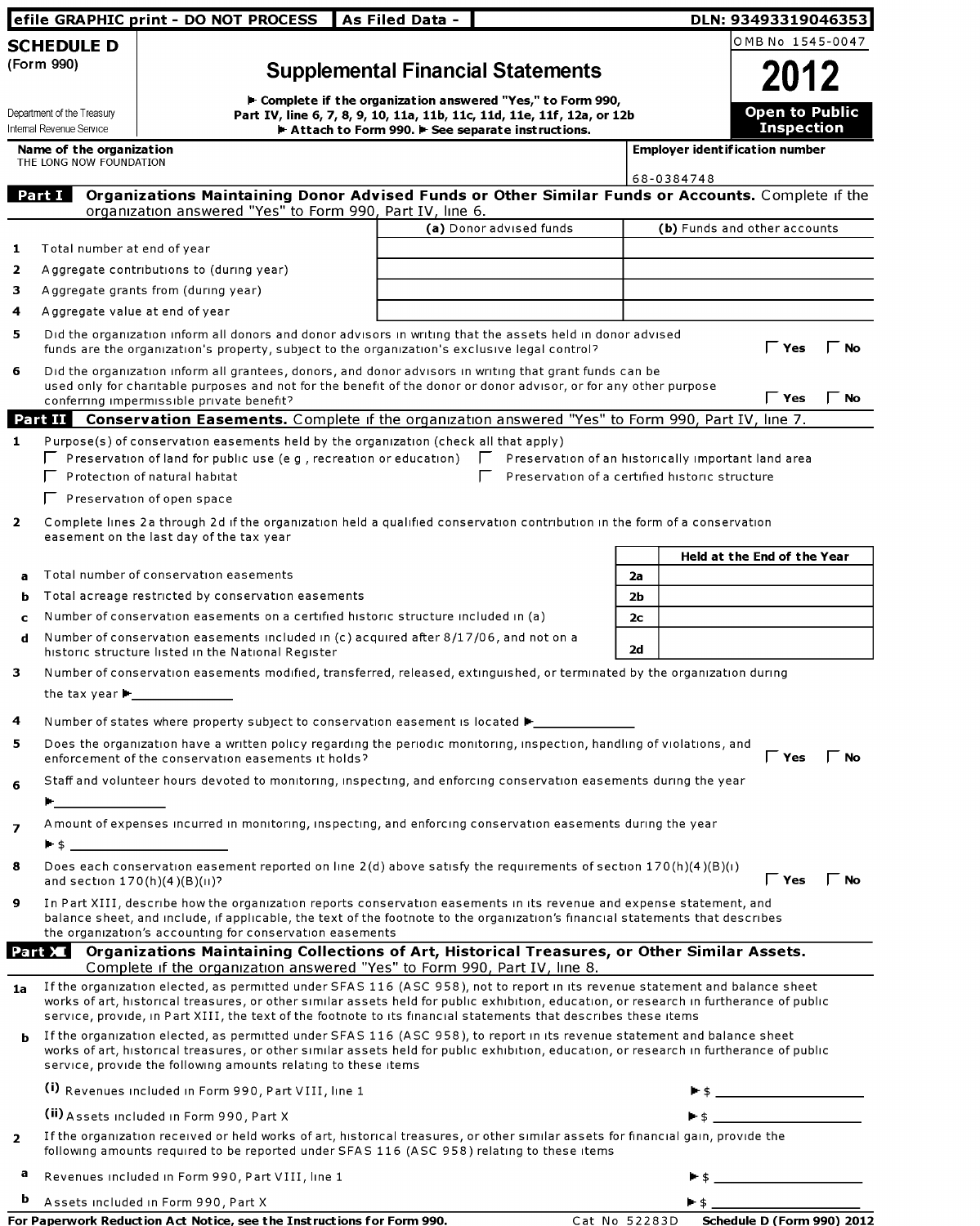| Schedule D (Form 990) 2012                                                                                                                                                                                                  |                 |   |               |                                         |                                   |                |                                                  |                    | Page 2         |
|-----------------------------------------------------------------------------------------------------------------------------------------------------------------------------------------------------------------------------|-----------------|---|---------------|-----------------------------------------|-----------------------------------|----------------|--------------------------------------------------|--------------------|----------------|
| <b>Part III</b><br>Organizations Maintaining Collections of Art, Historical Treasures, or Other Similar Assets (continued)                                                                                                  |                 |   |               |                                         |                                   |                |                                                  |                    |                |
| Using the organization's acquisition, accession, and other records, check any of the following that are a significant use of its<br>collection items (check all that apply)                                                 |                 |   |               |                                         |                                   |                |                                                  |                    |                |
| Public exhibition                                                                                                                                                                                                           |                 |   |               |                                         | Loan or exchange programs         |                |                                                  |                    |                |
| Scholarly research                                                                                                                                                                                                          |                 | e |               | Other                                   |                                   |                |                                                  |                    |                |
| Preservation for future generations                                                                                                                                                                                         |                 |   |               |                                         |                                   |                |                                                  |                    |                |
| Provide a description of the organization's collections and explain how they further the organization's exempt purpose in<br>Part XIII                                                                                      |                 |   |               |                                         |                                   |                |                                                  |                    |                |
| During the year, did the organization solicit or receive donations of art, historical treasures or other similar<br>assets to be sold to raise funds rather than to be maintained as part of the organization's collection? |                 |   |               |                                         |                                   |                |                                                  | $\Gamma$ Yes       | No             |
| <b>Escrow and Custodial Arrangements.</b> Complete if the organization answered "Yes" to Form 990,<br>Part IV                                                                                                               |                 |   |               |                                         |                                   |                |                                                  |                    |                |
| Part IN line 9 or rg orted an amount on Form 990 Part X, line 21,<br>1a                                                                                                                                                     |                 |   |               |                                         |                                   |                |                                                  |                    |                |
| Is the organization an agent, trustee, custodian or other intermediary for contributions or other assets not<br>included on Form 990, Part X?                                                                               |                 |   |               |                                         |                                   |                |                                                  | $\Gamma$ Yes       | l No           |
| If "Yes," explain the arrangement in Part XIII and complete the following table<br>b.                                                                                                                                       |                 |   |               |                                         |                                   |                |                                                  | <b>Amount</b>      |                |
|                                                                                                                                                                                                                             |                 |   |               |                                         |                                   | 1 <sub>c</sub> |                                                  |                    |                |
| Beginning balance                                                                                                                                                                                                           |                 |   |               |                                         |                                   | 1d             |                                                  |                    |                |
| Additions during the year                                                                                                                                                                                                   |                 |   |               |                                         |                                   | 1e             |                                                  |                    |                |
| Distributions during the year                                                                                                                                                                                               |                 |   |               |                                         |                                   | 1 <sub>f</sub> |                                                  |                    |                |
| Ending balance                                                                                                                                                                                                              |                 |   |               |                                         |                                   |                |                                                  |                    |                |
| Did the organization include an amount on Form 990, Part X, line 21?                                                                                                                                                        |                 |   |               |                                         |                                   |                |                                                  | $\Gamma$ Yes       | $\Gamma$ No    |
| If "Yes," explain the arrangement in Part XIII Check here if the explanation has been provided in Part XIII                                                                                                                 |                 |   |               |                                         |                                   |                |                                                  |                    |                |
| <b>Endowment Funds.</b> Complete if the organization answered "Yes" to Form 990, Part IV, line 10.<br>Part V                                                                                                                | (a)Current year |   | (b)Prior year |                                         |                                   |                | <b>b</b> (c) Two years back (d) Three years back | (e)Four years back |                |
| Beginning of year balance                                                                                                                                                                                                   |                 |   |               |                                         |                                   |                |                                                  |                    |                |
| Contributions                                                                                                                                                                                                               |                 |   |               |                                         |                                   |                |                                                  |                    |                |
| Net investment earnings, gains, and losses                                                                                                                                                                                  |                 |   |               |                                         |                                   |                |                                                  |                    |                |
|                                                                                                                                                                                                                             |                 |   |               |                                         |                                   |                |                                                  |                    |                |
| Grants or scholarships                                                                                                                                                                                                      |                 |   |               |                                         |                                   |                |                                                  |                    |                |
| Other expenditures for facilities<br>and programs                                                                                                                                                                           |                 |   |               |                                         |                                   |                |                                                  |                    |                |
| Administrative expenses                                                                                                                                                                                                     |                 |   |               |                                         |                                   |                |                                                  |                    |                |
| End of year balance                                                                                                                                                                                                         |                 |   |               |                                         |                                   |                |                                                  |                    |                |
| Provide the estimated percentage of the current year end balance (line 1g, column (a)) held as                                                                                                                              |                 |   |               |                                         |                                   |                |                                                  |                    |                |
| Board designated or quasi-endowment                                                                                                                                                                                         |                 |   |               |                                         |                                   |                |                                                  |                    |                |
| Permanent endowment ►                                                                                                                                                                                                       |                 |   |               |                                         |                                   |                |                                                  |                    |                |
|                                                                                                                                                                                                                             |                 |   |               |                                         |                                   |                |                                                  |                    |                |
| Temporarily restricted endowment ▶<br>The percentages in lines 2a, 2b, and 2c should equal 100%                                                                                                                             |                 |   |               |                                         |                                   |                |                                                  |                    |                |
| Are there endowment funds not in the possession of the organization that are held and administered for the<br>organization by                                                                                               |                 |   |               |                                         |                                   |                |                                                  | Yes                | No             |
| (i) unrelated organizations<br>(ii) related organizations and a series are a series and a series are a series and a series are a series of the                                                                              |                 |   |               |                                         |                                   |                |                                                  | 3a(i)<br>3a(ii)    |                |
| <b>b</b> If "Yes" to $3a(ii)$ , are the related organizations listed as required on Schedule R?                                                                                                                             |                 |   |               |                                         |                                   |                |                                                  | Зb                 |                |
| Describe in Part XIII the intended uses of the organization's endowment funds                                                                                                                                               |                 |   |               |                                         |                                   |                |                                                  |                    |                |
| Part VI Land, Buildings, and Equipment. See Form 990, Part X, line 10.                                                                                                                                                      |                 |   |               |                                         |                                   |                |                                                  |                    |                |
| Description of property                                                                                                                                                                                                     |                 |   |               | (a) Cost or other<br>basis (investment) | (b)Cost or other<br>basis (other) |                | (c) Accumulated<br>depreciation                  |                    | (d) Book value |
|                                                                                                                                                                                                                             |                 |   |               |                                         |                                   | 388,976        |                                                  |                    | 388,976        |
| <b>b</b> Buildings $\cdot$ $\cdot$ $\cdot$ $\cdot$ $\cdot$ $\cdot$                                                                                                                                                          |                 |   |               |                                         |                                   |                |                                                  |                    |                |
| c Leasehold improvements                                                                                                                                                                                                    |                 |   |               |                                         |                                   |                |                                                  |                    |                |
| d Equipment                                                                                                                                                                                                                 |                 |   |               |                                         |                                   |                |                                                  |                    |                |
| e Other                                                                                                                                                                                                                     |                 |   |               |                                         |                                   |                |                                                  |                    |                |

|                                                                                                                                       |  |  |  |  | Schodule D (Form 000) |
|---------------------------------------------------------------------------------------------------------------------------------------|--|--|--|--|-----------------------|
| <b>Total.</b> Add lines 1a through 1e (Column (d) must equal Form 990, Part X, column (B), line $10(c)$ .) $\ldots$ $\ldots$ $\ldots$ |  |  |  |  | 38                    |
|                                                                                                                                       |  |  |  |  |                       |

 $\frac{388,976}{90}$ <br>30) 2012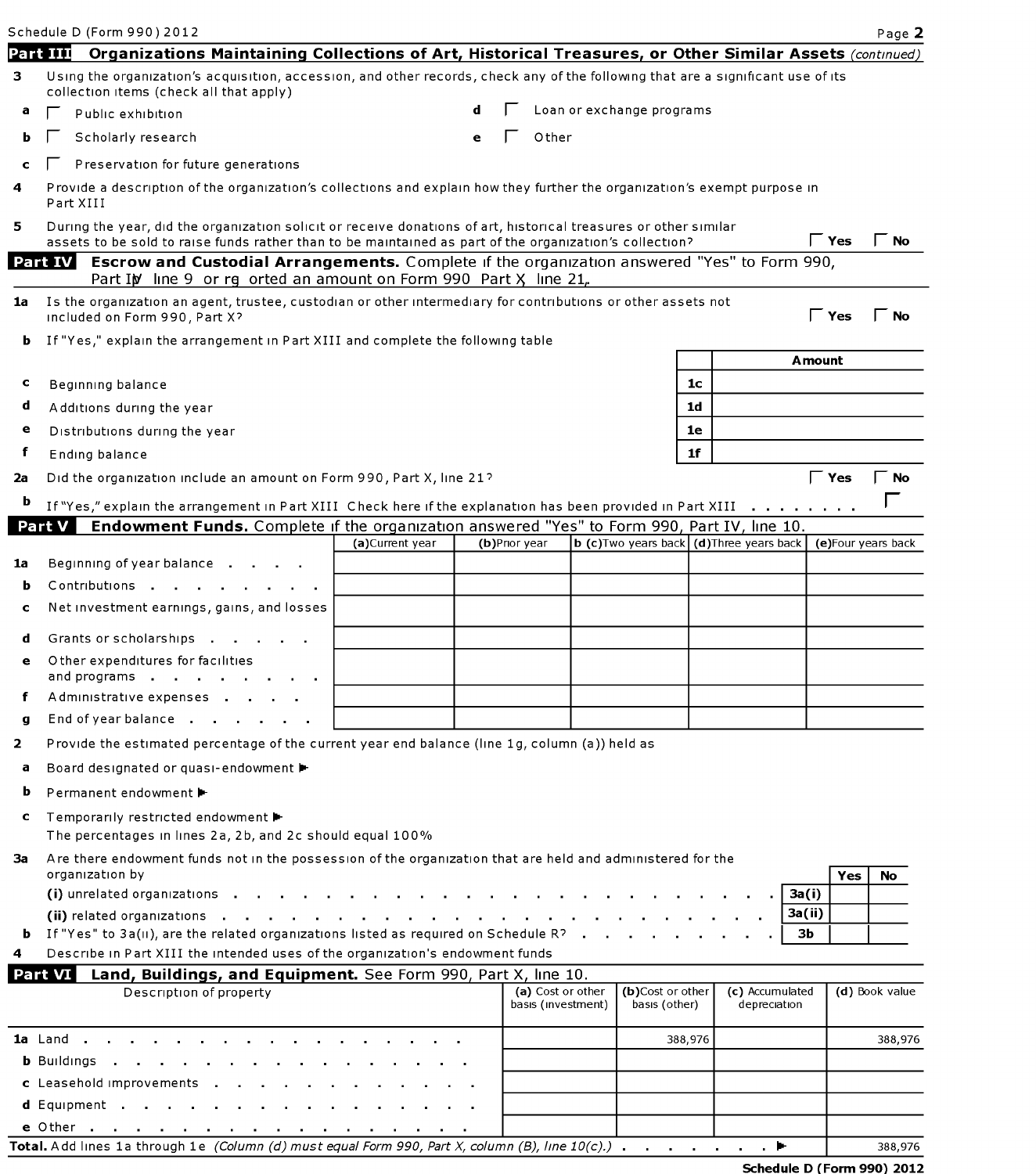| Schedule D (Form 990) 2012                                                                                               |                |                                                             | Page 3         |
|--------------------------------------------------------------------------------------------------------------------------|----------------|-------------------------------------------------------------|----------------|
| Part VII Investments-Other Securities. See Form 990, Part X, line 12.<br>(a) Description of security or category         | (b)Book value  | (c) Method of valuation                                     |                |
| (including name of security)                                                                                             |                | Cost or end-of-year market value                            |                |
| (1) Financial derivatives                                                                                                |                |                                                             |                |
| (2) Closely-held equity interests<br>Other                                                                               |                |                                                             |                |
|                                                                                                                          |                |                                                             |                |
|                                                                                                                          |                |                                                             |                |
|                                                                                                                          |                |                                                             |                |
|                                                                                                                          |                |                                                             |                |
|                                                                                                                          |                |                                                             |                |
|                                                                                                                          |                |                                                             |                |
|                                                                                                                          |                |                                                             |                |
|                                                                                                                          |                |                                                             |                |
|                                                                                                                          |                |                                                             |                |
|                                                                                                                          |                |                                                             |                |
|                                                                                                                          |                |                                                             |                |
|                                                                                                                          |                |                                                             |                |
| Total. (Column (b) must equal Form 990, Part X, col (B) line 12)                                                         | Þ              |                                                             |                |
| Part VIII Investments-Program Related. See Form 990, Part X, line 13.                                                    |                |                                                             |                |
| (a) Description of investment type                                                                                       | (b) Book value | (c) Method of valuation<br>Cost or end-of-year market value |                |
|                                                                                                                          |                |                                                             |                |
|                                                                                                                          |                |                                                             |                |
|                                                                                                                          |                |                                                             |                |
|                                                                                                                          |                |                                                             |                |
|                                                                                                                          |                |                                                             |                |
|                                                                                                                          |                |                                                             |                |
|                                                                                                                          |                |                                                             |                |
|                                                                                                                          |                |                                                             |                |
|                                                                                                                          |                |                                                             |                |
|                                                                                                                          |                |                                                             |                |
|                                                                                                                          |                |                                                             |                |
|                                                                                                                          |                |                                                             |                |
| Total. (Column (b) must equal Form 990, Part X, col (B) line 13)<br>Part IX Other Assets. See Form 990, Part X, line 15. | Þ.             |                                                             |                |
| (a) Description                                                                                                          |                |                                                             | (b) Book value |
|                                                                                                                          |                |                                                             |                |
|                                                                                                                          |                |                                                             |                |
|                                                                                                                          |                |                                                             |                |
|                                                                                                                          |                |                                                             |                |
|                                                                                                                          |                |                                                             |                |
|                                                                                                                          |                |                                                             |                |
|                                                                                                                          |                |                                                             |                |
|                                                                                                                          |                |                                                             |                |
|                                                                                                                          |                |                                                             |                |
|                                                                                                                          |                |                                                             |                |
|                                                                                                                          |                |                                                             |                |
|                                                                                                                          |                |                                                             |                |
| Total. (Column (b) must equal Form 990, Part X, col.(B) line 15.)                                                        |                | a k                                                         |                |
| Part X<br>Other Liabilities. See Form 990, Part X, line 25.<br>(a) Description of liability                              | (b) Book value |                                                             |                |
| 1.<br>Federal income taxes                                                                                               |                |                                                             |                |
|                                                                                                                          |                |                                                             |                |
|                                                                                                                          |                |                                                             |                |
|                                                                                                                          |                |                                                             |                |
|                                                                                                                          |                |                                                             |                |
|                                                                                                                          |                |                                                             |                |
|                                                                                                                          |                |                                                             |                |
|                                                                                                                          |                |                                                             |                |

2. Fin 48 (ASC 740) Footnote In Part XIII, provide the text of the footnote to the organization's financial statements that reports the organization's liability for uncertain tax positions under FIN 48 (ASC 740) Check here if the text of the footnote has been provided in  $\overline{\phantom{a}}$ Part XIII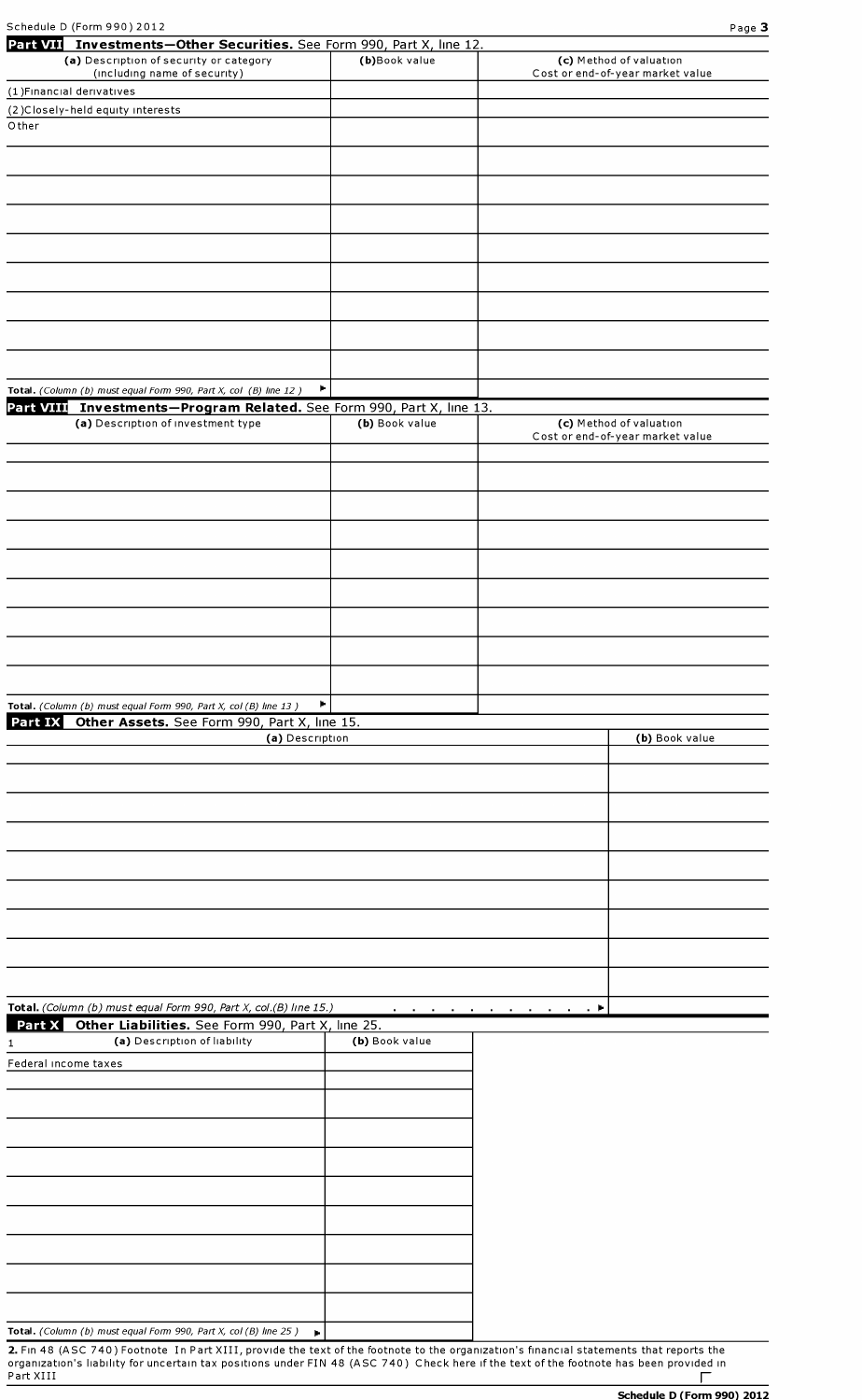| ٠ | o |  |
|---|---|--|
|   |   |  |

|                | Reconciliation of Revenue per Audited Financial Statements With Revenue per Return<br>Part XI                                                |    |  |
|----------------|----------------------------------------------------------------------------------------------------------------------------------------------|----|--|
| $\mathbf{1}$   | Total revenue, gains, and other support per audited financial statements                                                                     | 1  |  |
| $\overline{2}$ | Amounts included on line 1 but not on Form 990, Part VIII, line 12                                                                           |    |  |
| a              | Net unrealized gains on investments<br>2a                                                                                                    |    |  |
| ь              | Donated services and use of facilities<br>2 <sub>b</sub>                                                                                     |    |  |
| $\mathbf{C}$   | Recoveries of prior year grants<br>2с.                                                                                                       |    |  |
| d              | Other (Describe in Part XIII).<br>2d                                                                                                         |    |  |
| e              | Add lines 2a through 2d                                                                                                                      | 2e |  |
| 3              | Subtract line 2e from line 1<br>and a strain and                                                                                             | 3  |  |
| 4              | Amounts included on Form 990, Part VIII, line 12, but not on line 1                                                                          |    |  |
| a              | Investment expenses not included on Form 990, Part VIII, line 7b.<br>4а                                                                      |    |  |
| ь              | Other (Describe in Part XIII)<br>4b                                                                                                          |    |  |
| $\mathbf{C}$   |                                                                                                                                              | 4с |  |
| 5              | Total revenue Add lines 3 and 4c. (This must equal Form 990, Part I, line 12)                                                                | 5  |  |
| Part XII       | Reconciliation of Expenses per Audited Financial Statements With Expenses per Return                                                         |    |  |
| 1              | Total expenses and losses per audited financial statements                                                                                   | 1  |  |
| $\overline{2}$ | Amounts included on line 1 but not on Form 990, Part IX, line 25                                                                             |    |  |
| a              | Donated services and use of facilities<br>2a                                                                                                 |    |  |
| ь              | 2b                                                                                                                                           |    |  |
| c              | Otherlosses<br>2с                                                                                                                            |    |  |
| d              | Other (Describe in Part XIII)<br>2d                                                                                                          |    |  |
| e              | Add lines 2a through 2d                                                                                                                      | 2е |  |
| 3              | Subtract line $2e$ from line $1 \cdot \cdot \cdot \cdot \cdot \cdot \cdot \cdot \cdot \cdot \cdot \cdot \cdot \cdot \cdot \cdot \cdot \cdot$ | 3. |  |
| 4              | Amounts included on Form 990, Part IX, line 25, but not on line 1:                                                                           |    |  |
| a              | Investment expenses not included on Form 990, Part VIII, line 7b<br>4а                                                                       |    |  |
| ь              | Other (Describe in Part XIII )<br>4b.                                                                                                        |    |  |
| $\mathbf c$    | Add lines 4a and 4b<br>the contract of the contract of the contract of the contract of the contract of the contract of the contract of       | 4с |  |
|                |                                                                                                                                              |    |  |

Complete this part to provide the descriptions required for Part II, lines 3, 5, and 9, Part III, lines 1a and 4, Part IV, lines 1b and 2b,<br>Part V, line 4, Part X, line 2, Part XI, lines 2d and 4b, and Part XII, lines 2d a information

| rdentifier i<br>---- - | Reference<br>Returr | . <b>.</b><br>colanation |
|------------------------|---------------------|--------------------------|
|------------------------|---------------------|--------------------------|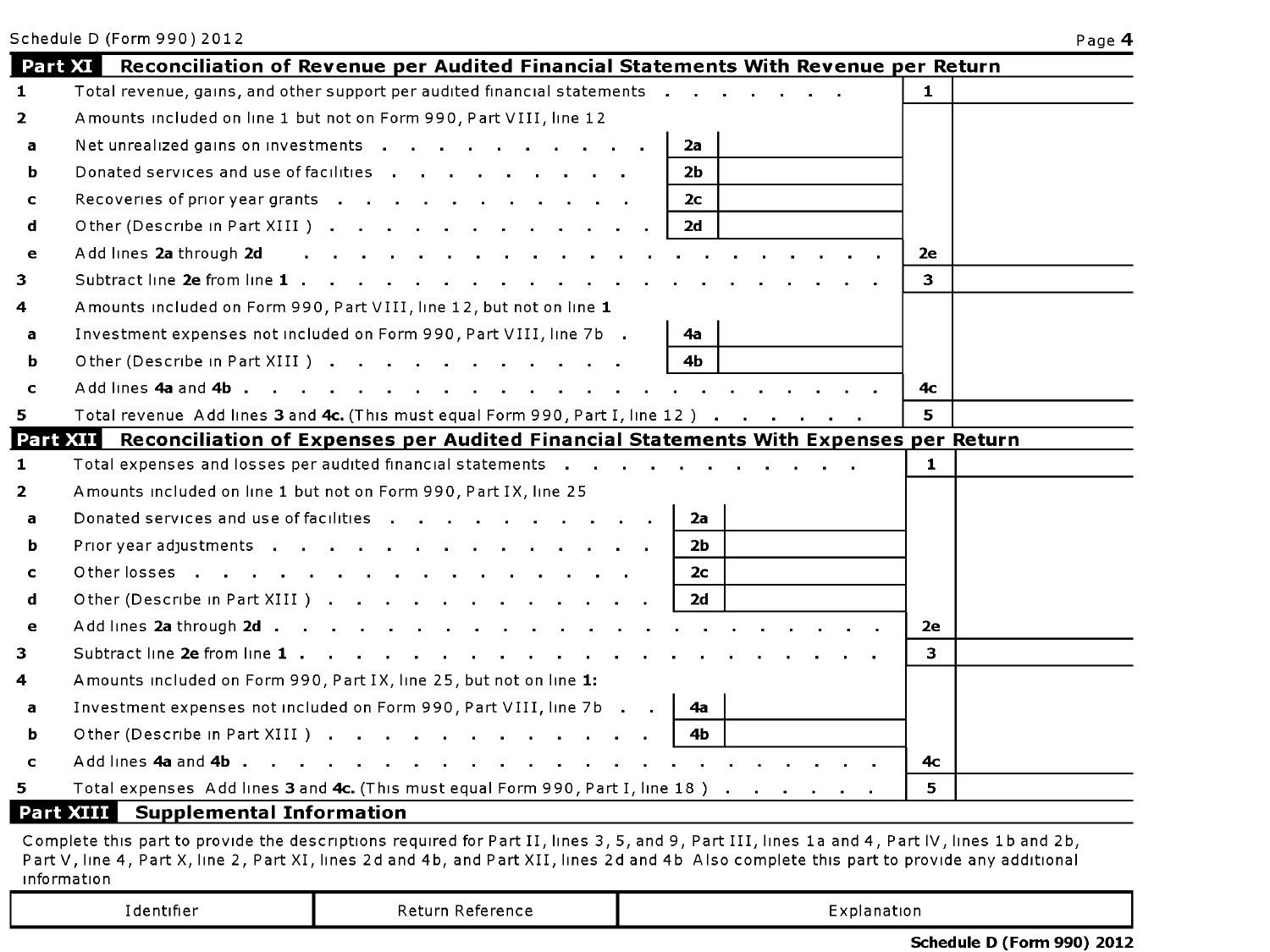|     |                                                                                         | efile GRAPHIC print - DO NOT PROCESS                   |                  | As Filed Data -                                                                            |                                                                                                                       |                                         | DLN: 93493319046353          |           |
|-----|-----------------------------------------------------------------------------------------|--------------------------------------------------------|------------------|--------------------------------------------------------------------------------------------|-----------------------------------------------------------------------------------------------------------------------|-----------------------------------------|------------------------------|-----------|
|     | <b>SCHEDULE M</b>                                                                       |                                                        |                  | <b>Noncash Contributions</b>                                                               |                                                                                                                       |                                         | OMB No 1545-0047             |           |
|     | (Form 990)                                                                              |                                                        |                  |                                                                                            |                                                                                                                       |                                         |                              |           |
|     |                                                                                         |                                                        |                  |                                                                                            | ► Complete if the organizations answered "Yes" on Form                                                                |                                         | 2012                         |           |
|     | Department of the Treasury                                                              |                                                        |                  | 990, Part IV, lines 29 or 30.                                                              |                                                                                                                       |                                         | <b>Open to Public</b>        |           |
|     | Internal Revenue Service                                                                |                                                        |                  | Attach to Form 990.                                                                        |                                                                                                                       |                                         | <b>Inspection</b>            |           |
|     | Name of the organization<br>THE LONG NOW FOUNDATION                                     |                                                        |                  |                                                                                            |                                                                                                                       | <b>Employer ident if ication number</b> |                              |           |
|     |                                                                                         |                                                        |                  |                                                                                            |                                                                                                                       | 68-0384748                              |                              |           |
|     | Part I                                                                                  | <b>Types of Property</b>                               |                  |                                                                                            |                                                                                                                       |                                         |                              |           |
|     |                                                                                         |                                                        | (a)              | (b)                                                                                        | (c)                                                                                                                   |                                         | (d)                          |           |
|     |                                                                                         |                                                        | Check            | Number of contributions                                                                    | Noncash contribution                                                                                                  |                                         | Method of determining        |           |
|     |                                                                                         |                                                        | ıf<br>applicable | or items contributed                                                                       | amounts reported on<br>Form 990, Part VIII, line                                                                      |                                         | noncash contribution amounts |           |
|     |                                                                                         |                                                        |                  |                                                                                            | 1 <sub>q</sub>                                                                                                        |                                         |                              |           |
|     | 1 Art-Works of art                                                                      |                                                        |                  |                                                                                            |                                                                                                                       |                                         |                              |           |
|     | 2 Art-Historical treasures                                                              |                                                        |                  |                                                                                            |                                                                                                                       |                                         |                              |           |
| 3.  | Art-Fractional interests                                                                | $\mathbf{u} = \mathbf{u} \cdot \mathbf{u}$             |                  |                                                                                            |                                                                                                                       |                                         |                              |           |
| 4   | Books and publications                                                                  |                                                        |                  |                                                                                            |                                                                                                                       |                                         |                              |           |
| 5.  | Clothing and household<br>goods $\cdot$ $\cdot$ $\cdot$ $\cdot$ $\cdot$ $\cdot$ $\cdot$ |                                                        |                  |                                                                                            |                                                                                                                       |                                         |                              |           |
| 6.  | Cars and other vehicles                                                                 |                                                        |                  |                                                                                            |                                                                                                                       |                                         |                              |           |
| 7   | Boats and planes                                                                        |                                                        |                  |                                                                                            |                                                                                                                       |                                         |                              |           |
| 8   | Intellectual property                                                                   |                                                        |                  |                                                                                            |                                                                                                                       |                                         |                              |           |
| 9   | Securities-Publicly traded .                                                            |                                                        | X.               |                                                                                            | 6<br>132,084                                                                                                          |                                         |                              |           |
| 10  |                                                                                         | Securities-Closely held stock.                         |                  |                                                                                            |                                                                                                                       |                                         |                              |           |
|     | 11 Securities-Partnership, LLC,<br>or trust interests                                   |                                                        |                  |                                                                                            |                                                                                                                       |                                         |                              |           |
|     |                                                                                         | 12 Securities-Miscellaneous                            |                  |                                                                                            |                                                                                                                       |                                         |                              |           |
|     | 13 Oualified conservation                                                               |                                                        |                  |                                                                                            |                                                                                                                       |                                         |                              |           |
|     | contribution-Historic                                                                   |                                                        |                  |                                                                                            |                                                                                                                       |                                         |                              |           |
|     | structures                                                                              |                                                        |                  |                                                                                            |                                                                                                                       |                                         |                              |           |
|     | 14 Qualified conservation<br>contribution-Other                                         |                                                        |                  |                                                                                            |                                                                                                                       |                                         |                              |           |
|     | 15 Real estate-Residential                                                              |                                                        |                  |                                                                                            |                                                                                                                       |                                         |                              |           |
| 16  |                                                                                         | Real estate-Commercial                                 |                  |                                                                                            |                                                                                                                       |                                         |                              |           |
|     | 17 Real estate-Other                                                                    |                                                        |                  |                                                                                            |                                                                                                                       |                                         |                              |           |
| 18. | Collectibles                                                                            |                                                        |                  |                                                                                            |                                                                                                                       |                                         |                              |           |
| 19. | Food inventory                                                                          |                                                        |                  |                                                                                            |                                                                                                                       |                                         |                              |           |
| 20. | Drugs and medical supplies.                                                             |                                                        |                  |                                                                                            |                                                                                                                       |                                         |                              |           |
|     | 21 Taxidermy                                                                            |                                                        |                  |                                                                                            |                                                                                                                       |                                         |                              |           |
|     |                                                                                         | 22 Historical artifacts                                |                  |                                                                                            |                                                                                                                       |                                         |                              |           |
|     | 23 Scientific specimens                                                                 | 24 Archeological artifacts                             |                  |                                                                                            |                                                                                                                       |                                         |                              |           |
| 25  | Other▶( ____________)                                                                   |                                                        |                  |                                                                                            |                                                                                                                       |                                         |                              |           |
| 26  | O ther ►( _______________)                                                              |                                                        |                  |                                                                                            |                                                                                                                       |                                         |                              |           |
|     | 27 Other $*($                                                                           |                                                        |                  |                                                                                            |                                                                                                                       |                                         |                              |           |
|     | 28 Other $($                                                                            |                                                        |                  |                                                                                            |                                                                                                                       |                                         |                              |           |
|     |                                                                                         |                                                        |                  | 29 Number of Forms 8283 received by the organization during the tax year for contributions |                                                                                                                       |                                         |                              |           |
|     |                                                                                         |                                                        |                  | for which the organization completed Form 8283, Part IV, Donee Acknowledgement             |                                                                                                                       | 29                                      |                              |           |
|     |                                                                                         |                                                        |                  |                                                                                            | 30a During the year, did the organization receive by contribution any property reported in Part I, lines 1-28 that it |                                         |                              | Yes<br>No |
|     |                                                                                         |                                                        |                  |                                                                                            | must hold for at least three years from the date of the initial contribution, and which is not required to be used    |                                         |                              |           |
|     |                                                                                         |                                                        |                  |                                                                                            |                                                                                                                       |                                         | 30a                          | No.       |
|     |                                                                                         | <b>b</b> If "Yes," describe the arrangement in Part II |                  |                                                                                            |                                                                                                                       |                                         |                              |           |
|     |                                                                                         |                                                        |                  |                                                                                            |                                                                                                                       |                                         |                              |           |
| 31  |                                                                                         |                                                        |                  |                                                                                            | Does the organization have a gift acceptance policy that requires the review of any non-standard contributions?       |                                         | 31                           | No        |
|     |                                                                                         |                                                        |                  |                                                                                            | 32a Does the organization hire or use third parties or related organizations to solicit, process, or sell noncash     |                                         |                              |           |
|     |                                                                                         |                                                        |                  |                                                                                            |                                                                                                                       |                                         | 32a                          | No        |
|     | <b>b</b> If "Yes," describe in Part II                                                  |                                                        |                  |                                                                                            |                                                                                                                       |                                         |                              |           |
| 33. |                                                                                         |                                                        |                  |                                                                                            | If the organization did not report an amount in column (c) for a type of property for which column (a) is checked,    |                                         |                              |           |
|     | describe in Part II                                                                     |                                                        |                  |                                                                                            |                                                                                                                       |                                         |                              |           |

For Paperwork Reduction Act Notice, see the Instructions for Form 990.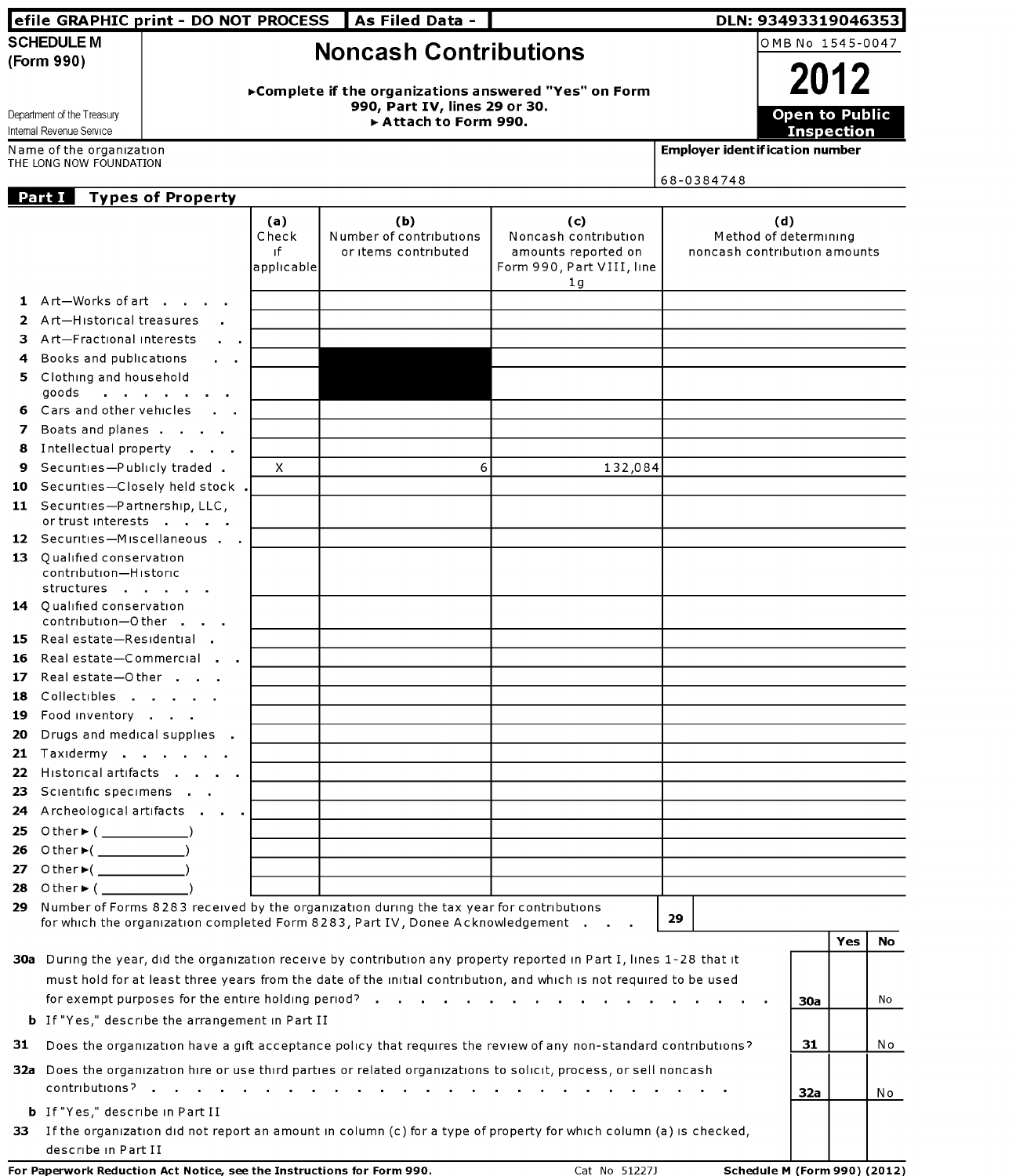|         | Schedule M (Form 990) (2012) |                  | Page 2                                                                                                         |
|---------|------------------------------|------------------|----------------------------------------------------------------------------------------------------------------|
| Part II |                              |                  | <b>Supplemental Information.</b> Complete this part to provide the information required by Part I, lines 30b,  |
|         |                              |                  | 32b, and 33, and whether the organization is reporting in Part I, column (b), the number of contributions, the |
|         |                              |                  | number of items received, or a combination of both. Also complete this part for any additional information.    |
|         | Identifier                   | Return Reference | Explanation                                                                                                    |

Schedule <sup>M</sup> (Form 990) (2012)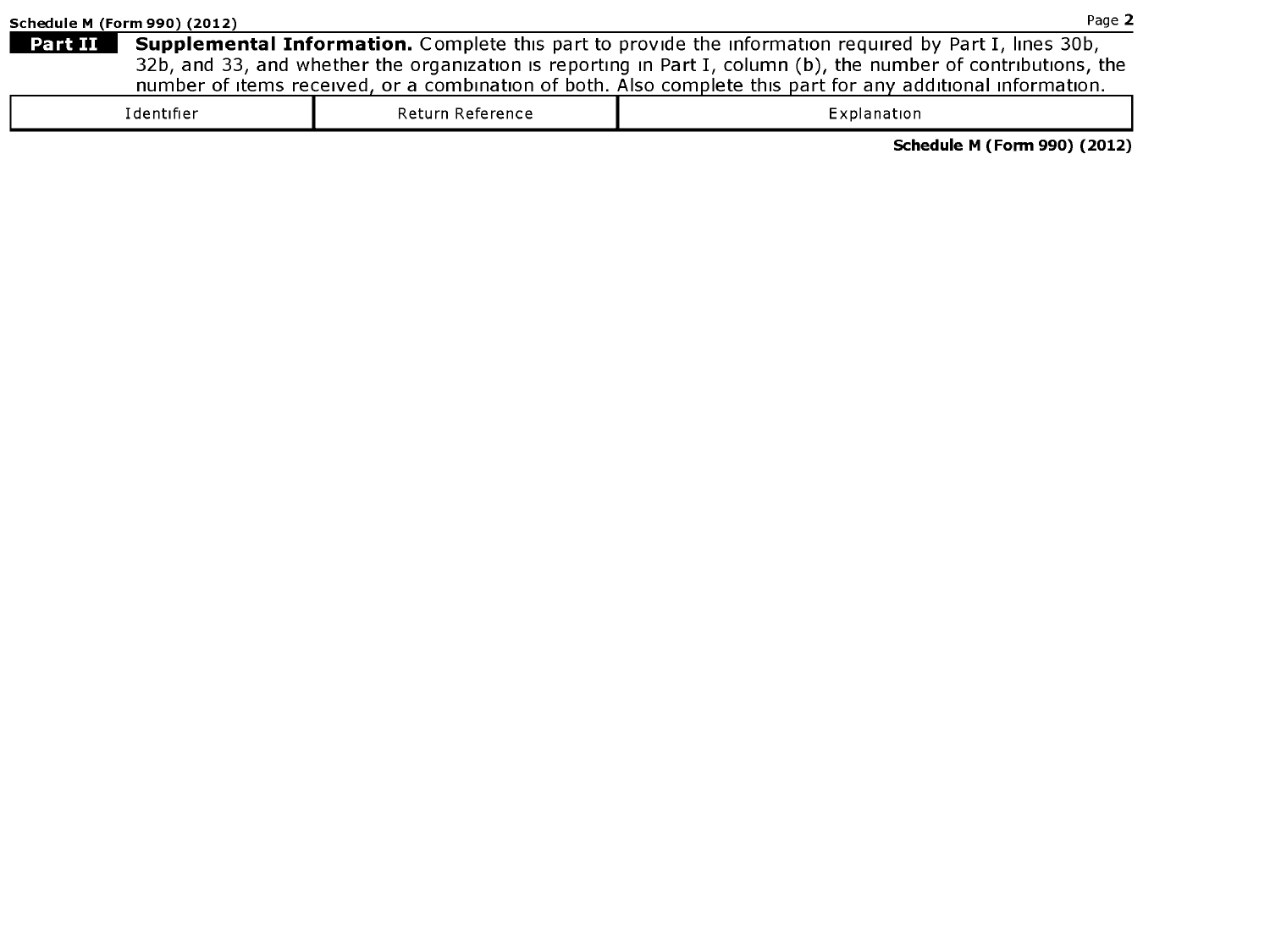| efile GRAPHIC print - DO NOT PROCESS                                                                | As Filed Data -                                                                     |                                                                                                                          | DLN: 93493319046353                                                     |
|-----------------------------------------------------------------------------------------------------|-------------------------------------------------------------------------------------|--------------------------------------------------------------------------------------------------------------------------|-------------------------------------------------------------------------|
| <b>SCHEDULE O</b><br>(Form 990 or 990-EZ)<br>Department of the Treasury<br>Internal Revenue Service | Form 990 or to provide any additional information.<br>Attach to Form 990 or 990-EZ. | Supplemental Information to Form 990 or 990-EZ<br>Complete to provide information for responses to specific questions on | IOMB No 1545-0047<br>2012<br><b>Open to Public</b><br><b>Inspection</b> |
| Name of the organization<br>THE LONG NOW FOUNDATION                                                 |                                                                                     | 68-0384748                                                                                                               | <b>Employer ident if ication number</b>                                 |

| <b>Identifier</b>               | <b>Return Reference</b>                                                          | Explanation                                                                                                                                                            |
|---------------------------------|----------------------------------------------------------------------------------|------------------------------------------------------------------------------------------------------------------------------------------------------------------------|
| Form 990, Part<br>l VI. Line 19 | Form 990, Part VI, Line 19 Other<br>Organization Documents Publicly<br>Available | The Long Now Foundation's 990s are available through Guidestar<br>(www guidestar org) All other governing documents are available by request as<br>per applicable laws |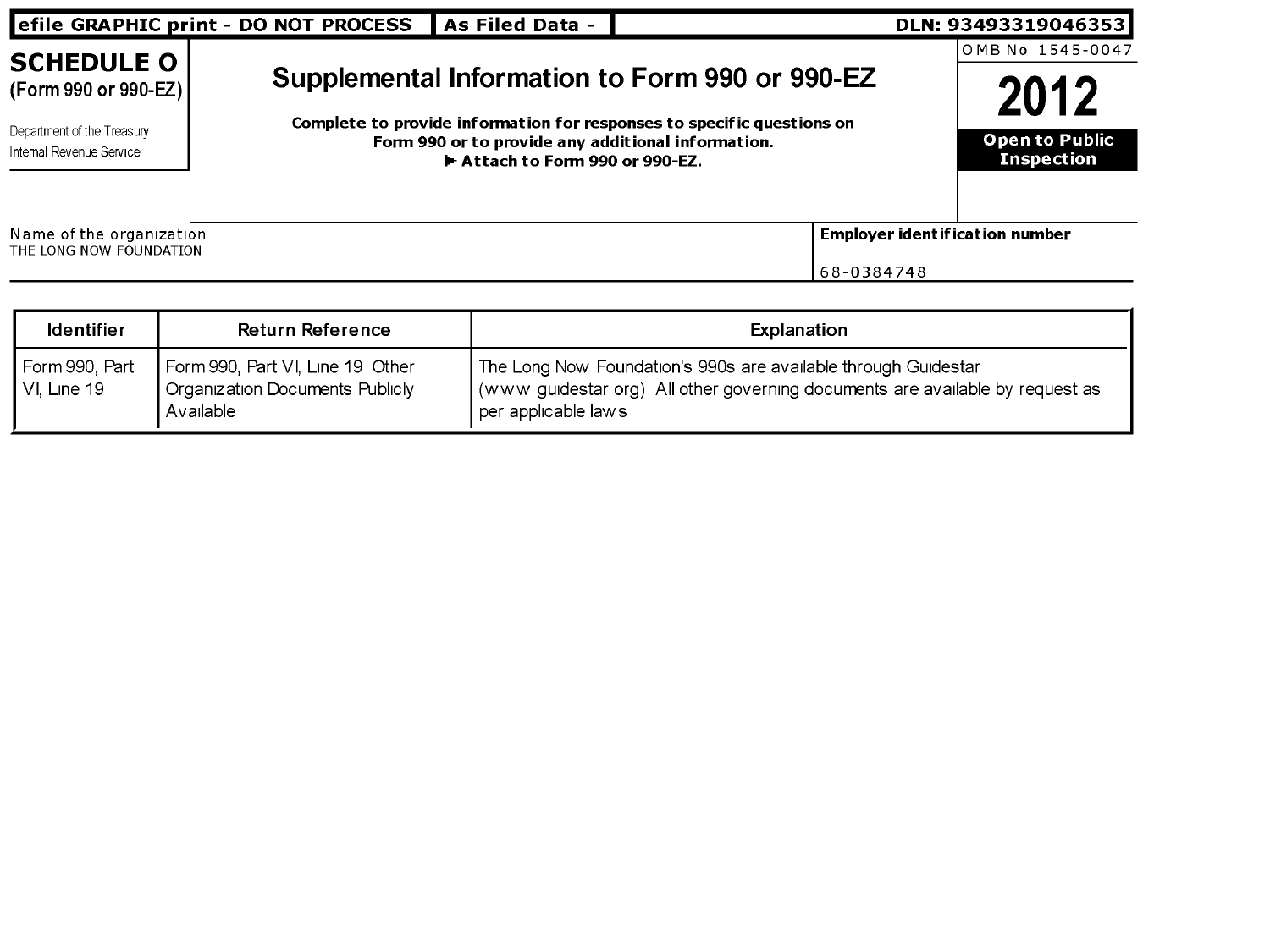| <b>Identifier</b>                  | <b>Return Reference</b>                                                                                   | Explanation                                                                                                                                                              |
|------------------------------------|-----------------------------------------------------------------------------------------------------------|--------------------------------------------------------------------------------------------------------------------------------------------------------------------------|
| Form 990, Part<br>l VI. Line 15b l | Form 990, Part VI, Line 15b Compensation<br>Review and Approval Process for Officers and<br>Key Employees | Board members do not receive financial compensation Compensation for<br>key employees is recommended by the Executive Director and reviewed<br>by the Board of Directors |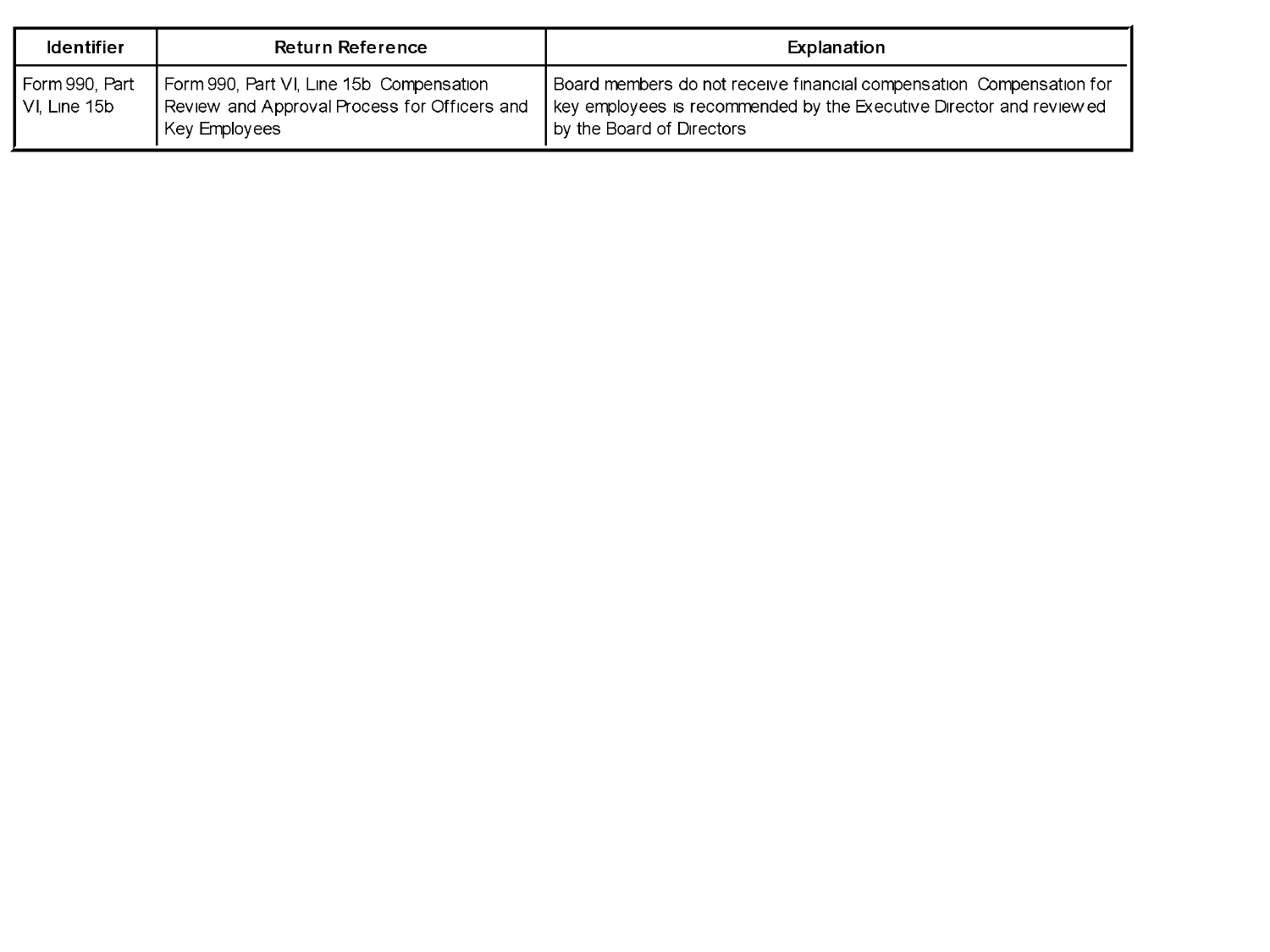| <b>Identifier</b>                | <b>Return Reference</b>                                                                     | Explanation                                                                                                                                   |
|----------------------------------|---------------------------------------------------------------------------------------------|-----------------------------------------------------------------------------------------------------------------------------------------------|
| ¶ Form 990, Part ∨l <br>Line 15a | Form 990, Part VI, Line 15a Compensation Review<br>& Approval Process - CEO, Top Management | The Executive Director compensation is based on Board review and<br>comparison data with other Northern California nonprofit<br>organizations |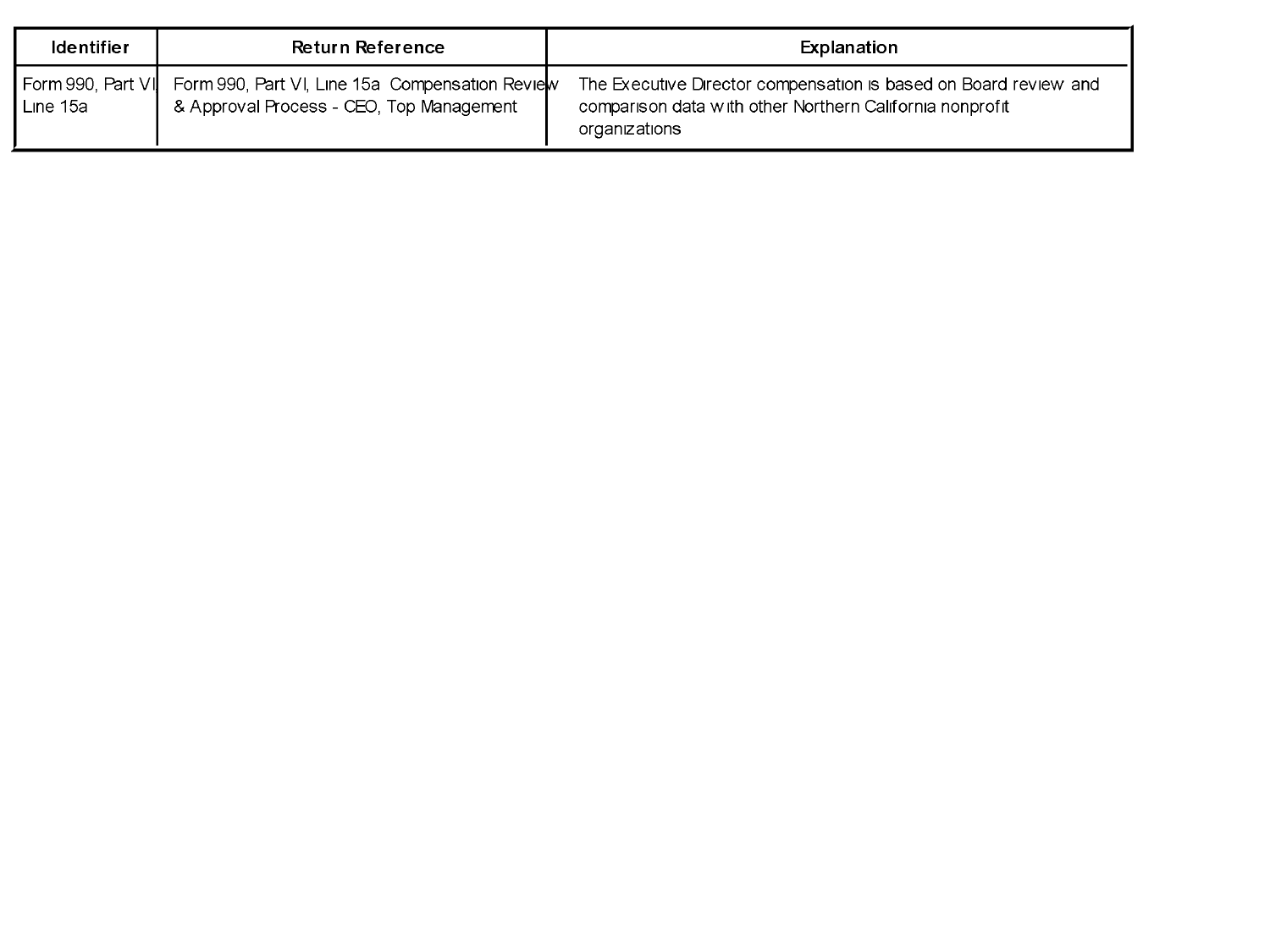| <b>Identifier</b>                   | Return<br>Reference                                                                                 | Explanation                                                                                                                                                                                                                                                                                                                                                                                                                                                                                                                                                                                                                                                                                                                                                                                                                                                                                                                                                                                                                                                                           |
|-------------------------------------|-----------------------------------------------------------------------------------------------------|---------------------------------------------------------------------------------------------------------------------------------------------------------------------------------------------------------------------------------------------------------------------------------------------------------------------------------------------------------------------------------------------------------------------------------------------------------------------------------------------------------------------------------------------------------------------------------------------------------------------------------------------------------------------------------------------------------------------------------------------------------------------------------------------------------------------------------------------------------------------------------------------------------------------------------------------------------------------------------------------------------------------------------------------------------------------------------------|
| Form 990,<br>l Part VI.<br>Line 12c | Form 990, Part VI,<br>Line $12c$<br>Explanation of<br>Monitoring and<br>Enforcement of<br>Conflicts | All Trustees, Directors, Officers, and Key Employees are required to sign a Conflict of Interest policy It is<br>the policy of the Board that the existence of any interests that give rise to conflict be disclosed on a timely<br>basis and always before any transaction is consummated it shall be the continuing responsibility of the<br>Board, officers, and management employees to scrutinize their transactions and outside business interests<br>and relationships for potential conflicts and to immediately make such disclosures Board member<br>disclosures should be made to a Board officer and staff disclosures should be made to the chief executive<br>The Board shall determine w hether a conflict exists and is material, and in the presence of an existing<br>material conflict, whether the contemplated transaction may be authorized as just, fair, and reasonable to<br>Long Now The decision of the BOard on these matters will rest in their sole discretion, and their concern<br>must be the welfare of Long Now and the advancement of its purpose |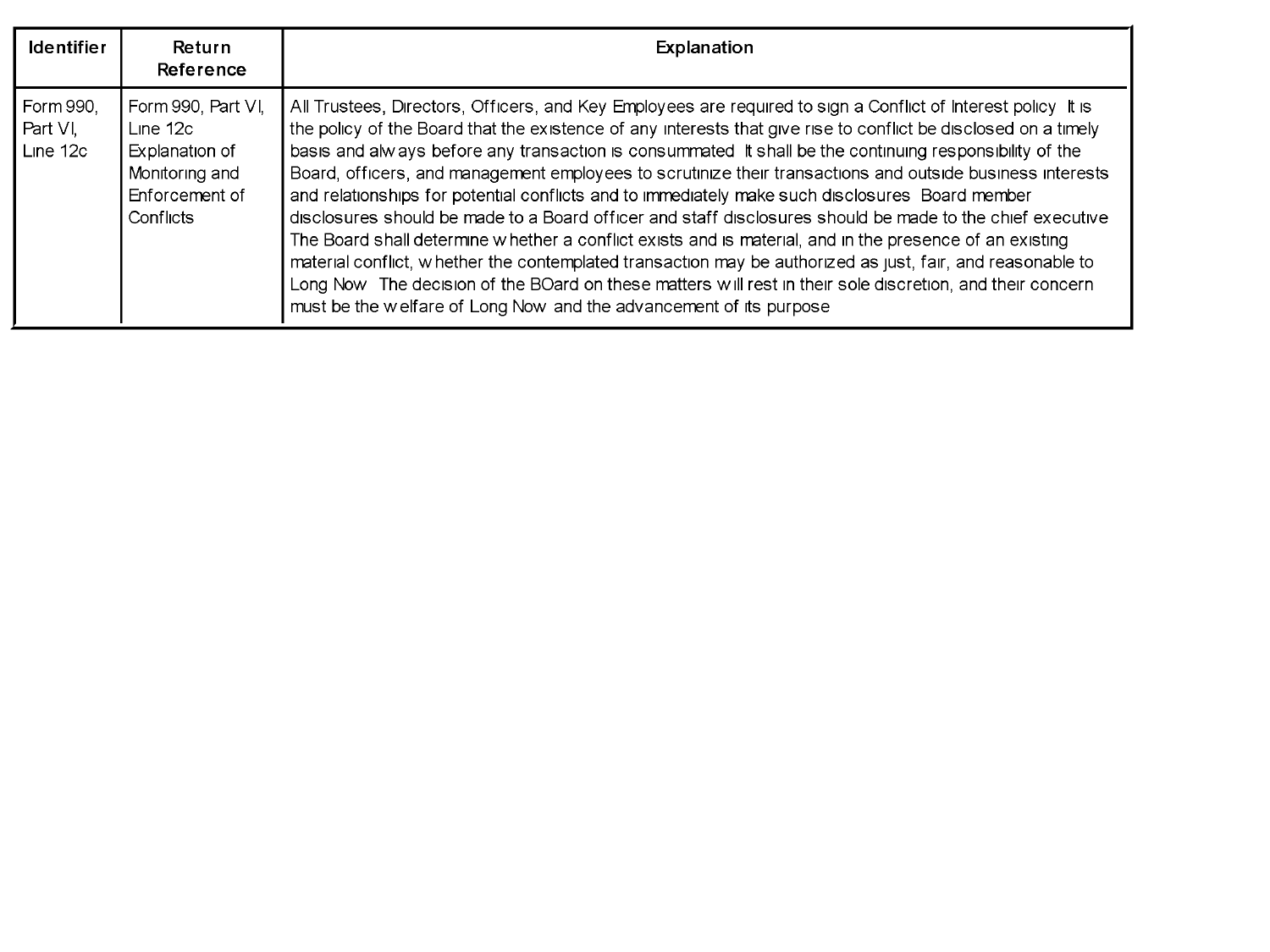| <b>Identifier</b>         | Return Reference                            | Explanation                                            |
|---------------------------|---------------------------------------------|--------------------------------------------------------|
| l Form 990. Part VI. Line | Form 990, Part VI, Line 11b Form 990 Review | The Executive Director and Board review the 990 before |
| <b>l</b> 11b              | Process                                     | filing                                                 |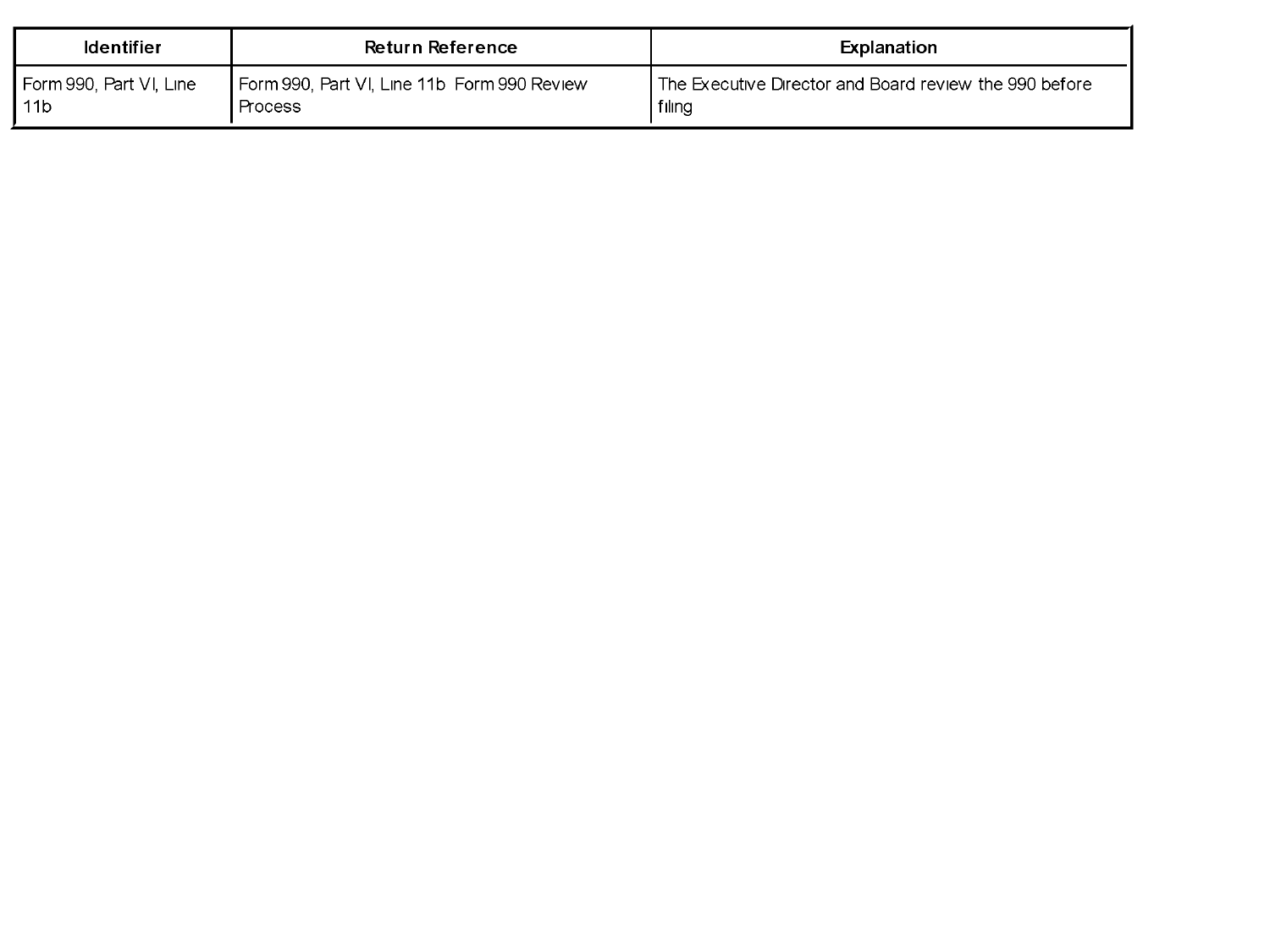| <b>Identifier</b>                    | Return<br>Reference                                                        | Explanation                                                                                                                                                                                                                                                                                                                                                                                                                                                                                                                                                                                                                                                                                                                                                                                                                                                                                                         |
|--------------------------------------|----------------------------------------------------------------------------|---------------------------------------------------------------------------------------------------------------------------------------------------------------------------------------------------------------------------------------------------------------------------------------------------------------------------------------------------------------------------------------------------------------------------------------------------------------------------------------------------------------------------------------------------------------------------------------------------------------------------------------------------------------------------------------------------------------------------------------------------------------------------------------------------------------------------------------------------------------------------------------------------------------------|
| ▌Form 990.<br>Part III, Line<br>l 4d | Form 990, Part III,<br>Line 4d Other<br>Program<br>Services<br>Description | OTHER PROGRAM SERVICES 4 The Long Now Foundation engages in various projects and programs whose<br>aim is to creatively foster responsibility in the framew ork of the next 10,000 years Besides the 10,000 Year<br>Clock and Semnars about Long-term Thinking, these projects include a series of special events, a museum<br>space open to the public seven days a week, Long Bets, the Rosetta project, PanLex, and Revive and<br>Restore OTHER PROGRAM SERVICES 5 Revive and Restore - Revive & Restores mission is to enhance<br>biodiversity through genetic rescue of endangered and extinct species Beside its focus on bringing back the<br>passenger pigeon, Revive & Restore is exploring projects to support genomic work in allele replacement for<br>species experiencing a loss of diversity Revive & Restore also serves as a clearinghouse for de-extinction<br>and rew ilding projects w orldwide |